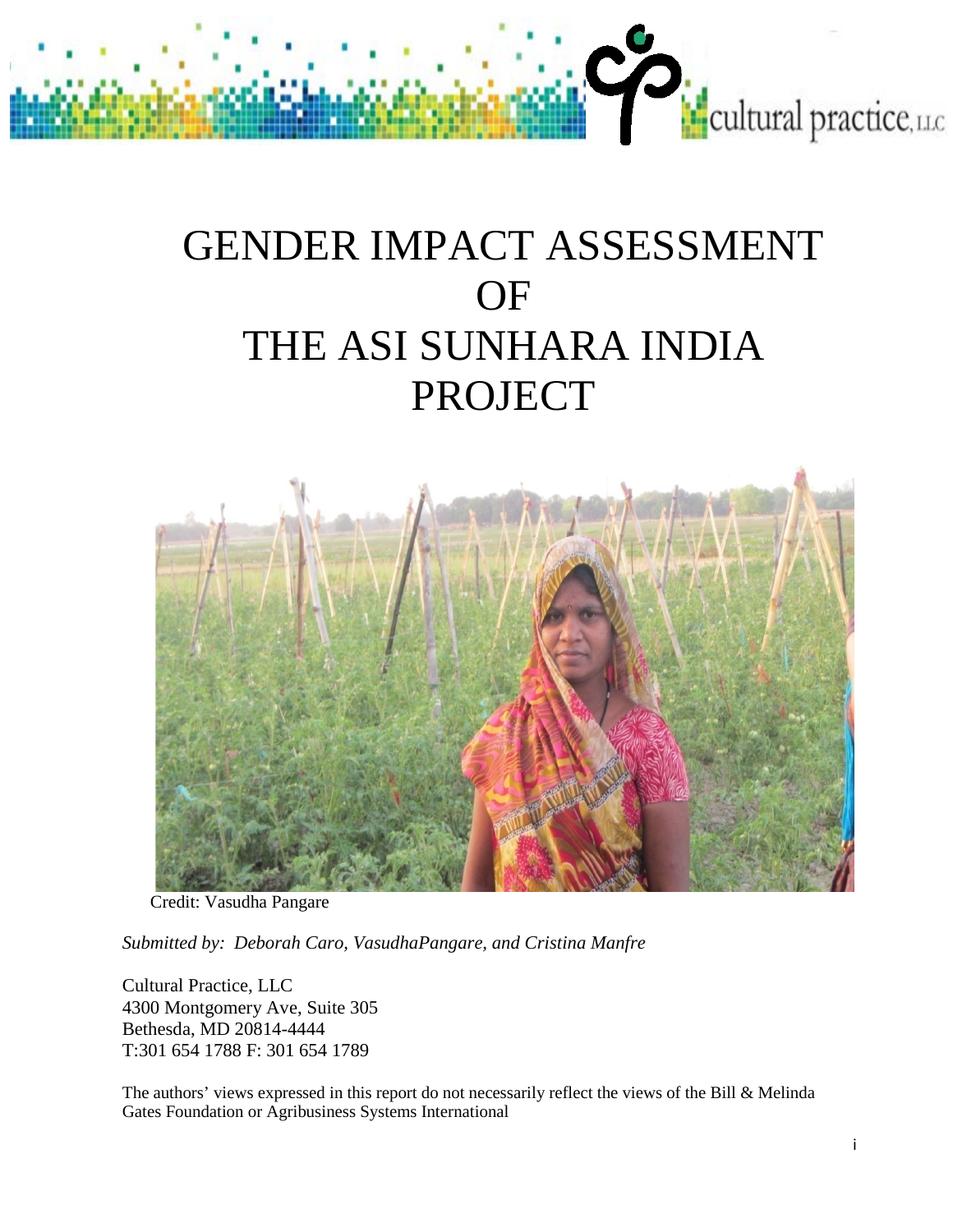#### <span id="page-1-0"></span>**ACKNOWLEDGEMENTS**

We would like to extend our thanks to the entire Sunhara India staff for their extraordinary support and stimulating discussions. Special thanks go to Shipra Deo, Deo Datt Singh, and Vinay Tuli. We would also like to extend our thanks and great appreciation to the Sunhara India extension agents, and in particular Beena Pathak, Rajkant Mishra, and Kamla Singh, whose creativity on gender integration contributed greatly to the project and our understanding of gender dynamics in the districts we visited. We benefited greatly from all of their insights and experience. We extend our thanks to the members and leaders of Vamashakti who against great odds have created an important regional institution. We are also extremely grateful to all the project participants who welcomed us into their homes and fields. Their enthusiasm for vegetable cultivation was an enormous tribute to the success of the project. We witnessed first-hand how significant the changes were in their lives.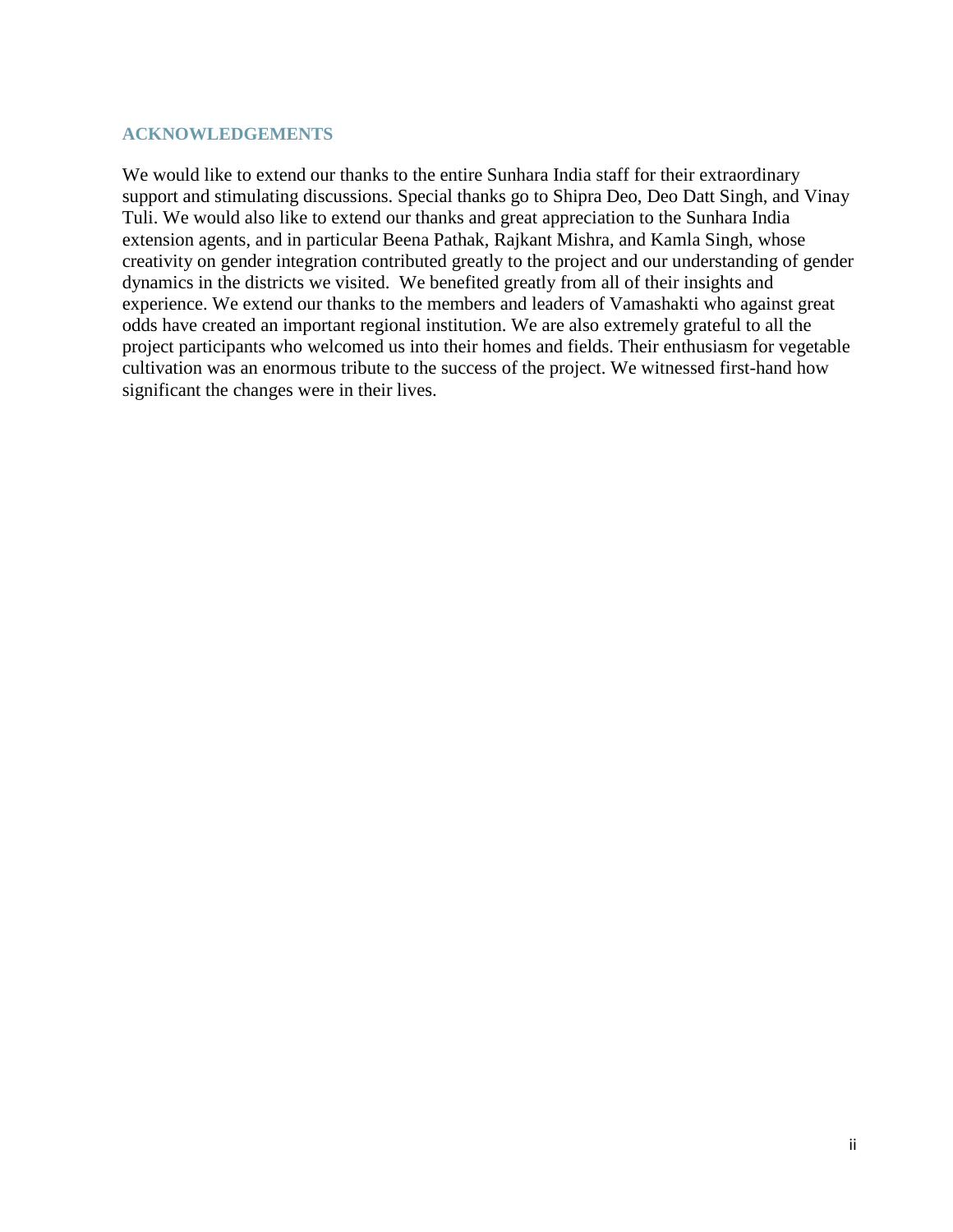# <span id="page-2-0"></span>**EXECUTIVE SUMMARY**

Cultural Practice, LLC conducted a gender impact assessment of the Sunhara India Project implemented by Agribusiness Systems International in seven districts of Uttar Pradesh State. The assessment took place between March 25 and May 30, 2013.

# **Structure of the Report**

Section I of the report presents an overview of the project. It also describes the objectives and methodology of the assessment. Section II of the report presents the findings from the assessment in relationship to indicators of women's empowerment. Section III of the report examines the findings in relationship to the projects women's empowerment hypothesis, with a specific focus on the implementation strategies identified by the project. These are:

- Target women as farmers.
- Partner with local organizations that are committed to women's empowerment and understand the market's potential to empower women.
- Use collective group action to leverage economic opportunities for women.
- Use collective group action to address social gender-based constraints.
- Build and nurture women leaders.
- Educate and involve men and family members through gender-awareness activities.

Section IV of the report highlights an analysis of suggestions to guide the design of future projects.

# **Project Background**

The Sunhara India Project implemented by Agribusiness Systems International (ASI), with a grant from the Bill & Melinda Gates Foundation, focused on increasing rural household income for 25,000 farmers in seven districts of Uttar Pradesh by facilitating changes in the horticultural value chain. It was designed as a learning project to "showcase successful models and capture learning about enhancing access to and better use of inputs, services, and markets by small-scale producers" (ASI 2010:2). From the beginning the project set a target to ensure that women would make up 25% of the participants in project activities. The project introduced new production practices to increase productivity and new post-harvest practices to increase the value of the vegetables. It supported ways to bring input suppliers and buyers closer to the farmers, and facilitated farmers' access to a variety of new and existing market outlets. The project design included three interlinked objectives:

- 1. *Outreach for efficient production* by enhancing productivity of small holder-based horticulture, through farmers' access to information, technologies, and strengthened management practices and organizations.
- 2. *Increased market access and development* by strengthening and diversifying sustainable market options, through increase capacity of market services, alternative market options, and improved knowledge and capacity to use existing market infrastructure and institutions.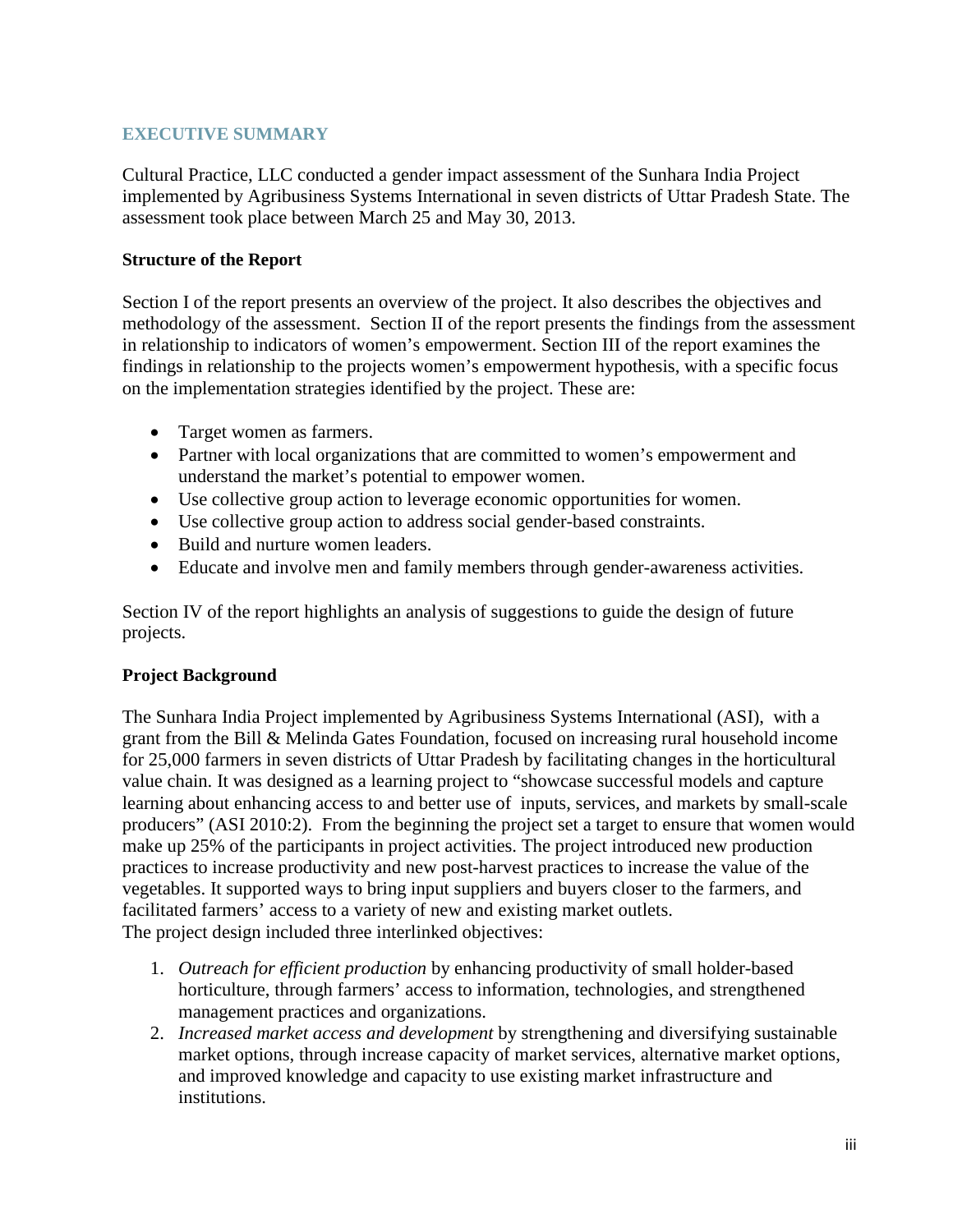*3. To empower women* by increasing household income through exclusively women managed on-farm enterprises and increased capacity and competitiveness of women's groups.

# **Gender Impact Assessment Purpose**

The Gender Impact Assessment of the Sunhara India project examines changes in gender relations and women's empowerment brought about by the project. The specific objectives of the gender impact assessment are to:

- 1. Assess the project's impact on changes in women's empowerment, gender relations, and their relationship to value chain development in the targeted areas.
- 2. Evaluate the soundness of the project's hypothesis/theory of change about women's empowerment in agriculture value chain development, "that the combinations of socioeconomic interventions and the process of implementing those interventions in a way that bolsters women's collective strength to overcome gender-based constraints are necessary for women to be empowered and to take advantage of market opportunities facilitated through value chain development (from the evaluation SOW)."
- 3. Examine the implications for applying the approaches from Sunhara India in other agricultural, economic and value chain development programs and contexts - in India and elsewhere - to achieve inclusive value chain development and women's empowerment.

## **Gender Impact Assessment Design and Methodology**

A three person team at Cultural Practice conducted the gender impact assessment. Two members of the team conducted fieldwork in Uttar Pradesh and were principally responsible for the data collection and analysis. A third team member supported the development of the interview guides and contributed to the analysis.

The Gender Assessment (GA) Team used several different methods for collecting information about changes in women's and men's roles and decision making as the result of the innovations introduced by the Sunhara India Project.

The first part of the assessment included a thorough review of project documents and consultations with project leadership on the focus of the assessment. Prior to fieldwork, the GA team conducted a workshop with project field staff and leadership at the main office in Lucknow, using the Most Significant Change Methodology to identify, from the staff's perspectives, the most notable changes in gender relations brought about by project interventions.

Following the workshop, the team spent two weeks in the field (i.e. at project implementation sites in select districts) gathering information through interviews, observation, and collection of stories about changes in participants' lives, groups, and communities as a result of the project.

*Note*: This assessment was not envisioned, resourced, or conducted to produce quantitative, statistically-significant findings or provide a rigorous time-lapsed perspective on changes; such a data-driven effort was provided for in the project's end line study, contracted separately. Rather, the goal of this gender study was to use recall methods, the most significant change methodology,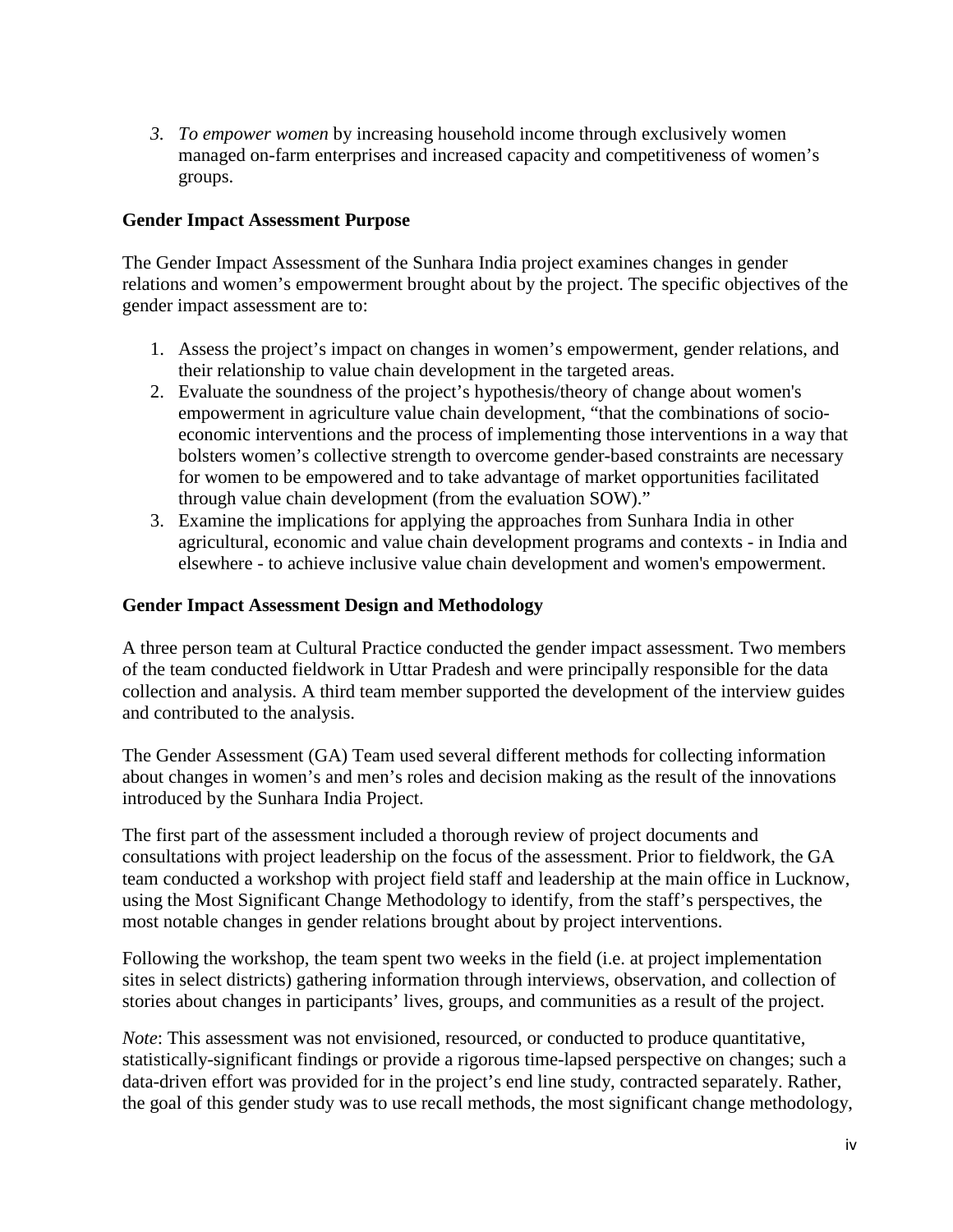and the GA team's general expertise to provide an independent perspective of some of the more qualitative changes, personal change stories, and the project's overall socio-economic empowerment approach. Findings and recommendations are therefore presented within this context of constraints to the methodology, the small sample sizes of interviews; and the GA team's time-bound interaction and familiarity with the project. In addition, it was difficult in many cases to determine the comparative degrees of changes experienced between men and women. The GA team is confident in its presentation and in the strength of its findings and recommendations, but it is up to the ASI India team to absorb and adjust any feedback to reflect its full knowledge of implementation processes and scale.

# **Findings**

The Sunhara India Project has achieved notable increases in women's control over their income, mobility, and decision making within the household as a result of their engagement in the production related activities supported by the project.

The assessment found that there were changes in gender roles and relations among vegetable farmers regardless of whether the project worked initially with men or women, or worked with them together. In part this was a factor of extension agents' outreach to both men and women, at different points in the process, even where this deviated from the initial intervention model. The flexibility and innovation demonstrated by the Sunhara India field staff demonstrated a creative ability to respond to local demand in a way that supported changes in women's and men's roles in agriculture, decision making, and women's mobility.

There were differences in the degree of change in gender relations depending on whether the farmers' groups were composed of women only or men only. In men only areas, there were noticeable changes in women's and men's roles in the field, and investments in technologies and practices designed to save women's time spent on tasks in the household so that she would have more time to work in the fields, but there was little evidence of women's increased decision making or mobility. This was the case in Allahabad and in communities in Sultanpur with men's only groups. In Allahabad, changes, especially in agronomic skills and improved practices, may have been partially furthered by the joint technical trainings of men and women, piloted by the project with select male-only farmer groups in several districts in the final six months of the project. However, the GA team found indications of positive change even outside of these groups.

In areas where farmers' groups were composed of women only, as in Pratapgarh, Shahjahanpur, and parts of Sultanpur, the GA team observed changes in women's and men's roles in agriculture, including greater management and control by women over the production and marketing decisions. The greatest personal stories about increased mobility emerged out of discussions with men and women in Sultanpur. Women described it as getting out of the house more and men described it as increased socializing among women, and among men and women in different households.

There are many different facets of collective action, and Sunhara India emphasized the importance of groups in building social capital, increasing access to services such as savings or capacity building opportunities (agricultural training, literacy, etc.), and building economic structures for aggregation to improve market positioning. The GA team found positive indicators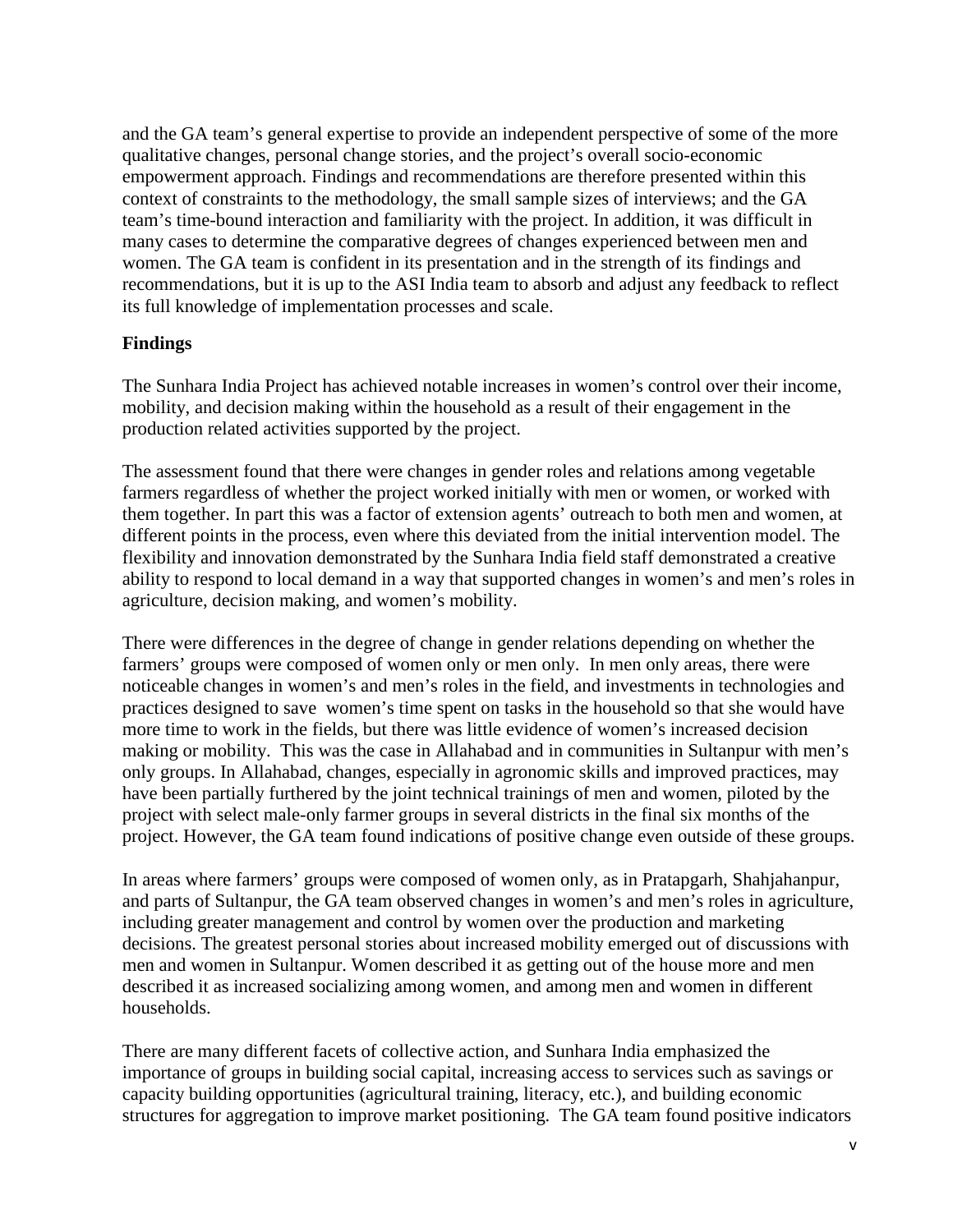of change in all of these areas, as highlighted further in Section II, Findings. In taking an expanded view of collection action that encompasses advocacy at a more structural and institutional level, however, it became more difficult to identify changes in higher-level structural gender roles and relations. There was evidence that women's participation in groups contributed to their increased access to knowledge and skills that were fundamental to them taking on different roles. There was less evidence of the groups' actions contributing to reductions in structural gender barriers, such as decreasing harassment in markets, addressing women's time constraints which limited their capacity to become supplier franchisees, or shareholders in a producer company supported by the project. Project implementers acknowledge that the latter – reduction of structural gender barriers -- was not an intended outcome of collective action within the short time frame of this program. In addition, project implementers recognize that more clearly defining 'collective action' and its intended outcomes for all staff and partners is necessary in future iterations of the program to more effectively implement and assess this development hypothesis. The marketing opportunities supported for women, mainly pushcarts, were not subjected to the same rigorous market and financial analyses, as were the opportunities open to men.

Project support for the development of a federation of self-help groups, Vamashakti, in conjunction with the development of a literacy training network, was responsible for developing a cadre of women leaders. Some of these leaders that emerged started out as lead farmers in the farmers' groups, but there was not a clear synergy between the farmers' groups and the self-help groups. Going forward, the implementers recognize that a greater focus on governance and organizational structure of Vamashakti, the SHGs and women's farmers' groups is necessary. One of Vamashakti leaders, who began as a lead farmer, chose to step back from her roles as a lead farmers in order to serve as salaried literacy teachers (of which there were a total of 17), although the majority of lead farmers (totaling 61) continued with their role throughout the life of the project. Lead farmers and other women farmers, without the literacy skills, preferred to dedicate their time to agriculture rather than participate in the self-help groups.

## **Lessons Learned and Points for Reflection in Support of Future Programming**

- 1. In addition to initial outreach conducted via community meetings, the project also used kitchen gardens as a gateway to identifying potential beneficiaries and involving women (especially those from more marginalized households) in the vegetable value chain. This was an effective strategy, especially in areas where women do not control land holdings. In Sunhara India, being able to demonstrate increased yields, even on small plots of land, gave women access to larger holdings on their farms or through lease arrangements.
- 2. The project's focus on vegetable production, which had a quick return on investment, contributed to significant increases in income and changes in the organization of production that benefited both women and men, while opening a gateway to women's increased decision making, mobility, and control over assets.
- 3. There should be more engagement of men about gender equality and its benefits to the household and community at the beginning of the project. Most men were eventually supportive of their partners' participation once they understood the benefits, especially the economic benefits of increased income, and the social benefits of having a more active partner in decision making about management of the farm and household.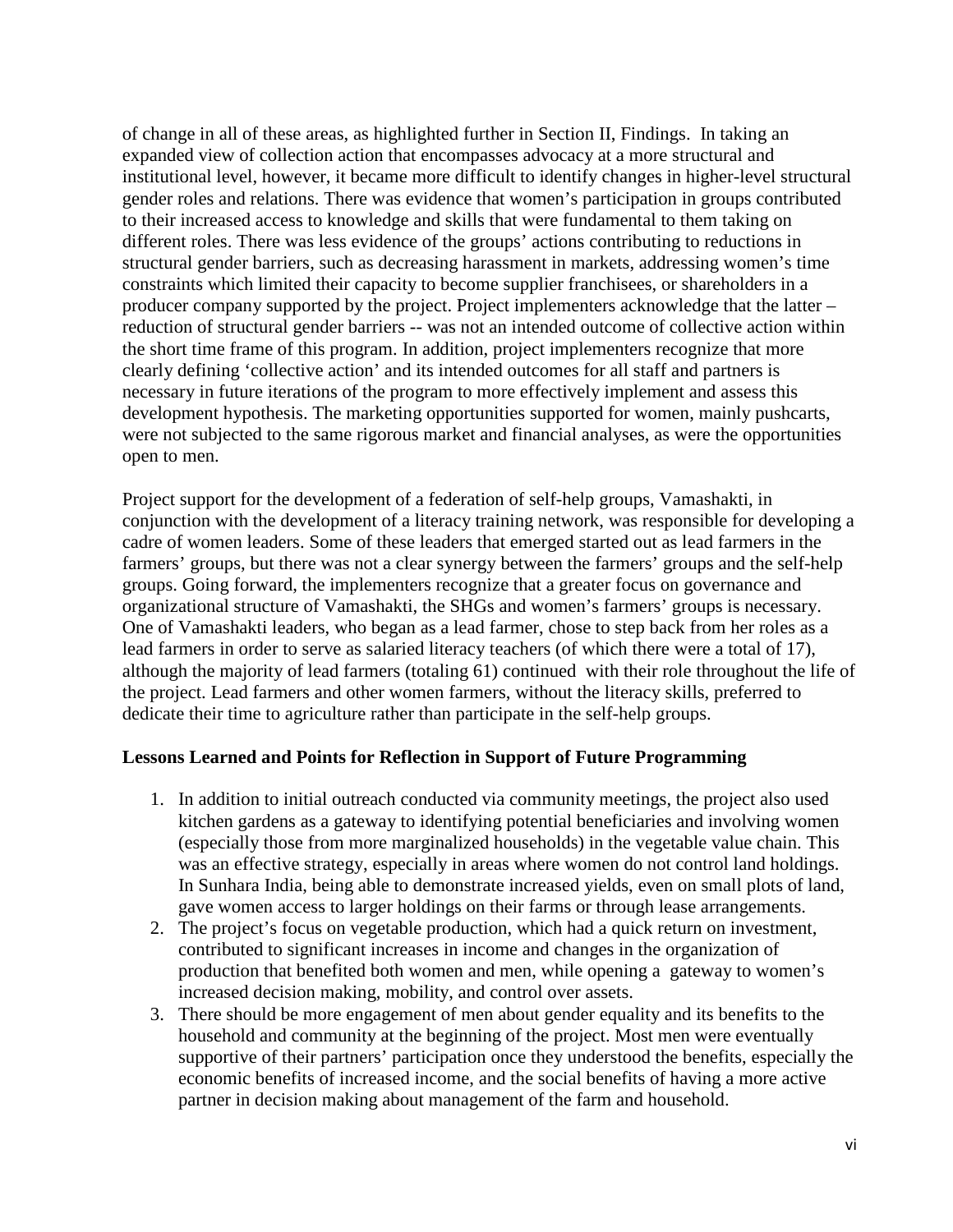- 4. The ability to purchase clothing and jewelry directly stood out as an important indicator of women's empowerment because it demonstrated both decision-making over income, access to cash, and mobility to go to the market, as well as comfort to deal with strangers. It also indicated improved self-image, a desire to spend money on oneself and wear better saris. Women's direct purchase of saris, signifies two important empowerment indicators: increased mobility outside of the home and control over resources.
- 5. There were missed opportunities to work more on gender inequalities within institutions, especially in the context of service provision and market linkages. Men had many more opportunities than women to move into positions as traders and suppliers. Even when these opportunities were made available to women, they offered a much lower earning potential and the terms of financing were much more restrictive. Uptake by women into these non-traditional roles and market opportunities admittedly is complex due to social norms about gender roles, women's own desires regarding their activities and responsibilities, and gender-specific barriers (some economic, some social, some legal) that often take significant time to address. Nevertheless, there are ways to address these more structural constraints within the context of value chain projects. In the future, ASI should consider ways to design interventions that intentionally reach both men and women, address the different types of barriers they face, and provide the necessary support to put them on a more level playing field.
- 6. Training extension workers in gender was very important to Sunhara India's impact. The extension agents were able to use what they learned to be very innovative about how to bring both men and women into the process. One of the great strengths of the project was its field staff that was able to innovate in response to women's and men's demands for training and extension advice. Extension agents created their own help lines for both the trainees and their spouses by making themselves available around the clock by mobile phone.
- 7. The theory of change focused too narrowly on women's individual empowerment through collective action, rather than on women's group empowerment through promotion of more equal opportunities at different levels of the value chain. The implementers focused on individual empowerment as a first step that is necessary to do before focusing on womenled group empowerment. In a longer program or in follow-on programming, women's group empowerment should be further developed. The GA team observations are that this limited women's access to more lucrative and dynamic opportunities. In the future the development – or at least better articulation -- of one theory of change for the project that explicitly connects all objectives, including those focused on achieving gender equality, will make the implementers more accountable for addressing the structural constraints that discriminate against women and limit their access to equal opportunities. Individual empowerment of many women, while important, in itself does not alter these structural inequalities, which are the real barriers to poverty reduction and social equality for women and men.

*A note on the selection of vegetables as a target value chain system*: The project's selection of the horticultural value change put women in a position to build on expertise and control that they had over their household gardens. In most areas, the division of labor in vegetable production was less rigidly established than grain crops. The introduction of new vegetables also put women and men on more of an even playing field. Finally, when women met resistance from their husbands about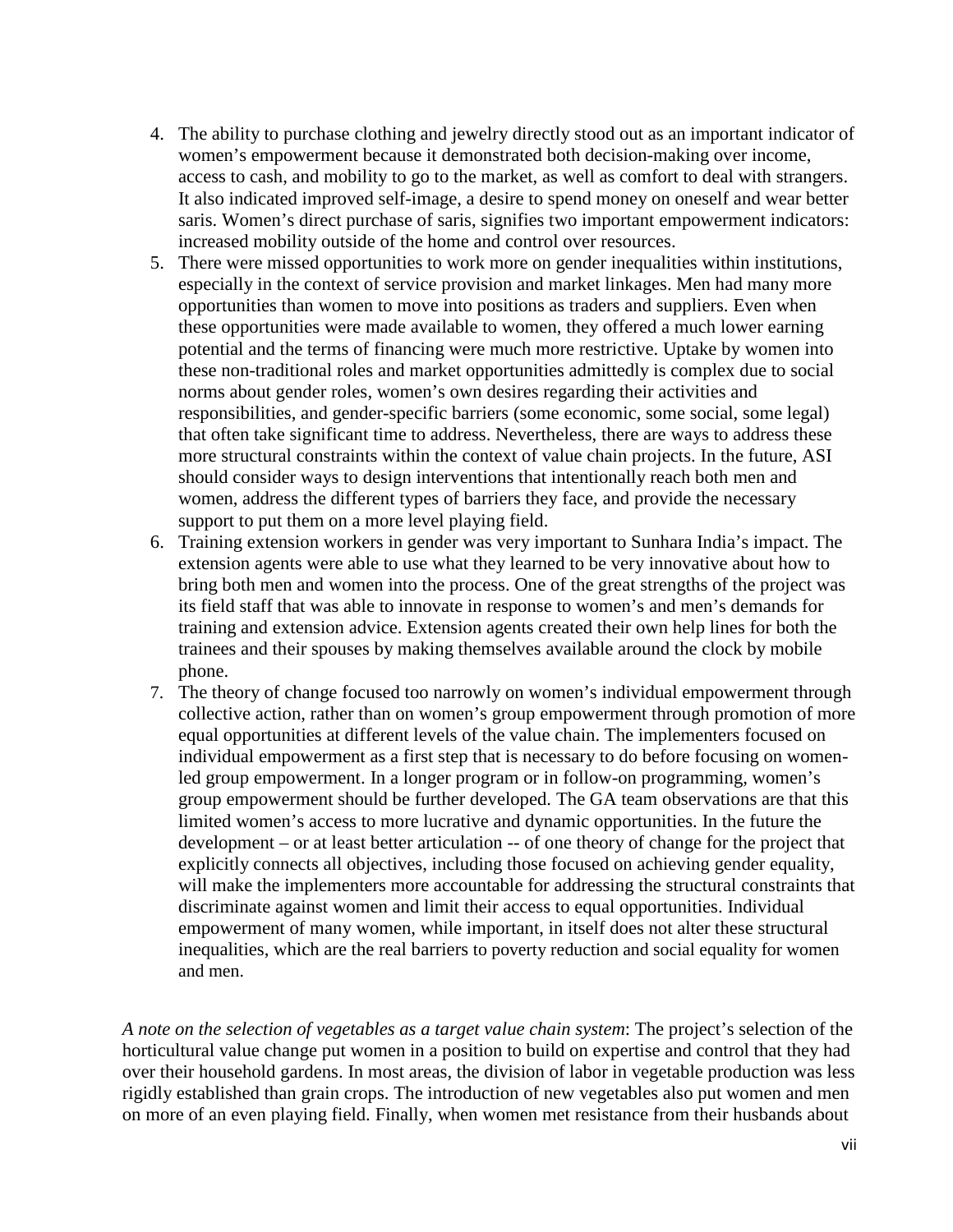growing new crops, they could plant in their gardens or on field bunds without challenging men's hegemony over other agricultural fields. Several women, who could not convince their husbands, even with the assistance of the extension agent, implemented the practices in their kitchen gardens. Once their husbands saw the results, they agreed to let women take the lead and plant on larger extensions of land.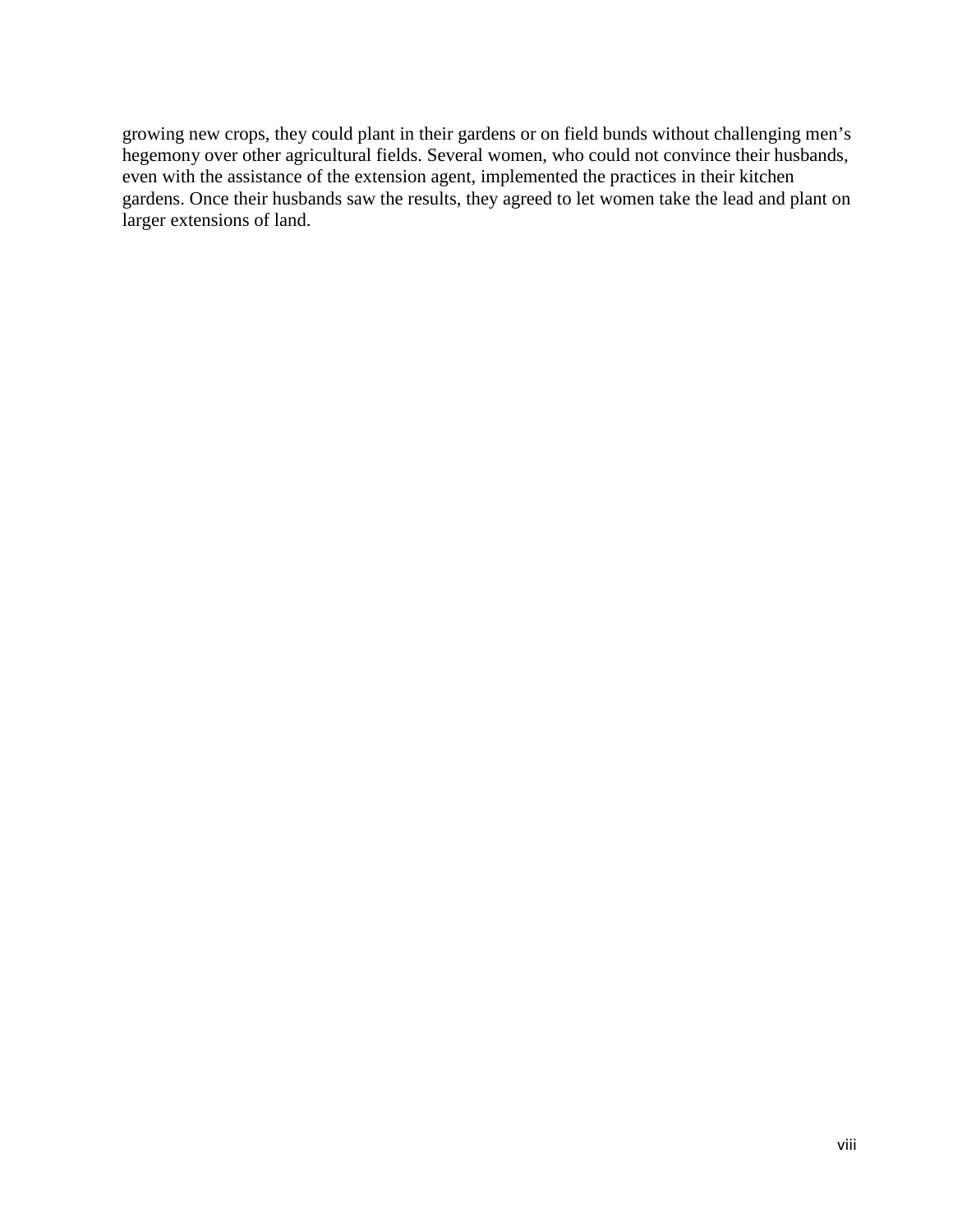<span id="page-8-0"></span>

| <b>LIST OF ACRONYMS</b> |                                                     |
|-------------------------|-----------------------------------------------------|
| Acronym                 | Definition                                          |
| ASI                     | Agribusiness Systems International                  |
| <b>FRC</b>              | <b>Farmer Resource Center</b>                       |
| <b>GA</b>               | Gender Assessment                                   |
| <b>IFPRI</b>            | <b>International Food Policy Research Institute</b> |
| <b>INR</b>              | <b>Indian Rupee</b>                                 |
| <b>MSC</b>              | <b>Most Significant Change</b>                      |
| <b>NABARD</b>           | National Bank for Agriculture and Rural Development |
| <b>NGO</b>              | Non-Governmental Organization                       |
| PC                      | Producer Company                                    |
| <b>SAPPL</b>            | Samridhi Agri Products Private Limited              |
| <b>SHG</b>              | Self-help Group                                     |
| <b>SOW</b>              | Scope of Work                                       |
| <b>SVSS</b>             | Svavishvas Seva Sansthan (NGO in Sultanpur)         |
| <b>VPCL</b>             | Vighna Harta Agri Horti Producer Company Limited    |
|                         |                                                     |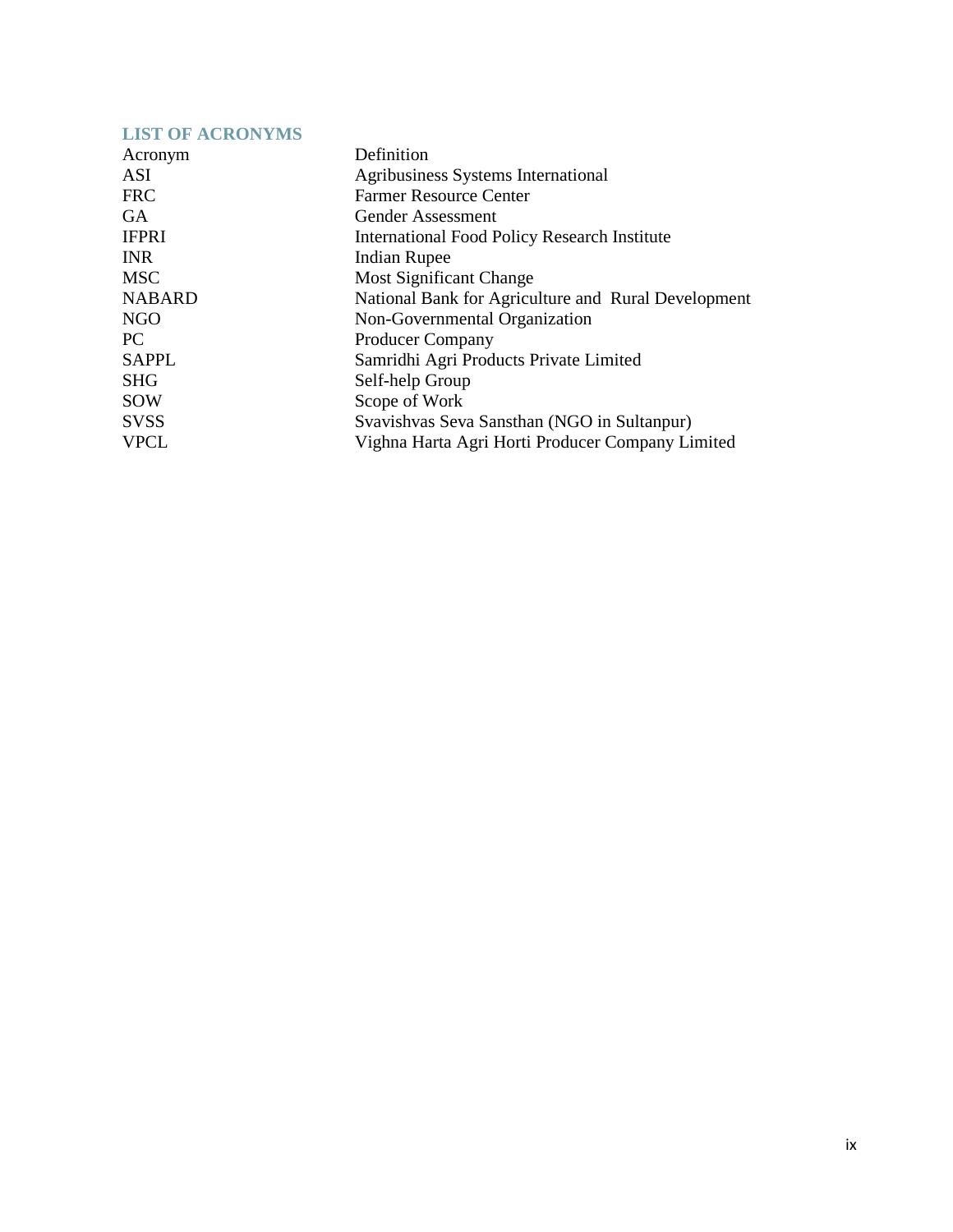|                |       | <b>Table of Contents</b>                                                                |  |
|----------------|-------|-----------------------------------------------------------------------------------------|--|
|                |       |                                                                                         |  |
|                |       |                                                                                         |  |
| $\mathbf{1}$   |       |                                                                                         |  |
|                | 1.1   |                                                                                         |  |
|                | 1.2   |                                                                                         |  |
| $\overline{2}$ |       |                                                                                         |  |
|                | 2.1   |                                                                                         |  |
|                | 2.2   |                                                                                         |  |
|                | 2.3   |                                                                                         |  |
|                | 2.4   |                                                                                         |  |
|                | 2.5   |                                                                                         |  |
|                | 2.6   |                                                                                         |  |
|                | 2.7   |                                                                                         |  |
|                | 2.8   |                                                                                         |  |
|                | 2.9   |                                                                                         |  |
| 3              |       |                                                                                         |  |
|                | 3.1   | Intra-household Women's Economic Empowerment and Decision Making 10                     |  |
|                | 3.1.1 |                                                                                         |  |
|                | 3.1.2 |                                                                                         |  |
|                | 3.1.3 |                                                                                         |  |
|                | 3.1.4 | Decision Making and Control over Income and Assets as a Result of Increased Income 14   |  |
|                | 3.1.5 |                                                                                         |  |
|                | 3.1.6 |                                                                                         |  |
|                | 3.2   |                                                                                         |  |
|                | 3.2.1 |                                                                                         |  |
|                | 3.2.2 |                                                                                         |  |
|                | 3.3   | Changes at the Group Level with Regional Significance (Collective Action)—New Roles and |  |
|                |       |                                                                                         |  |
|                | 3.3.1 |                                                                                         |  |
|                | 3.3.2 |                                                                                         |  |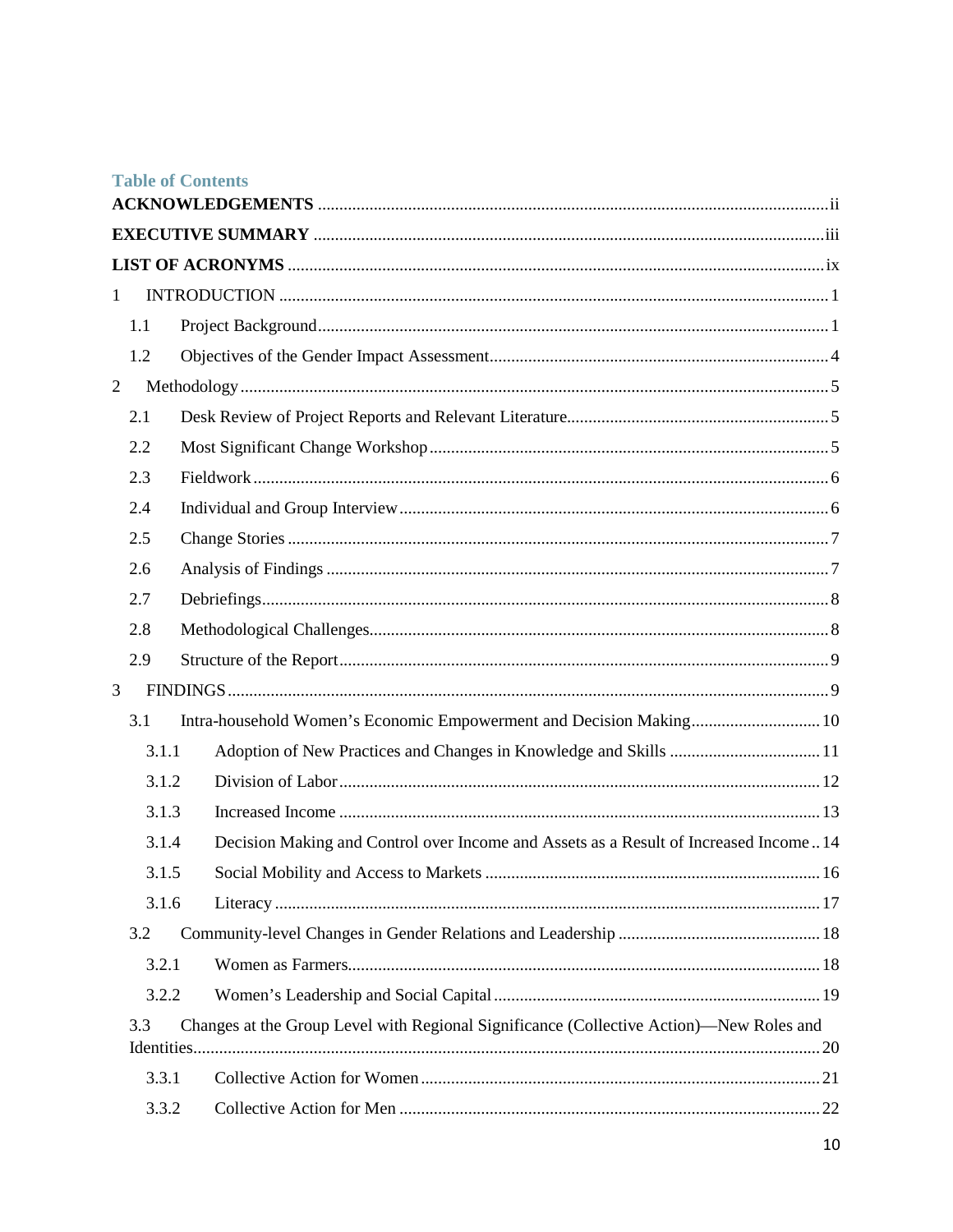|                | 3.3.3 |                                                                                  |  |
|----------------|-------|----------------------------------------------------------------------------------|--|
| $\overline{4}$ |       |                                                                                  |  |
|                | 4.1   |                                                                                  |  |
|                | 4.2   |                                                                                  |  |
|                | 4.3   |                                                                                  |  |
|                | 4.4   | Use Collective Group Action to Leverage Economic Opportunities for Women25       |  |
|                | 4.5   |                                                                                  |  |
|                | 4.6   | Educate and involve men and family members through gender-awareness activities29 |  |
| 5              |       | OPPORTUNITIES FOR ANALYSIS AND IMPLICATIONS FOR FUTURE DIRECTIONS30              |  |
|                | 5.1   |                                                                                  |  |
|                |       |                                                                                  |  |
|                |       |                                                                                  |  |
|                |       | ANNEX C: DATA COLLECTION INSTRUMENTS (INTERVIEW GUIDES) 41                       |  |
|                |       | ANNEX D: CONSTRAINTS ANALYSIS FRAMEWORK--Constraints Matrix 54                   |  |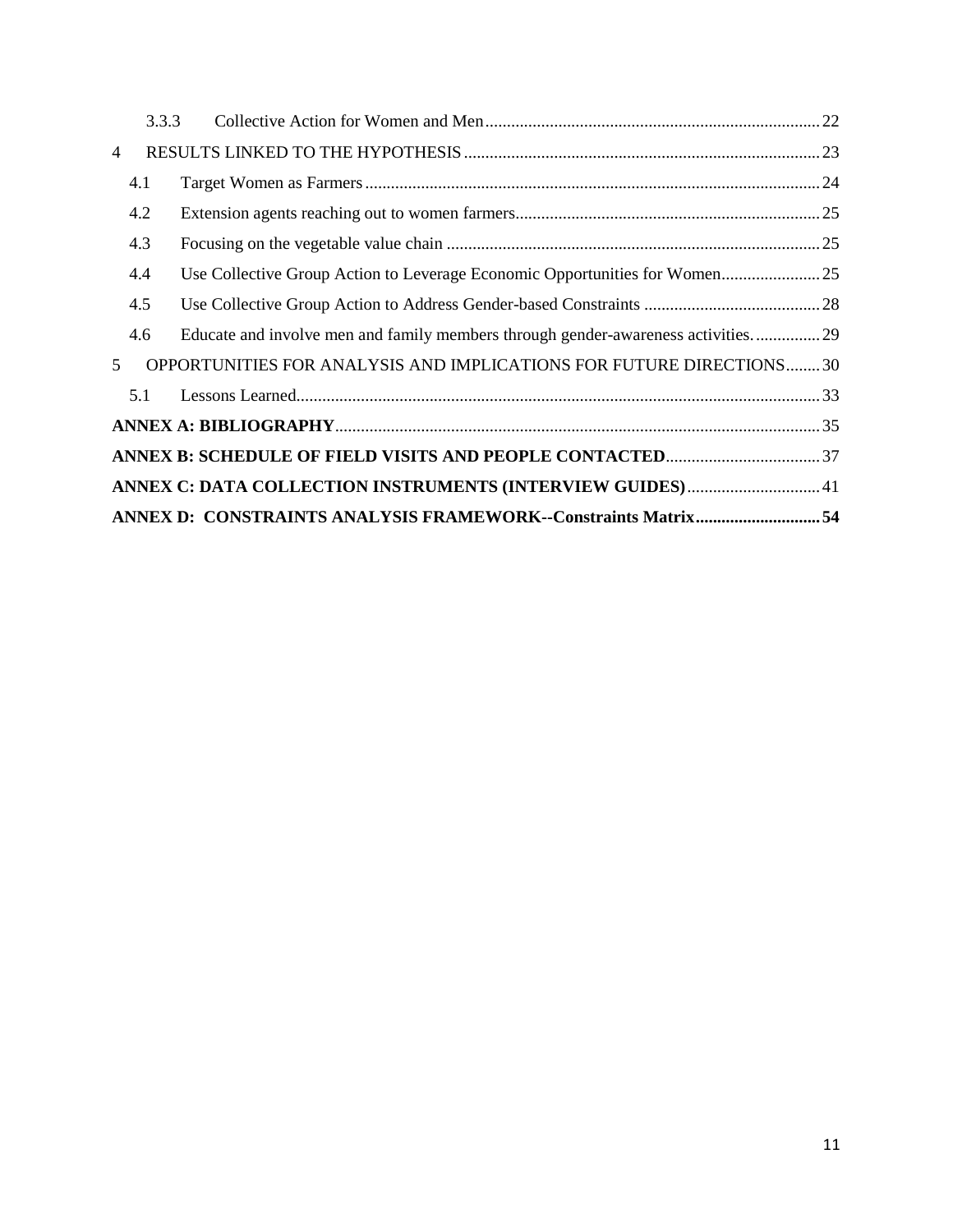# <span id="page-11-0"></span>**1 INTRODUCTION**

# <span id="page-11-1"></span>**1.1 Project Background**

The Sunhara India Project implemented by Agribusiness Systems International (ASI), with a grant from the Bill & Melinda Gates Foundation, focused on increasing rural household income for 25,000 farmers in 7 districts of Uttar Pradesh by facilitating changes in the horticultural value chain. It was designed as a learning project to "showcase successful models and capture learning about enhancing access to and better use of inputs, services, and markets by small-scale producers (ASI 2010:2). From the beginning the project set a target to ensure that women would make up 25% of the participants in project activities. The project introduced new production practices to increase productivity and new post-harvest practices to increase the value of the vegetables. It supported ways to bring input suppliers and buyers closer to the farmers, and facilitated farmers' access to a variety of new and existing market outlets.

The project design included three interlinked objectives:

- 1. *Outreach for efficient production* by enhancing productivity of small holder-based horticulture, through farmers' access to information, technologies, and strengthened management practices and organizations.
- 2. *Increased market access and development* by strengthening and diversifying sustainable market options, through increase capacity of market services, alternative market options, and improved knowledge and capacity to use existing market infrastructure and institutions.
- 3. *To empower women* by increasing household income through exclusively women managed on-farm enterprises and increased capacity and competitiveness of women's groups.

ASI made a strategic decision to only work in districts where farmers had previously been organized into groups by NGOs, BAIF in Allahabad and Pratapgarh, and Svavishvas Seva Sansthan (SVSS) in Sultanpur, and Vinoba Seva Ashram in Shahjanpur. The decision was based on the short time frame and the limited budget which precluded organizing groups while testing different intervention models, as well as recognition of the high failure rate of farmers' organization in India.

The project's theory of change connected Objectives 1 and 2 by stipulating that better information and opportunities through the value chain depended on facilitating interactions among producer organizations, suppliers and buyers, and enhancing the capacity of service providers and producers. These actions were designed to raise awareness of service providers about potential new opportunities and increase farmer's awareness and capacity to better utilize services and access existing and alternative market channels. Improved capacity and access were designed to increase productivity and outputs, which in turn would increase household incomes. A separate project impact learning report (Sunhara India, May 2012) explains the women's empowerment hypothesis, with a more linear theory of change.

The hypothesis, which provides the rationale for Objective 3, empowerment of women, is that: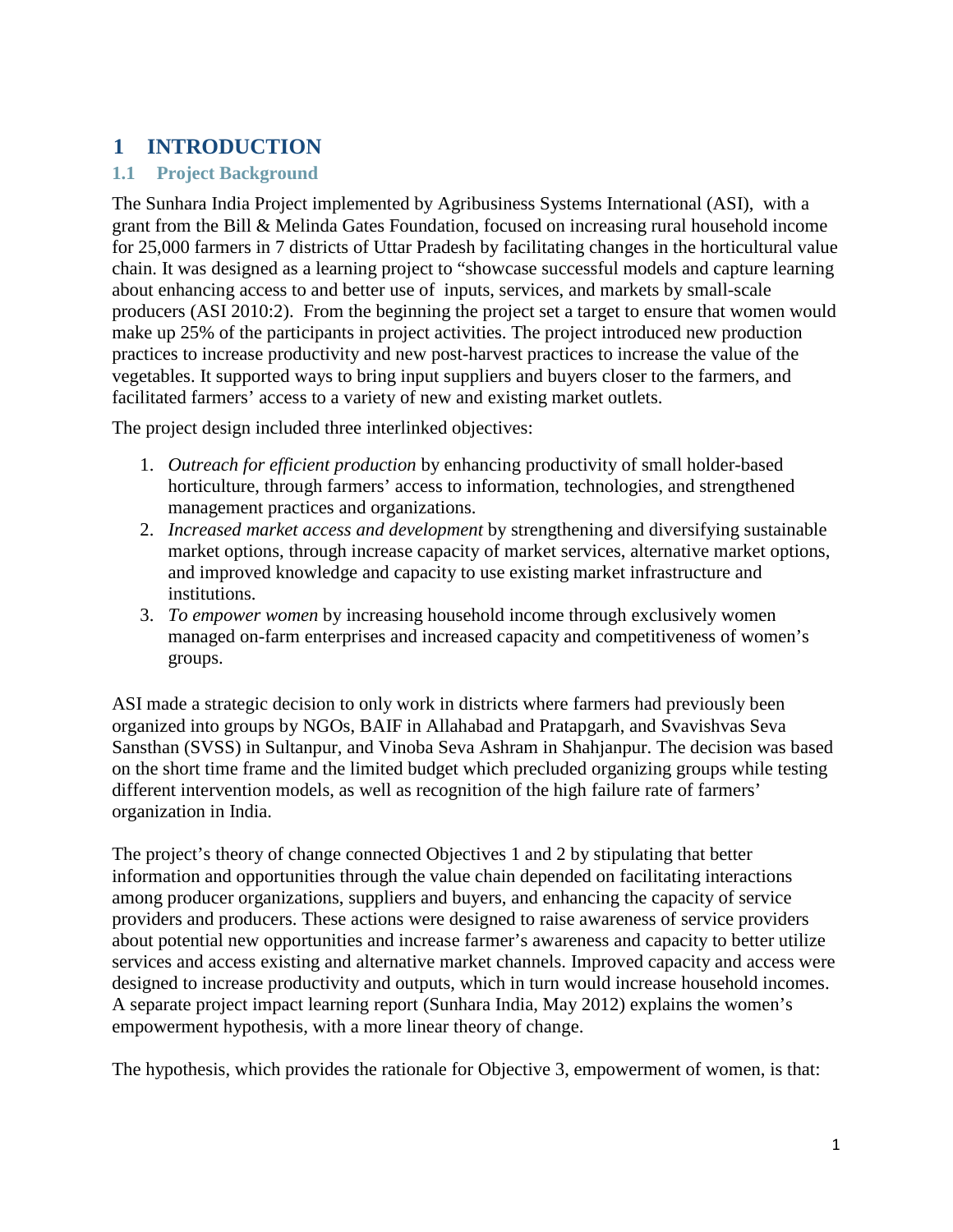*The combinations of socioeconomic interventions and the process of implementing those interventions in a way that bolsters women's collective strength to overcome genderbased constraints are necessary for women to be empowered and to take advantage of market opportunities facilitated through the value chain development*. [1](#page-12-0)

The theory of change postulated that:

*A model of collective action, which assumes that when women are organized into collective groups, they are better able to overcome the gender-based inequalities and discrimination they face as individuals. For this approach to succeed, programs need to provide an economic incentive for women to join and for their husbands and family members to support their participation. In Sunhara India case, that incentive is the increased access women gain, via the groups to market-based economic opportunities. From a value chain development perspective, this structure for collective action enables women to capitalize on new market opportunities through a market chain development program. Also central to the approach is the development of a cadre of women leaders who have the confidence and skills to lead the women to take on new roles and overcome traditional barriers (Sunhara India May 2012:3).*

A gender assessment usually precedes the design of a project, and in the case of Sunhara India, the project leveraged findings from an independent gender study, conducted based on primary and secondary sources in 2011 (see Khadelwal and Deo 2011), identified specific gender-based constraints affecting women's capacity to participate in and benefit from investments in agricultural development to the same degree as men. $<sup>2</sup>$  $<sup>2</sup>$  $<sup>2</sup>$  These included limits on women's</sup> mobility, ownership of land and other assets, and decision making within their households and communities. In addition, beliefs about women's proper roles, self-worth, and aspirations constrain women's capacity to take advantage of new opportunities. Various practices, based on beliefs about women's unequal status, such as denying women access to education, subjecting them to gender-based violence, and encumbering them with greater workloads also put women at a greater disadvantage than men. Because the study was not specific to Sunhara India but rather on women in agriculture in general, the list of constraints contains many that were outside the mandate and scope of Sunhara India to address. The specific constraints identified in the 2011 independent gender study are summarized in the table in Annex D, which shows the relationship between interview questions and the constraints.

The way the project designers decided to connect the three objectives in implementation was to target either women only or men only groups in different districts. This was also a strategic decision on the part of project implementers based on the determination that gender norms in the region precluded equal treatment of and benefits for women and men in mixed groups, and that the project resources were inadequate to support parallel women's and men's groups in all communities, as well as the more intensive activities necessary to overcome these inequalities if the project worked with men and women from the same households. Additionally, the project

<span id="page-12-0"></span><sup>&</sup>lt;sup>1</sup> This is a quote from the SOW for the Gender Impact Assessment.

<span id="page-12-1"></span><sup>&</sup>lt;sup>2</sup> This study was actually not commissioned as part of the design of the Sunhara India project (which was well underway by 2011), but rather it was a separate study. Shipra Deo, the Women's Empowerment Component Director, was involved in that influenced the design.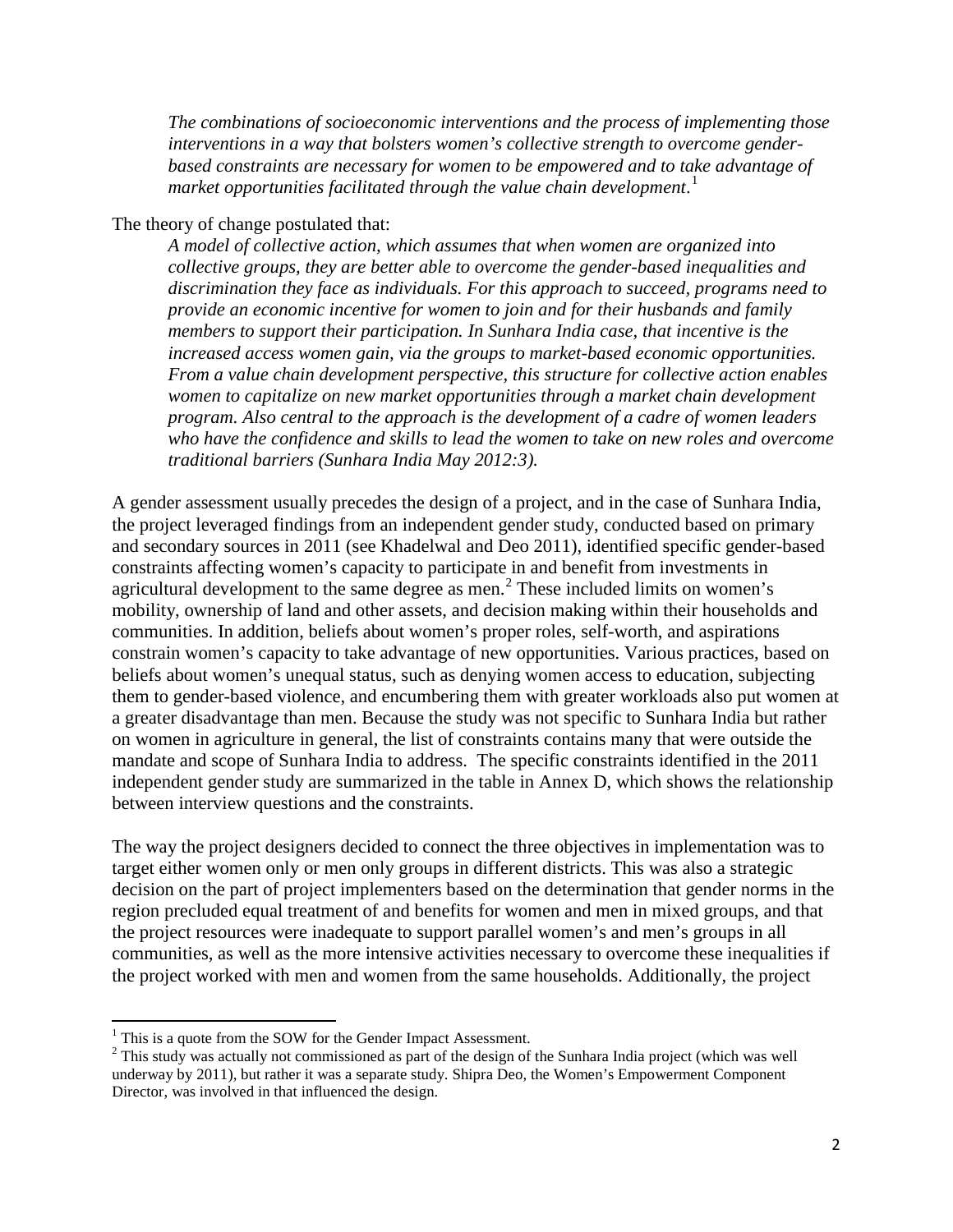design designated different types of strategies for working with women in different districts, ostensibly to test the hypothesis. The implementation strategies identified by the project were to:

- Target women as farmers
- Use collective group action to leverage economic opportunities for women
- Use collective group action to address social gender-based constraints
- Build and nurture women leaders
- Educate and involve men and family members through gender-awareness activities.

In the first two years, project leadership decided to implement activities with women in three districts, Pratapgarh, Sultanpur, and Shahjahanpur, by employing different combinations of the strategies in the three districts. As with the interventions with the men, the project partnered with local organizations, and worked through either farmers' groups or self-help groups (SHGs) in districts that targeted men and women. Men's and women's farmers' groups appeared to be identical in the types of activities, training, and information they received.

| <b>District</b>  | <b>Total</b><br>women<br>reached | <b>Farmers Group &amp;</b><br><b>SHG</b> membership                                              | No.<br>female<br>lead<br>farmers | No. female<br><b>SHG</b> leaders                                                         | No.<br>learning<br>centre<br>participants | No.<br>learning<br>centre<br>teachers                      |
|------------------|----------------------------------|--------------------------------------------------------------------------------------------------|----------------------------------|------------------------------------------------------------------------------------------|-------------------------------------------|------------------------------------------------------------|
| Shahjahanpur     | 2,663                            | 100% in farmers groups                                                                           | 103                              | n/a                                                                                      | n/a                                       | n/a                                                        |
| Sultanpur        | 1,016                            | 100% in combined farmers<br>groups $&$ SHGs                                                      | 81                               | n/a                                                                                      | n/a                                       | n/a                                                        |
| <b>Barabanki</b> | 77                               | 100% in farmers groups                                                                           | $\overline{2}$                   | n/a                                                                                      | n/a                                       | n/a                                                        |
| Allahabad        | 42                               | 100% in farmers groups                                                                           | $\theta$                         | n/a                                                                                      | n/a                                       | n/a                                                        |
| Pratapgarh       | 2,504                            | 43% in both farmers groups $\&$<br><b>SHGs</b><br>14% in farmers groups only<br>43% in SHGs only | 61                               | 14 SHG cluster<br>leaders (3 of<br>whom are<br>jointly lead<br>farmers $\&$<br>teachers) | 255<br>(all SHG<br>members)               | $17(6 \text{ of }$<br>whom<br>are also<br>lead<br>farmers) |
| Total            | 6,302                            |                                                                                                  | 247                              | 14                                                                                       | 255                                       | 17                                                         |

Below is a table illustrating the allocation of women beneficiaries across districts and groups:

Men's and women's SHGs received different types of support and were exposed to different types of opportunities. In many ways, this represents a realistic assessment of capacity, opportunity, and project scope. Nonetheless, the GA team believes there were missed opportunities to push integration and inclusive markets even further, representing an opportunity for reflection and growth on future projects. For example, the activities for women's SHGs focused on building the Vamashakti Federation, providing loans for pushcarts, development of collection centers, and market linkages for small processing facilities for potatoes and amla. However, the SAPPL franchise network of input/output linkages, a key project success and legacy, was much more fully developed in the male cluster areas, and the men's farmer groups received support in organizing into a producer company of shareholders (VPCL), connecting them to supplies, equipment, and markets through the producer company, a more formal, commercially-oriented, and significant body. There were several reasons given by project staff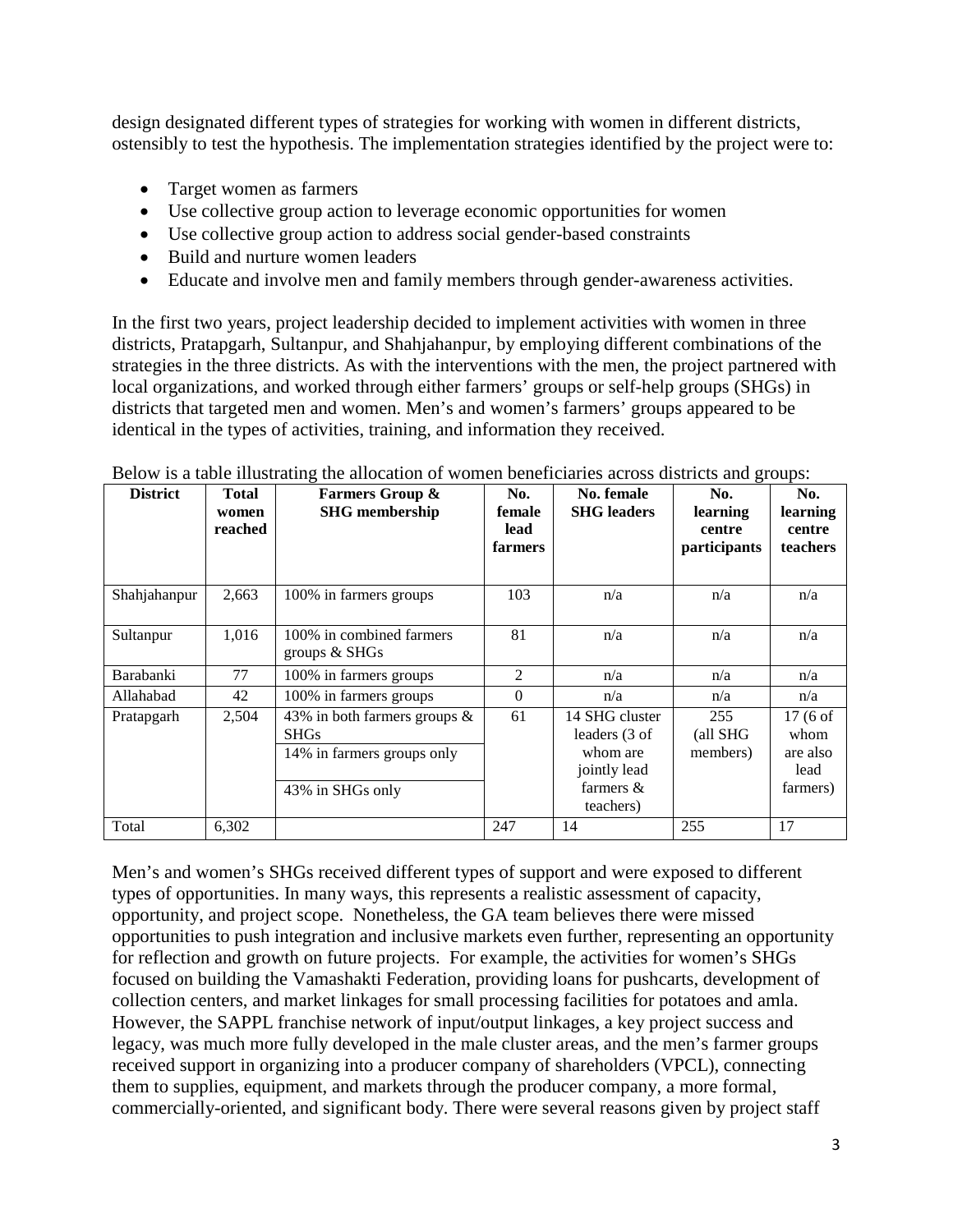for the difference in approaches. The project made the decision, based on resource constraints, to launch the commercially-based pilot of the producer company in an area where they determined farmers groups were most able to rapidly take advantage of this new market structure – this was in the male clusters of Allahabad. Likewise, the PC president was selected based on best practices for PCs in India, which advised someone with a business-based background and professional experience in business operations and marketing. Based on limits on women's mobility, limited literacy, lack of educational and professional management experience, and only emerging direct interactions with market-based actors 'higher' in the value chain, project leadership determined that the women at Vamashakti did not have the capacity to run a producer company, nor was this a realistic goal to achieve responsibly within the life of the project. They also decided it would take more time for women to take advantage of the market opportunities. Instead, they observed that the capacity the project built in the women's federation Vamashakti was sufficient to support a potato processing unit in Pratapgarh and towards the very end of the project, to extend the producer company's (VPCL) operational linkages from Allahabad to Pratapgarh, creating an initial channel of marketing between Vamashakti and VPCL and an opportunity to build capacity post-project, incrementally, in Pratapgarh amongst the women involved.

The GA team understands the time and budget limitations justifications, expediency is not an adequate reason for not addressing gender-based barriers that limit women's commercial opportunities relative to men's in the value chains supported by the project. While the project made seemingly rational choices in the face of time and budget constraints, the choices deterred the project from exploring alternative ways to engage women and men as more equal partners in the value chain,

# <span id="page-14-0"></span>**1.2 Objectives of the Gender Impact Assessment**

A gender assessment is typically composed of an analysis of gender relationships in a particular sociocultural context in relationship to specific development objectives. A gender assessment collects information on the different roles, power, and identities socially ascribed to men, women, boys, and girls, and the relationships among them. Analysis of this information reveals how those socially assigned roles and identities differentially constrain or facilitate men's and women's access to and control over assets and decision making.

This end-of-project gender impact assessment has the following specific objectives:

- 1. Assess the project's impact on changes in women's empowerment, gender relations, and their relationship to value chain development in the targeted areas. To do this, the evaluators examine the extent to which the relevant identified constraints from Khadelwal and Deo's report have been mitigated, reduced, or eliminated by the actions of the Sunhara India Project.
- 2. Evaluate the soundness of the project's hypothesis/theory of change about women's empowerment in agriculture value chain development, "that the combinations of socioeconomic interventions and the process of implementing those interventions in a way that bolsters women's collective strength to overcome gender-based constraints are necessary for women to be empowered and to take advantage of market opportunities facilitated through value chain development."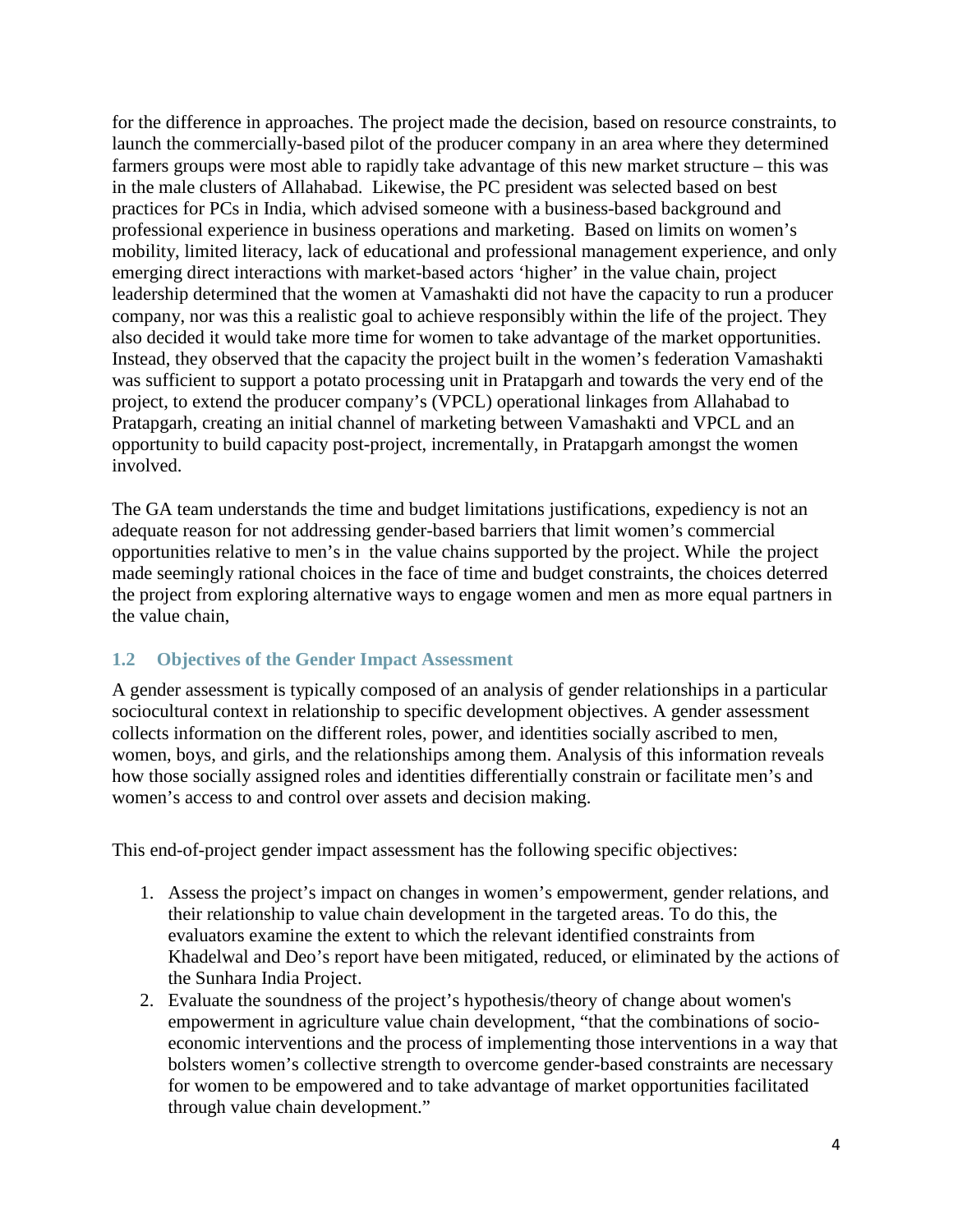3. Examine the implications for applying the approaches from Sunhara India in other agricultural, economic and value chain development programs and contexts - in India and elsewhere - to achieve inclusive value chain development and women's empowerment

# <span id="page-15-0"></span>**2 Methodology**

A three person team from Cultural Practice conducted the gender impact assessment. Two members of the team conducted fieldwork in Uttar Pradesh and were principally responsible for the data collection and analysis. A third team member supported the development of the interview guides and contributed to the analysis.

The Gender Assessment (GA) Team used several different methods for collecting information about changes in women's and men's roles and decision making as the result of the innovations introduced by the Sunhara India Project. The team spent two weeks in 'the field' (e.g. at the main office in Lucknow and at select project sites at villages) gathering information through interviews, observation, and collection of stories about changes in participants' lives, groups, and communities as a result of the project. A full schedule of interviews and a contact list is in Annex B.

# <span id="page-15-1"></span>**2.1 Desk Review of Project Reports and Relevant Literature**

The team reviewed project reports, data and performance management plans (PMPs), case studies, success stories, videos, training reports and agendas provided by ACDI/VOCA and ASI staff. The team also reviewed published and unpublished literature on topics related to the assessment.

# <span id="page-15-2"></span>**2.2 Most Significant Change Workshop**

To initiate the gender impact assessment, the ASI staff and their implementing partners identified stories that illustrate significant changes in women's and men's lives, the groups they participate in, and in their communities as a result of the Sunhara India Project. A mix of field and Lucknow-based staff were involved, including men and women with greater and lesser levels of sustained engagement in Component 3 activities. The stories identified and selected during the workshop were used to identify key categories of change and the contributory factors resulting from project interventions. The MSC process revealed:

- Contextual illustrations of significant changes in women's and men's lives
- Examples of social and economic impacts of the project on individuals, producer and self-help groups, and on communities
- Key domains and areas of focus for the gender assessment

The GA team used the Most Significant Change Methodology (MSC) with Sunhara India Project staff to elicit and analyze stories illustrate changes associated with project at different levels of intervention. The staff were divided into three groups to focus on changes in individuals (group 1), small groups, such as self-help groups (SHGs) and farmers groups (group 2), and communities (group 3). Within the groups, participants paired up to interview each other about the stories they selected. Participants shared stories within the groups to identify the most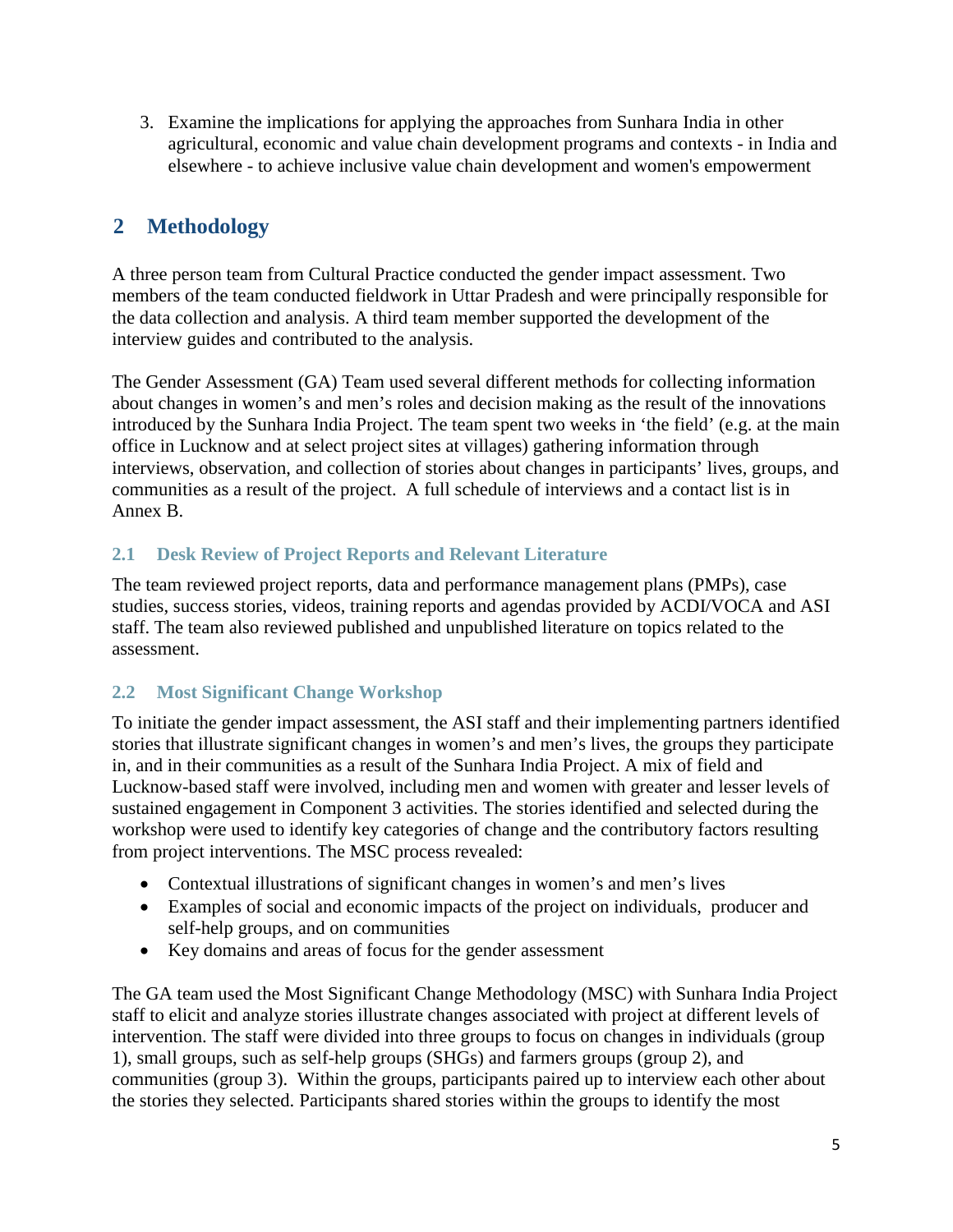significant change illustrated by each story and the project level factors contributing to the changes. The groups shared the themes that emerged from each group to come up with a common set of themes or categories of change (see Annex B for Workshop Schedule).

After developing the categories of change and contributing factors, the participants regrouped to select the most significant change story among all the stories in each group. In order to avoid each person advocating for his or her own story, the groups changed tables to select the most significant story from another group's stories.

# <span id="page-16-0"></span>**2.3 Fieldwork**

The GA team primarily focused the field interview question guide (see Annex C) around eliciting feedback on issues related to value chain/economic-based structures, functions, and roles; attempts were also made during discussions to address the broader set of social constraints included in the constraint analysis framework (see Annex D). The goal of field work was to elicit information that would provide an understanding about how gender relations were affected by the enabling environment gender strategy activities, capacity building in agricultural skills and empowerment activities (see Annex D).

The assessment fieldwork used a mix of qualitative methods, including:

- Individual interviews and discussions with women and men farmers
- Group discussions with women and men farmers, lead farmers, cluster leaders, and SHG members
- Interviews and interaction with field staff for strategic and logistical support
- Interviews and interaction with the senior management team

# <span id="page-16-1"></span>**2.4 Individual and Group Interview**

The team conducted individual and group interviews with men and women farmers (lead framers and outgrowers) separately in their fields and households. The team also conducted individual interviews with a number of other stakeholders, including, franchisees, traders, SHG members and leaders, teachers and participants in the literacy program, gooseberry (amla) processers, and extension staff. $3$ 

|                            | Table 1. INHING OF FCOPIC HILL VIUWED |     |                  |            |              |     |                  |                |            |     |
|----------------------------|---------------------------------------|-----|------------------|------------|--------------|-----|------------------|----------------|------------|-----|
| <b>Interviews/Meetings</b> | Lucknow                               |     | <b>Allahabad</b> | Pratapgarh |              |     | <b>Sultanpur</b> |                | Shahjanpur |     |
| <b>Individual</b>          | Women                                 | Men | Women            | Men        | <b>Women</b> | Men | <b>Women</b>     | Men            | Women      | Men |
| <b>Lead Farmers</b>        |                                       |     | 3                | 3          | 4            |     | 2                | $\overline{4}$ |            | 2   |
| Outgrowers                 |                                       |     | 3                | 5          | 4            |     | 4                | 10             | 8          |     |
| Franchisees                |                                       |     |                  |            |              |     |                  |                |            |     |
| Traders                    |                                       |     |                  |            |              |     |                  | 2              |            |     |
| Vegetable sellers          |                                       |     |                  |            |              |     | $\mathfrak{D}$   |                |            |     |
| <b>SHG</b> Leaders         |                                       |     |                  |            | 3            |     |                  |                |            |     |
| <b>Individuals Engaged</b> |                                       |     |                  |            |              |     |                  |                |            |     |
| <b>Through Group</b>       |                                       |     |                  |            |              |     |                  |                |            |     |

| Table 1: Number of People Interviewed |  |  |  |  |
|---------------------------------------|--|--|--|--|
|---------------------------------------|--|--|--|--|

<span id="page-16-2"></span><sup>&</sup>lt;sup>3</sup> The farmers referred to as outgrowers are not outgrowers in the technical definition of the term, but the project used this term to distinguish the lead farmer from 'regular' farmers in the hub-and-spoke model utilized for training, technology transfer, and extension.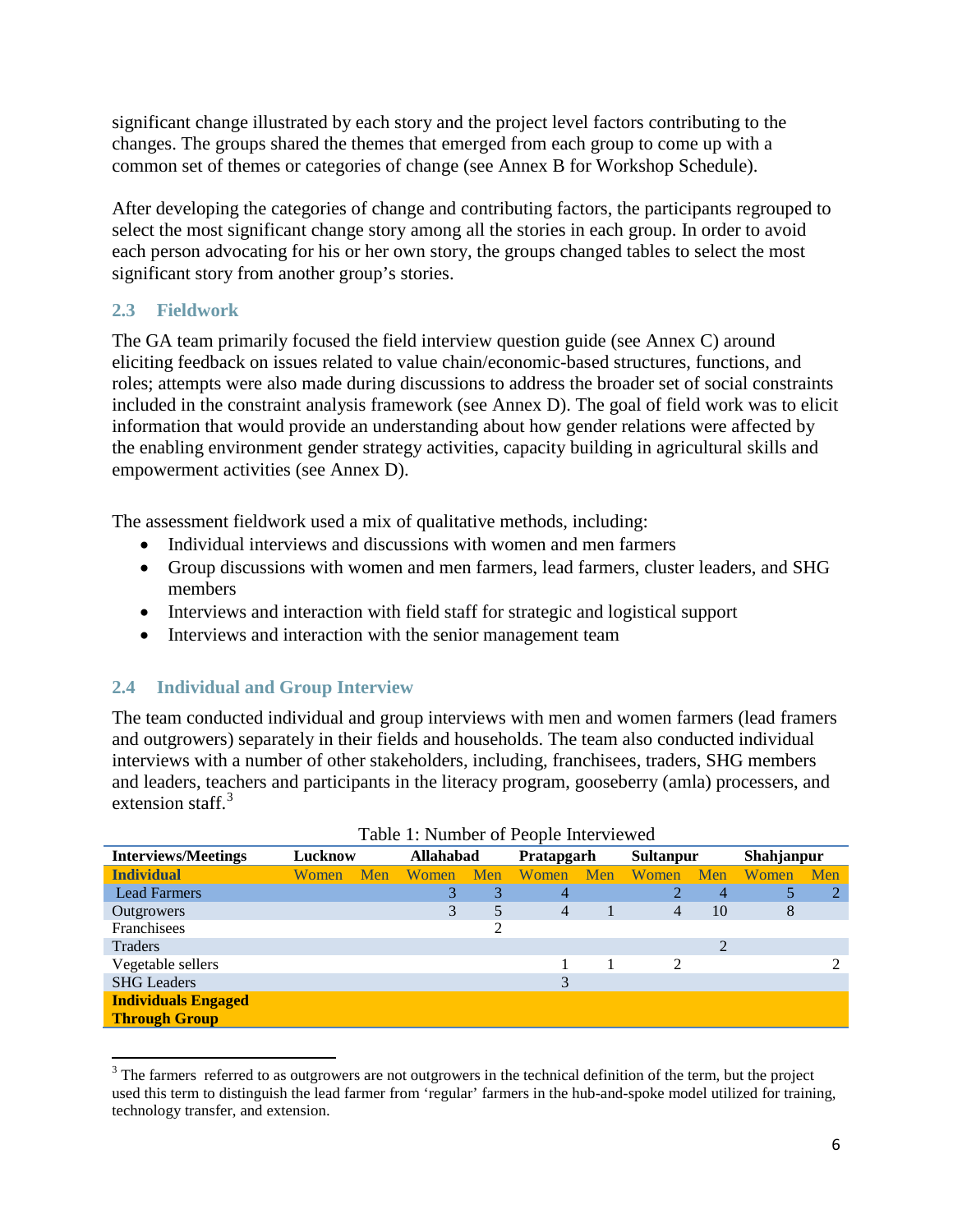| <b>Interviews</b>        |                |   |    |    |           |    |    |    |   |
|--------------------------|----------------|---|----|----|-----------|----|----|----|---|
| Learning Center          |                |   |    | 6  |           |    |    |    |   |
| Vamashakti (mix of       |                |   |    | 23 |           |    |    |    |   |
| leaders and members)     |                |   |    |    |           |    |    |    |   |
| <b>SHG Cluster Group</b> |                |   |    | 31 |           |    |    |    |   |
| Farmers' Group Members   |                |   |    |    |           | 35 |    |    |   |
| Amla Processing Center   |                |   |    | 3  |           |    |    |    |   |
| Sunhara India Staff      | 15             |   |    | 4  |           |    |    |    |   |
| <b>Other Partners</b>    | $\mathfrak{D}$ |   |    |    | $\bigcap$ |    |    |    |   |
| <b>TOTAL</b>             | 17             | 6 | 17 | 79 | 6         | 44 | 18 | 15 | 6 |
|                          |                |   |    |    |           |    |    |    |   |

In coordination with Shipra Deo, ASI Gender and Livelihoods Specialist, the GA team decided to focus interview questions so as to ascertain if the gender-based constraints identified in the initial gender study had been reduced or alleviated. Interview questions were focused on the practices supported by the project that were intended to address the constraint. Follow up questions ranged quite widely depending on issues and topics that arose in conversation.

In Allahabad and Sultanpur, we spoke to both women and men. In Pratapgarh we spoke to mostly women and few men. In Allahabad there are no women's groups. We spoke first to men who are members of farmers' groups and then to their women partners to find out if the women had any access to the technical information and demonstrations provided by the project's extension agents. In Sultanpur, we interviewed both men and women who were members of women's groups in women's group only communities, and members of women's and men's groups in communities with both men's and women's groups. Although the project did not formally organize any mixed gender groups, there were some mixed groups that evolved by default, when partners' of men's or women's groups joined in unofficially (e.g. in Allahabad and Sultanpur). We also interviewed the spouses of participants in single sex groups (both men and women partners). In Shahjanpur, we spoke primarily to women lead farmers and members of women farmers' groups and with male family members of 4 women farmers.

# <span id="page-17-0"></span>**2.5 Change Stories**

The project has been collecting oral stories about the changes in some women's lives as a result of participation in SHGs, farmers' groups and extension activities, the women farmers' fair, and literacy training. As part of the assessment the GA team attempted to capture similar stories. The team also ended all individual and group interviews of women and men farmers by asking them what were the most important changes that had occurred as a result of their participation in the project. These stories also illustrate changes in the constraints on women's participation, decision making and control over assets in agricultural production and in their households and communities.

# <span id="page-17-1"></span>**2.6 Analysis of Findings**

The team used the constraints table and the analytical questions from the SOW to guide the analysis. All interviews and stories were transcribed and analyzed. The team classified these stories using the indicators that compose the IFPRI Women's Empowerment in Agriculture Index (IFPRI 2012). A summary of the constraints, the project interventions aimed at reducing or overcoming the constraints, and the sources of information the GA team collected to measure changes in constraints is provided in Annex C.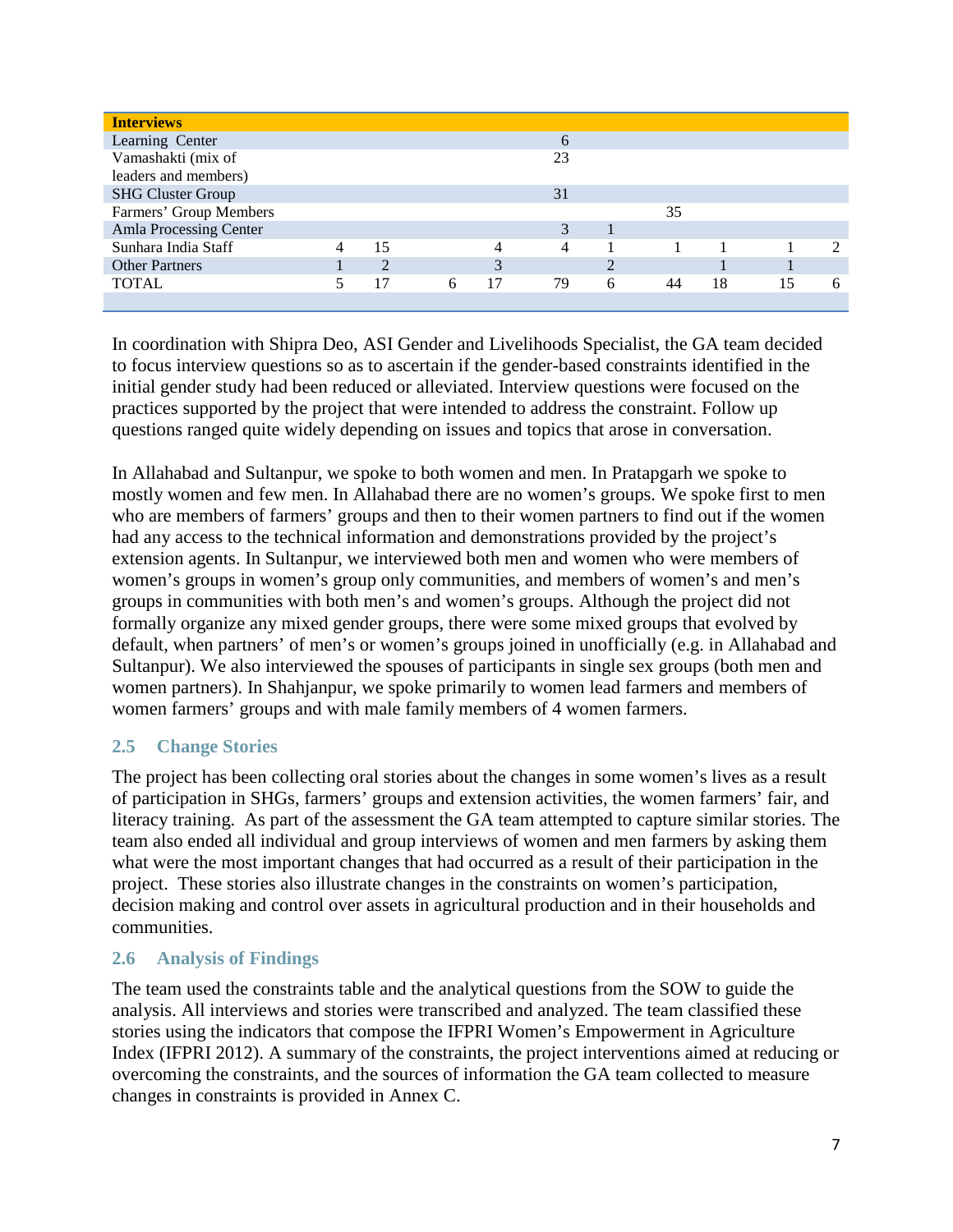# <span id="page-18-0"></span>**2.7 Debriefings**

<span id="page-18-2"></span>l

The team debriefed with Sunhara India staff (in-country, before departing India) and over the phone with ACDI/VOCA-ASI headquarters staff on preliminary findings.

# <span id="page-18-1"></span>**2.8 Methodological Challenges**

This assessment was not envisioned, resourced, or conducted to produce quantitative, statistically-significant findings or provide a rigorous time-lapsed perspective on changes; such a data-driven effort was provided for in the project's endline study, contracted separately. Rather, the goal of this gender study was to use recall methods, the most significant change methodology, and the GA team's general expertise to provide an independent perspective of some of the more qualitative changes, personal change stories, and the project's overall socioeconomic empowerment approach. Findings and recommendations are therefore presented within this context of constraints to the methodology, the small sample sizes of interviews; and the GA team's time-bound interaction and familiarity with the project. The GA team is confident in its presentation and in the strength of its findings and recommendations, but it is up to the ASI India team to absorb and adjust any feedback to reflect its full knowledge of implementation processes and scale.

In addition, assessing the validity of the project's development hypothesis, which is the rationale for Sunhara India project's Objective 3 (women's empowerment), is a central focus of the Gender Impact Assessment. To respond adequately to the questions posed about the hypothesis it is useful to first understand the relationship of the hypothesis to the project's other two objectives and theory of change.

Over the course of the project, there appears to have been periodic disconnects between the women's empowerment objectives and the focus on increasing productivity and diversifying market linkages and expanding access to market outlets. The following quote from the year 3 annual report highlights one of these disconnects, and to the project staff's credit, their capacity to self-correct. [4](#page-18-2)

"ASI proposes to remove indicator 3.4, percent of women engaged in alternative enterprise activity. This indicator was developed to respond to the project's original expectation to target women not primarily as farmers, but food processors. However, as the project developed, it became apparent that while women are very active as farmers, they are largely disfranchised from societal recognition as farmers, which affects access to markets, services, control over resources, and empowerment. Therefore, Sunhara India made a conscious effort to prioritize working with women as farmers, not as processors, to thereby avoid pushing them into a stereotypical 'womanly activity.' Today, in terms of learning and adopting agricultural technologies, and increases in income, achievements in female clusters are comparable to the male clusters. Although Sunhara India does have some activities targeting production for processing (amla, menthe), targeting alternative enterprises is not a priority. Instead, we are targeting farming as an enterprise (ASI October 2012: 5)."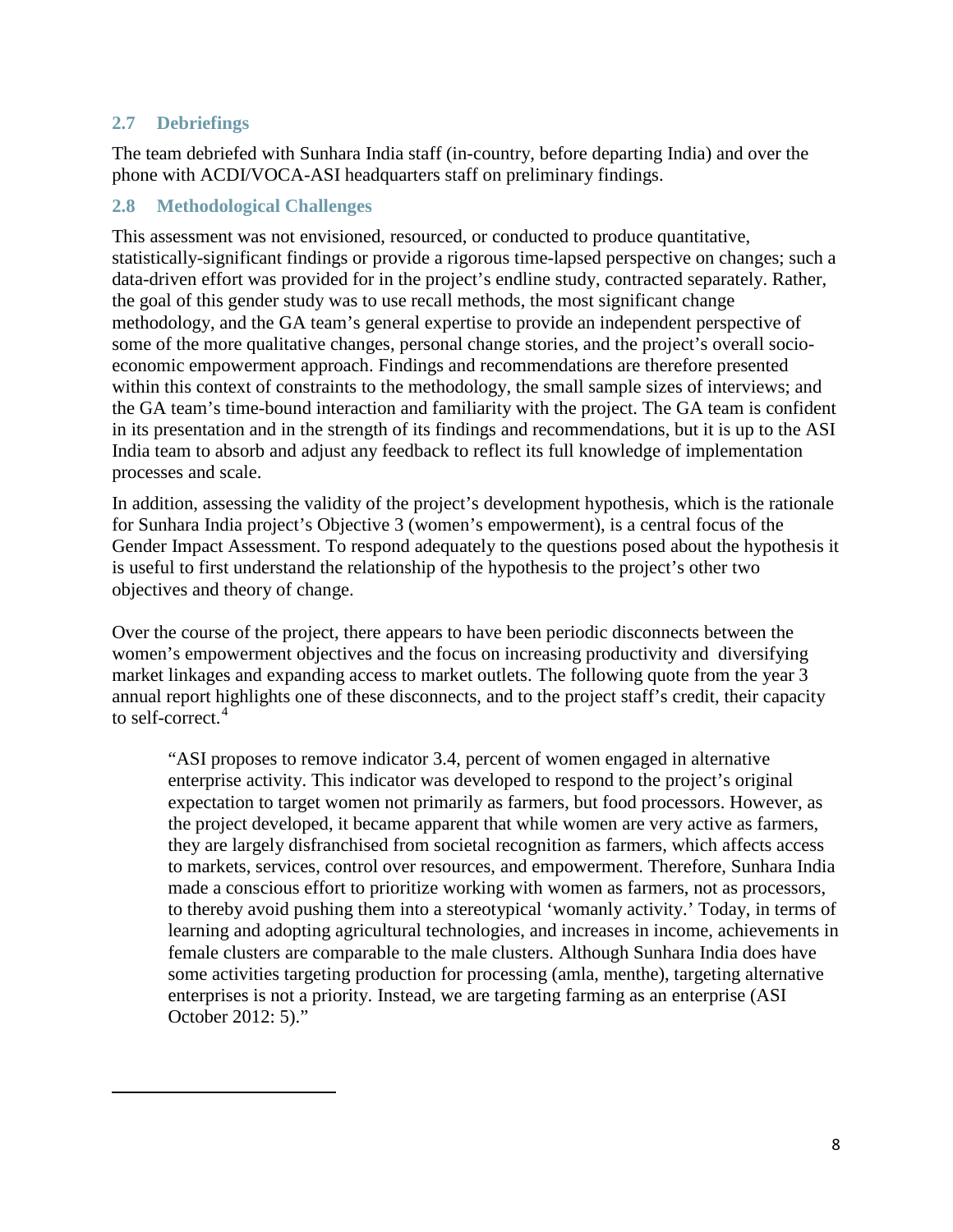In addition, to test the hypothesis, there had to be clear differences in the approaches in each area, but we found those differences were blurred. Changes to the implementation approaches along the way made it difficult to compare the different modalities, or group configurations, selected in different districts. In the end, it appeared that where training was introduced first to men or women through farmers' groups eventually, their respective partners also received some training either by joining in informally, or by prevailing on the extension agents to form other groups for men or women. For instance, while men were trained officially in Allahabad, women ended up participating in extension agents' and lead farmers' visits and demonstrations. A woman farmer from Behraya community said that she participates when the extension agent trains her husband on farm, as well as when other farmers come to ask her husband, a lead farmer, questions. The farmers in his group also come with their partners to learn. She often provides advice to other women farmers as well.

Similarly, it was difficult to assess the value added of women participating in a farmers' group and an SHG as many women were only in one or the other, even in areas where both types of groups were supported by the project and their implementing partners.

# <span id="page-19-0"></span>**2.9 Structure of the Report**

Section II of the report presents the findings from the assessment in relationship to indicators of women's empowerment. Section III of the report examines the findings in relationship to the hypothesis, with a specific focus on the implementation strategies identified by the project. These are:

- Target women as farmers.
- Partner with local organizations that are committed to women's empowerment and understand the market's potential to empower women.
- Use collective group action to leverage economic opportunities for women.
- Use collective group action to address social gender-based constraints.
- Build and nurture women leaders.
- Educate and involve men and family members through gender-awareness activities.

Section IV of the report highlights some missed opportunities and suggestions and lessons learned to guide the design of future projects.

# <span id="page-19-1"></span>**3 FINDINGS**

- This section presents the findings from the assessment in relationship to indicators of women's empowerment, which the GA team has identified and organized according to the following three institutional levels:
- Intra-household: Changes in Indicators of Women's Economic Empowerment and Decision Making
- Community Level: Changes in Gender Relations and Leadership
- Group Level with Regional Significance (Collective Action): New Roles and Identities

The MSC methodology, in combination with stakeholder interviews and other change stories, allowed the GA team to focus on the changes that were most notable for different stakeholders.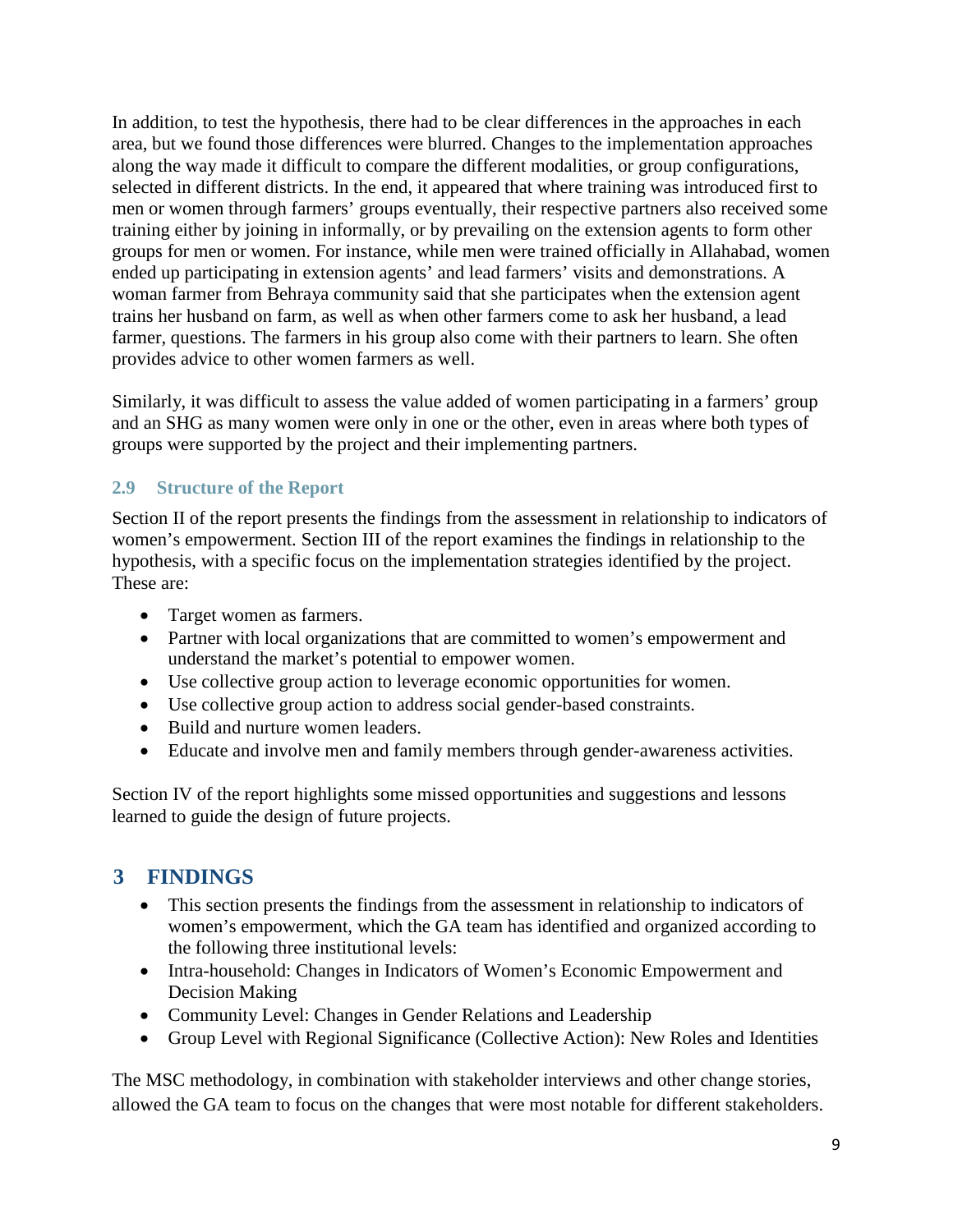The MSC stories were told and prioritized by Sunhara India staff in a two day workshop. Our findings highlight changes experienced by men and women, as well as changes in the relations between them. The MSC stories told by Sunhara India staff shared some elements in common with stories told by project participants, but there were also divergent elements.

# <span id="page-20-0"></span>**3.1 Intra-household Women's Economic Empowerment and Decision Making**

The GA team selected the following indicators of empowerment to highlight intra-household level changes:

- Adoption of New Practices
- Changes in Knowledge and Skills
- Division of Labor
- Increases in Income
- Increased Decision Making Authority and Control over Income and Assets (as a Result of Increased Income)
- Social Mobility and Access to Markets

The following most significant story change story illustrates intra-household changes facilitated under the project:

# **Test Box 1: Most Significant Change Story: Surjadevi**

Surjadevi belongs to a very poor family. They own very little land. It was very difficult to meet their living expenses. Surjadevi has one daughter and three sons. Her husband is an alcoholic. When the Sunhara India group was formed she participated in the discussions. She is very hardworking and courageous. She volunteered to become the leader of the group. She participated in all the meetings and supported the other group members. She went alone from her village for the exposure visit organized by the project; she began saving money and also opened a bank account and deposited some money in the account. She cultivated mentha and increased her income substantially. She saved money in a clay pot buried inside a wall in her house. After one year when the pot was removed and broken she realized that she had saved R. 11,500. She used this money to build a house for her family. She is respected in the village and she also gained recognition at the district level when she was nominated to the district level agriculture advisory committee. (MSC story selected as the most significant by Sunhara India staff in Lucknow).

The Sunhara India staff selected this story because Surjadevi worked hard and increased her income substantially by cultivating mentha. She undertook the cultivation of mentha although it was a newly introduced crop. They said that she sets an example to other farmers, has good leadership qualities, and was the first to come out of the house and participate in the project activities. They consider her to be eager to learn and work for the betterment of her group and community. Surjadevi's story illustrates many of the changes experienced by women who engaged in project supported activities.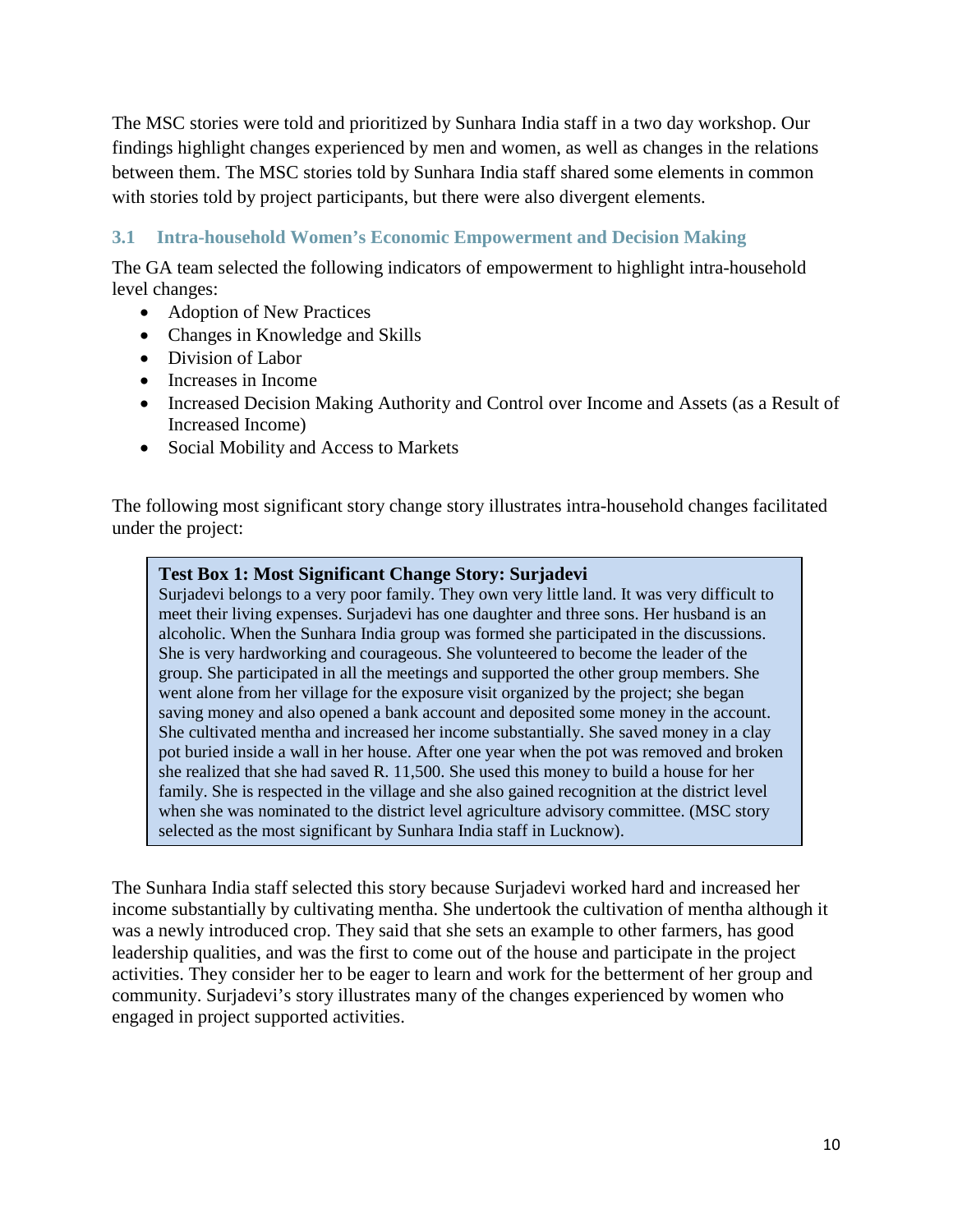# **3.1.1 Adoption of New Practices and Changes in Knowledge and Skills**

<span id="page-21-0"></span>Both women and men farmers in Sultanpur reported that it is difficult for farmers to change their practices, but those who participated in project-led training and exposure to new practices and knowledge were able to increase the productivity, reduce cost of production and increase their income substantially.

One practice that was particularly challenging for women however was the adoption of new seed varieties. Prior to participating in the project, most farmers were indebted to input suppliers over long periods, and found it difficult to break away from this dependence. In order to adopt new seed varieties, they had to buy new seeds from new sources. Men and women reacted differently to the

Text Box 2: Change Story from Pratapgarh

A lead woman farmer wanted to try out the improved potato seed being promoted by the project and tried to persuade her husband to buy it. Since the seed was more expensive than the one they always used and he was unsure of the results, he refused to buy it. Using her own salary, which she earned as a teacher in the Literacy Center, she bought 50 kgs of the new seed and planted it on 5 biswas of land. Her production was twice that of her husband's using the old seeds. He was so impressed that he insisted on putting her production in cold storage for seeds for next season [although this is not recommended by the extension agents because the harvest potatoes are not as good for seeds as potatoes grown for seeds instead of consumption.]. She still plants on 5 biswas and keeps that money for herself (Storytold by extension agent ).

opportunities. Several men lead farmers in Allahabad said that they were enticed by financial support from the project to pilot materials for greenhouses and inputs for the demonstration plots they developed as part of their role as lead farmer. Women farmers in Pratapgarh and Shahjanpur stated that they often met with lack of enthusiasm for the new practices from their husbands. Lacking access to their own lands or decision making power over lands held by their partners, they invested their own resources for seed and grew them in garden plots next to their homes.

The extension worker in Shahjanpur reported that a significant number of women farmers who received the training tried out the new seeds on the field bunds until their husbands were convinced to adopt the new seeds and practices. These stories reinforce the importance for both women and men of the demonstration effect in changing farmer behavior and increasing adoption of improved practices and technologies.

Women and men farmers most appreciated access to information and "proper advice" or valid information related to farming practices provided by the project. Information and knowledge acquired through training and continuous support by the extension staff enabled the farmers to cultivate and harvest crops all through the year and plan for short crop cycles of vegetables with higher returns.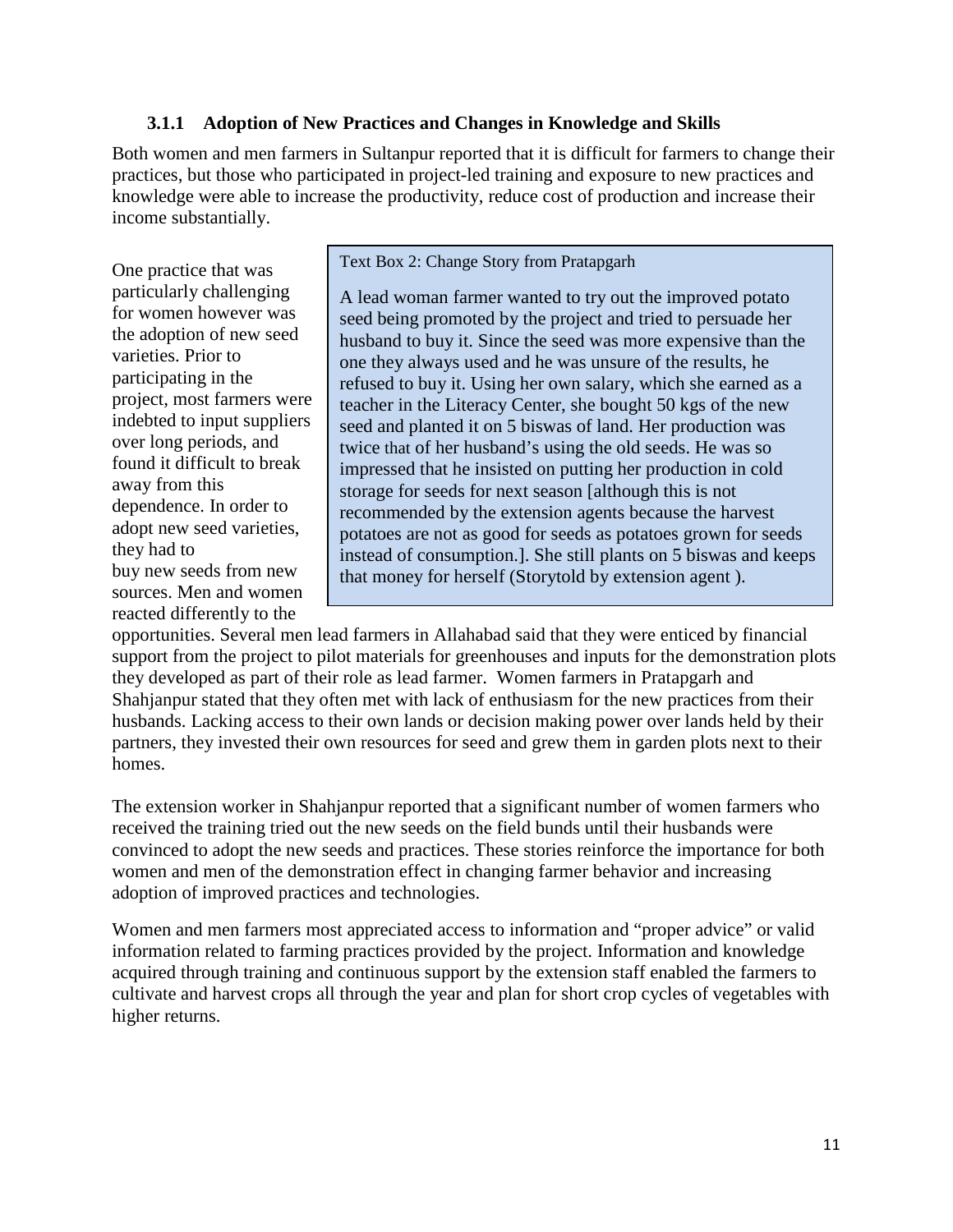Even in contexts where men were the main participants in the agricultural training, their partners also experienced changes in their roles on farm and within the household.<sup>[5](#page-22-1)</sup> For example, a farmer from Allahabad discusses decisions about what to grow in the greenhouse with his wife (who has not received any direct training), because "she is also involved in the care of the plants." A woman farmer from Shahjanpur can read and write and always took notes during the training sessions. When she returned home she would show the notes to her son and teach him the new practices she had learned. A woman farmer from Allahabad who has never received training directly from the project says that farming is more interesting now with the new practices her husband is adopting.

# **3.1.2 Division of Labor**

<span id="page-22-0"></span>Changes in practices have also resulted in changes in the division of labor among women and men. Both in areas where men have been trained and in areas where women have been trained women have taken on responsibilities in the field formerly undertaken by men. It is less common for men to take responsibility for tasks that are commonly undertaken by women.

In general, the new farming practices have increased both men's and women's time and labor in the fields. They now cultivate year round, have increased the amount of land planted, and some tasks take more time than before, such as transplanting. Other tasksnow take less time and are less arduous, such as weeding and harvesting. Men and women both said that the increase in time spent in the fields and the hard work was worth it because of the increase in profits. Weeding, done almost exclusively by women, now is easier because the raised beds limit weeds to the irrigation ditches. Some farmers also use herbicide to limit weeds.

Men are responsible principally for the plowing and spraying of pesticides.<sup>[6](#page-22-2)</sup> Fertilizer is applied by men or women. Women do most of the composting with worms and also normal composting. Men also prepare the channels for irrigation. Men and women both work in the nursery. Women and children do the transplanting. Weeding is done by both men and women, but largely by women. Harvesting is done by both. Grading was taught by ASI and is done by both men and women.

The benefits of increased income from vegetable production to fund time-saving technology and practices have only partially offset time constraints faced by women as a result of their additional responsibilities for household work and childcare. Women doubly or triply are burdened by their work on the farms and their domestic tasks in the home compared to men. As a woman farmer in Sultanpur explained, "there are not enough hours in the day to complete all of our tasks." They are spending more time in the fields. Their long hours confine them to home and farm. They are not able to escape these responsibilities. While performing one task they are always thinking about the next task that needs to be completed.

As women have realized the economic benefits of vegetable production, they have delegated many of their other household tasks to daughters or daughters-in-law, which have not changed

<span id="page-22-1"></span> $<sup>5</sup>$  On the surface it appears that these changes were less dramatic than in households where women participated from</sup> the beginning in training, but the study was not able to determine this level of detail due to a limited sample sizes and the focus of the team's discussions with farmers.

<span id="page-22-2"></span><sup>&</sup>lt;sup>6</sup>In Shahjanapur, women also applied fertilizer and pesticides.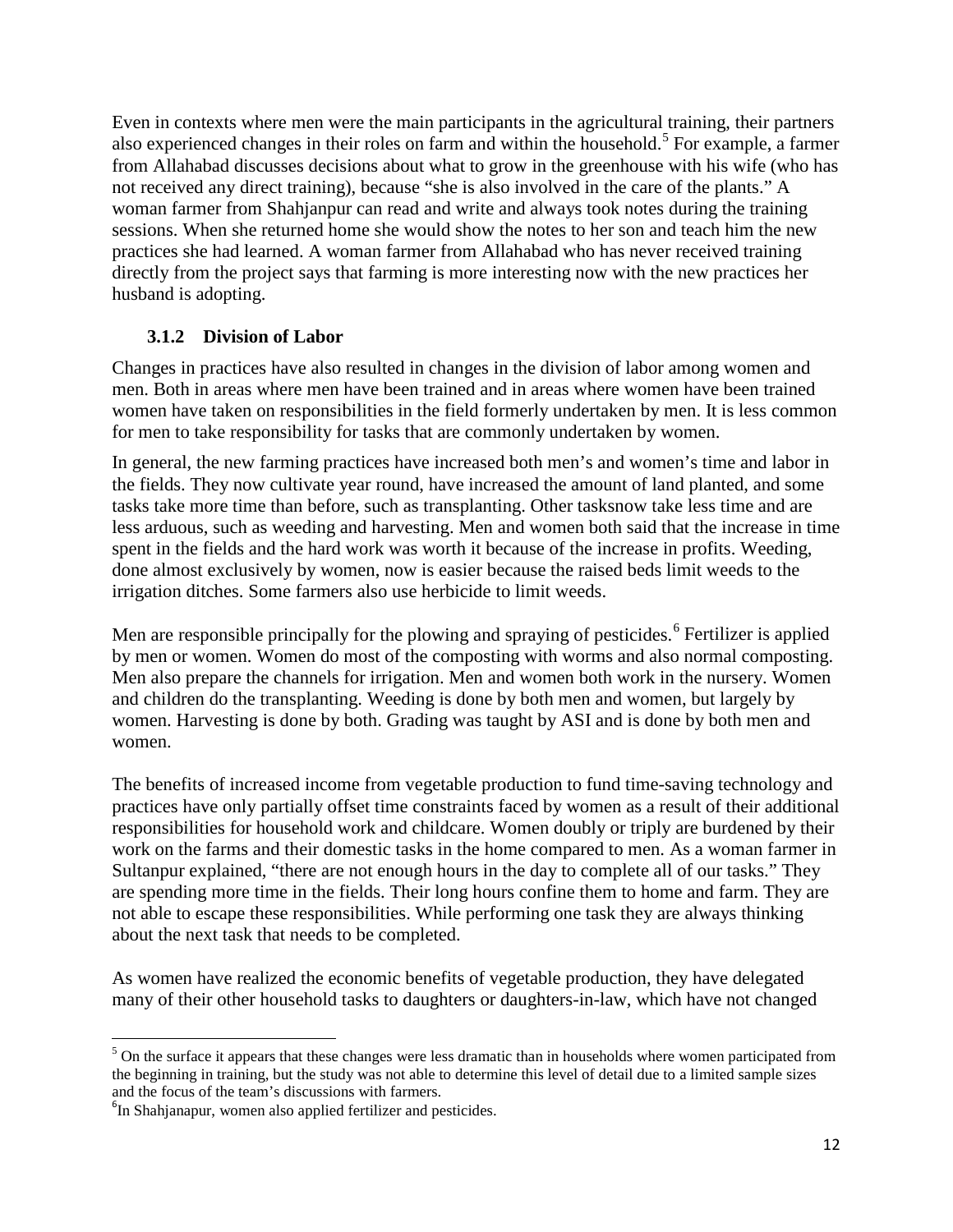the balance of the workloads between women to men. It has merely displaced the load to other women in the household. Those who do not have other women to rely on, try to manage all the tasks on their own. If they cannot manage then they have to hire labor for agriculture tasks. In most cases, children also help with different tasks in the fields. Women farmers in Sultanpur said that men cannot do women's tasks but women can do all men's tasks. Only one woman said that there are some good men who also help with domestic tasks.

Most men may not help in household tasks, but a group of men farmers in Allahabad made a difference in the lives of the women farmers in their households by making a conscious decision to invest in cooking gas stoves. Realizing that the women were spending more time and labor in the fields they obtained the registration cards for purchasing cooking gas, so as to reduce the drudgery and time required for preparing dung briquettes and cooking with dung or wood fire stoves.

## Text Box 3: Change Story

"Cooking gas—it's magic! Just a turn of the button and the fire lights up and food is cooked in no time at all" explained a woman farmer from Allahabad. Besides commenting on how quickly she could cook with gas, she described how long and arduous the process of making dung cooking bricks was and how difficult it was to do when it rained. She said they also make the house dirty when they burn and then it creates more work to clean. She said it is a waste of time. Now she can cook quickly and has a clean house. Other women farmers in the village agreed and explained that they now used the dung for preparing compost for organic manure and this was a better use of dung than for cooking. (Story told to GA team during an interview in Allahabad)

Women in other districts also reported that with an increase in income they were able to purchase the gas cylinders on a more regular basis, but most women used the gas stoves for making tea and coffee and boiling milk, and continued to use the wood or dung stoves for cooking meals. While the project was not designed to reduce women's household labor burden, increased income, greater economic participation in generating household cash income, and their increased

decision making contributed, in some households, to reductions in their household labor burden

Text Box 4: Change Story"My knowledge and skills in agriculture have made me the head of my household" says a woman farmer from Shahjanpur, who passes on the knowledge she acquired through training, to her husband and son (Story told to the GA team in Shahjanpur).

<span id="page-23-0"></span>through the purchase and use of time saving technology.

# **3.1.3 Increased Income**

Almost all of the MSC stories highlight increased income from new vegetable farming practices introduced by the project. Women and men increased their incomes as a result of investments in new vegetable farming practices and more competitive markets. More disposable income has also increased expenditures on food, education, health and hygiene, and clothing.

The stories about men emphasize their pride in increased income and investments in their families' education, housing, and farm-related infrastructure or equipment.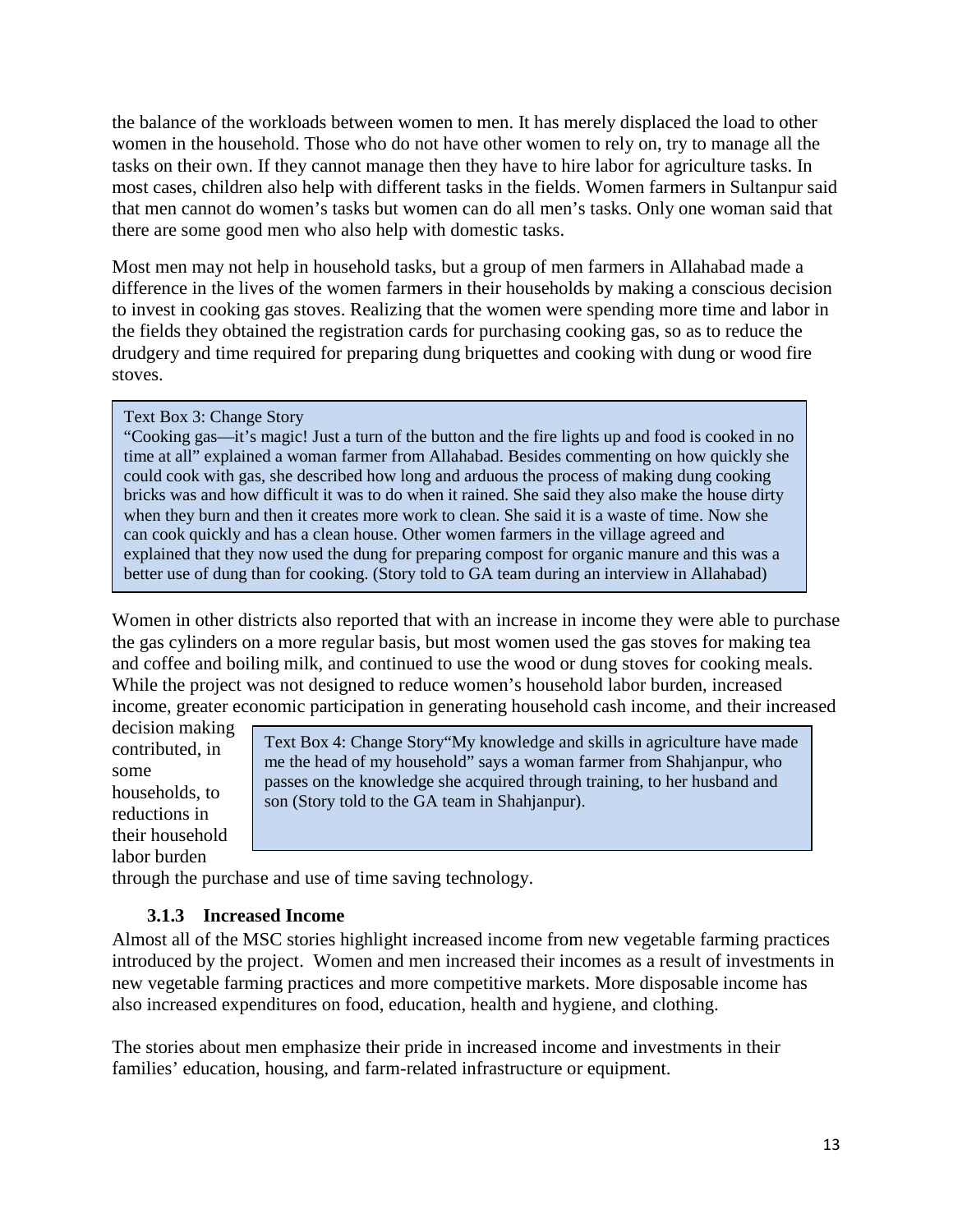Text Box 5: Most Significant Change Story

Ramesh (a man) is a farmer from Lucknow district. He used to grow common vegetables in an open field and sold them to the local market (mandi), where he did not get a fair price for his vegetables. The weights in the mandi were not correct and sometimes were not used at all. He did not grade his produce. He learned about new vegetable farming techniques in the Sunhara India training. Sunhara India also helped him to obtain financing from a local bank for construction of a greenhouse. Now he sells exotic graded vegetables, such as cherry tomato and celery to Spencer, which pays him a good price. His income doubled. He has built a new house for his family and he is happy (Story collected in Lucknow from Sunhara India staff in MSC Workshop, but not one selected as the most significant by entire group).

The stories about women, told to the GA team by project staff, by women themselves, tell a similar story—increased income and improved living standards. For women, increased income from vegetables was the catalyst for changes in their roles and decision making in their households and communities.

*When your stomach is full, you become confident*. (Rajrani, woman farmer from Mirpur village)

# <span id="page-24-0"></span>**3.1.4 Decision Making and Control over Income and Assets as a Result of Increased Income**

In areas where women were the primary participants, changes in income and expenditures as a result of women's greater participation in agricultural decisions also appear to have increased women's control over cash and decision-making about household expenditures.

Because of the training that women have received, either directly from the extension staff or indirectly by observing and "listening in" the on-farm training for men farmers, gender relations have become more equitable in all aspects of cultivation, and decision-making. The GA team was not able to observe if there were any differences in the extent to which gender relations became more equitable for women who directly or indirectly participated; however the implementers observed that there were greater change in gender relations among men and women in cases where women directly participated in training.

Women are more involved and engaged in farming than they were before and have a better understanding of the cultivation cycle. There are many examples as cited above, where women farmers convinced the men in their households to adopt the new practices

## Text Box 6: Change Story

"When the first mentha crop was harvested, I was very excited and I went with my husband and son on the tractor to the trader to see how much I had earned. I told my husband that this was my money because I had planted and cared for the crop." (Story told to GA team by a woman farmer from Shahjanpur).

by demonstrating to them the new techniques on small pieces of land or on field bunds. Husbands consult their wives more about decisions on farm—what to plant, whether to lease land, and what to sell. This has resulted in more consultative decision-making between men and women within the household as well and greater recognition for women farmers within the household and community.

An extension worker reported that women farmers in Shahjanpur have a long history of growing vegetables in small kitchen gardens, on field bunds, and any other available space on the family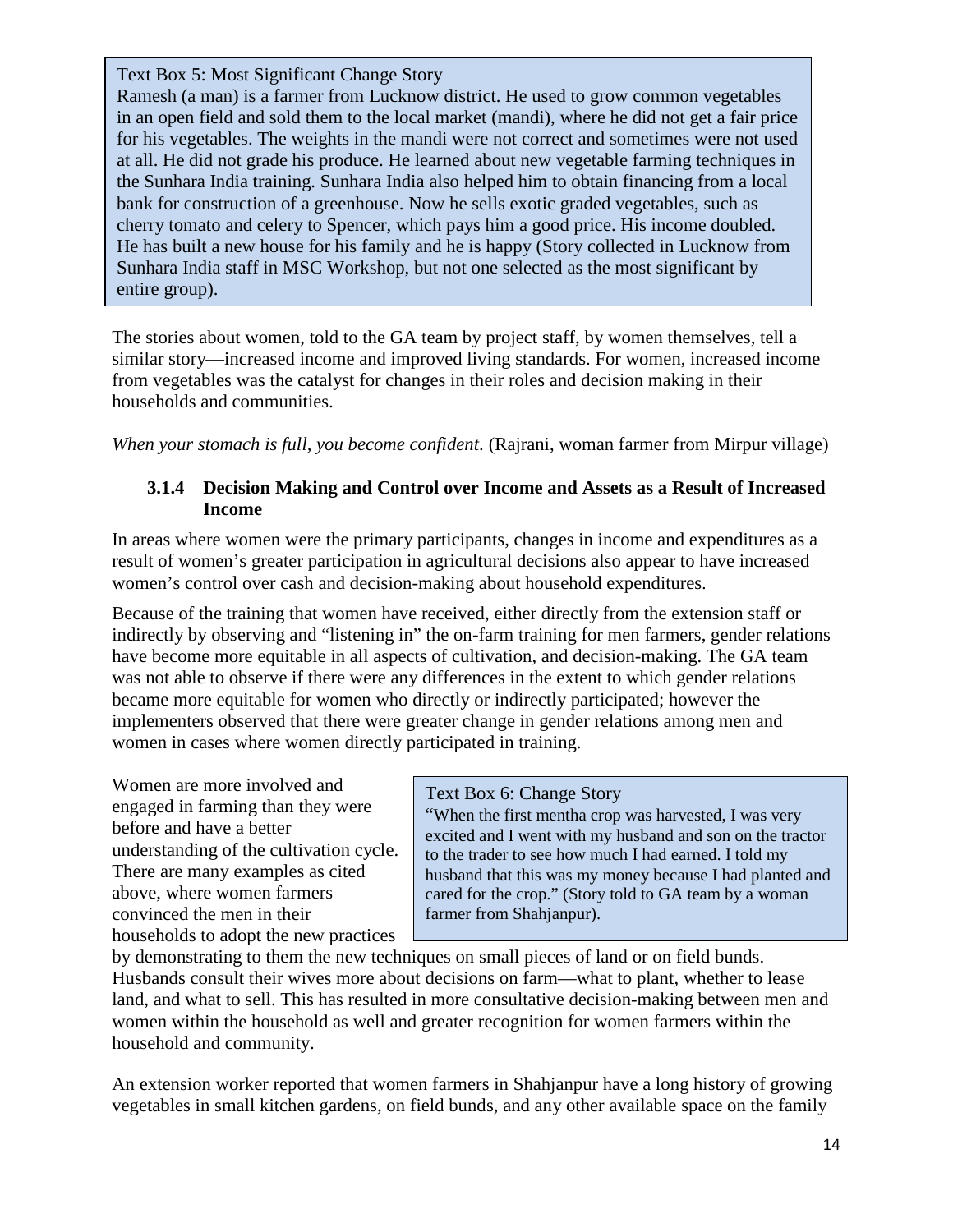land, both for home consumption and sale. The income from the sale of these vegetables belongs to the women farmers. The project identified these women and trained them to cultivate a wide variety of vegetables on a larger scale. Women have greater control over income from vegetables than food grain crops, even if they themselves may not take the vegetables to the market, or mandi for sale.

They are involved in decisions about what portion of the crop to sell or consume, and are aware of the prices at which the produce is sold. The GA team observed that the situation is similar in the project area in Pratapgarh.

In Sultanpur the situation is different for different caste/class groups in the project area. In the upper caste families, women from the household do not work in the fields. Women laborers are hired for "women's tasks". Therefore women from these households have less access to cash, even though they supervise the hired labor in the fields. Other women in Sultanpur appeared to have a great deal of control over decisions about what is sold, the purchased of inputs, and decisions about making purchases of clothing and jewelry for themselves.

A critical factor in women's increased control over income is their increased say in how money is invested. Women who participated in training in agriculture and are working on the farms themselves, appear to have more knowledge about the cost of production, the prices of different inputs such as irrigation, labor, fertilizer and pesticides than women who have learned the practices from their partners, without the benefit of direct training. When women farmers don't sell their produce directly in the markets, they ask their male partners for accounts upon return from the market. In these households women expect their husbands to turn most of the money over to them, while allowing their husbands to retain some for their personal expenses, as part of the accounting process. Usually the men make purchases for the farm and household from the cash received from the sale of the produce before returning home from the market. Therefore the women ask to see the receipts so that they can understand how much was earned and how much was spent on various items.

In the Allahabad project area, where only men participated in the training, men and women appear to make joint decisions about how to spend the income on the farm and in the household, but women appear to have less access to cash for their own consumption. In Allahabad, and among women in Sultanpur, who were not as directly involved in the new practices as women who had been trained directly, they were less sanguine about the benefits. Even while acknowledging that income had increased and daily needs were being met, these women still felt that it was a bit early to say how consistent these changes would be. They were of the opinion that whatever they earned from the fields goes back into the fields, the prices fluctuate a lot, and there are hardly any savings, therefore although it is easier to cover expenses now, it is still a struggle and will continue to be this way.

In Pratapgarh, Sultanpur, and Shahjanpur women farmers' increased access to cash income has also made it easier to pay for additional luxuries such as milk for tea, coffee, soap and shampoo and better clothes. Women are able to spend money on soap and shampoo of their choice. One woman said she was very happy that she could finally buy sachets of Vatika (Indian cosmetic brand) shampoo to wash her hair and soap for bathing. Another woman said she had bought a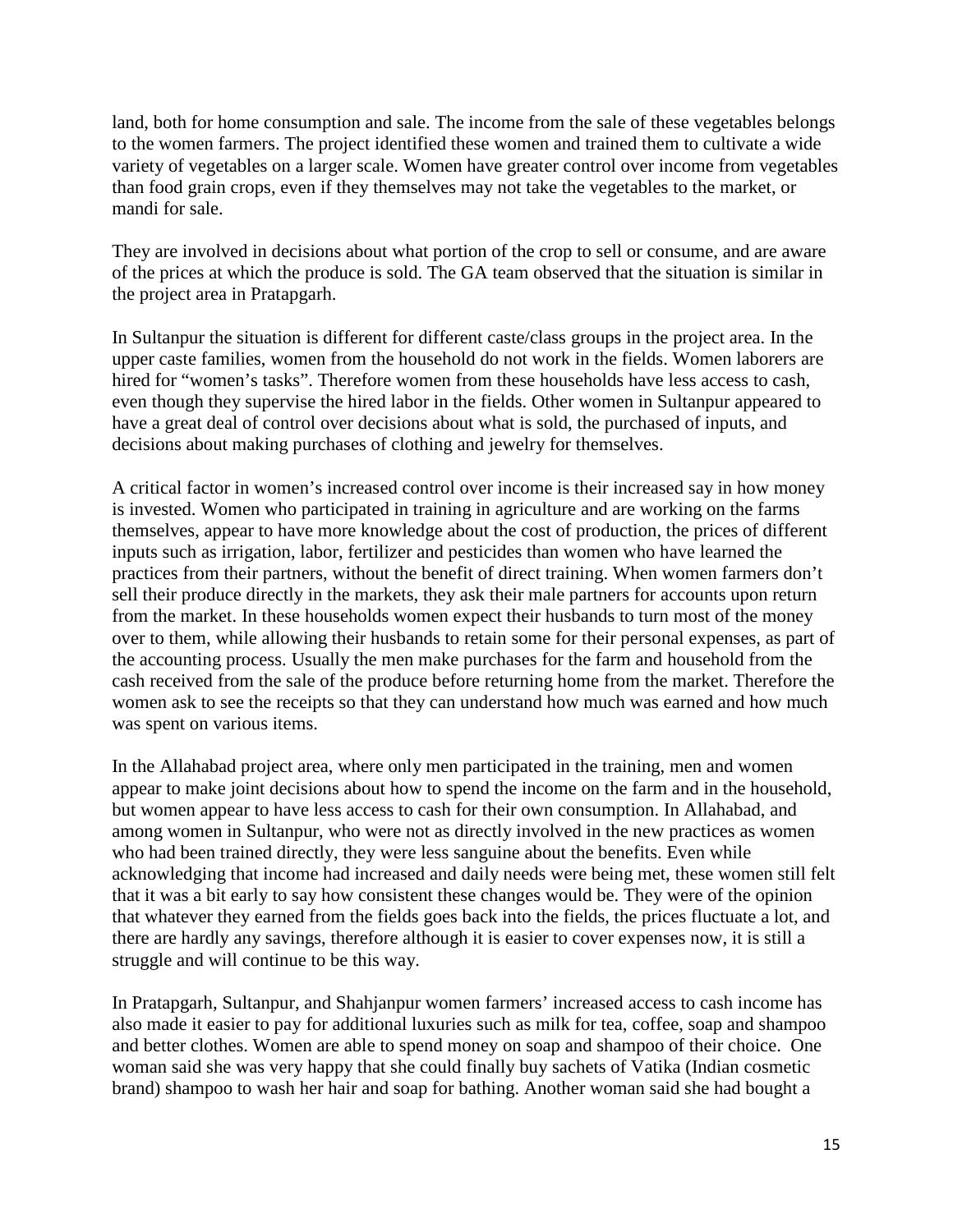buffalo which she gave to her mother-in-law to tend; the mother-in-law earns an independent income from the sale of milk. Women are also spending on health care.

Increased income and a ready source of food in the vegetable fields appear to have contributed to improvements in nutrition, both in terms of access and quality. Since cash income is available every day from the year round sale of vegetables, unlike the sale of single annual crop of food grains, the families are assured two meals a day. And since they are growing vegetables they get to consume more vegetables and a wide variety of vegetables.

Savings are used first for structural improvements to houses, re-thatching roofs, putting in new roofs, additional rooms, kitchen, purchase of ceiling fan, etc. or building new houses of brick and cement. Some households have purchased cattle, farm equipment such as thresher, cane crusher, winnowing fan, and installed irrigation facilities. Education also is highly valued in the region and it was routine to find that participants' older daughters and sons of the women interviewed going to college in nearby towns and cities. Some families are also paying for girls and boys to stay in rented accommodation in the towns so that they could go to college, although for girls, this remains rare.<sup>[7](#page-26-1)</sup>

# **3.1.5 Social Mobility and Access to Markets**

<span id="page-26-0"></span>The ability to purchase clothing and jewelry directly stood out as an important indicator of women's empowerment because it demonstrated both decision-making over income, access to cash, and mobility to go to the market, as well as comfort to deal with strangers. It also indicated improved self-image, a desire to spend money on oneself and wear better saris. Women's direct purchase of saris, signifies two important empowerment indicators: increased mobility outside of the home and control over resources. While in most instances, women said that they still go in the company of a spouse or son, a few also now go alone.<sup>[8](#page-26-2)</sup>

In a group interview of 35 women farmers in Sultanpur, the participant emphasized that the biggest change for them was that they now purchase their own saris in shops or the market. Earlier women did not go to the shops themselves as they lacked confidence and also were not able to handle the cash. Their husbands bought their saris, but these were not necessarily of their choice. Now they go themselves to buy the saris because they are confident in dealing with the shops and they have control over the income. Women also save money from household expenses and keep it aside to buy "expensive" saris and jewelry of their choice. If the women do not have direct access to cash and the men give them cash for household expenses, women save money from this amount for personal expenses and eventualities. If the men give them money to buy saris for themselves and the money is not enough to buy the sari of their choice they use the money they have saved in order to supplement the cost.

<span id="page-26-1"></span><sup>-&</sup>lt;br>7 In the past, this was much less common for girls than for boys. Although still less common for rural girls, it also is a demonstration of increased mobility for younger unmarried women.

<span id="page-26-2"></span><sup>&</sup>lt;sup>8</sup>See Hashemi, Syed, and Schuler 1993, Schuler, Islam, and Rottach's 2010 work on Bangladesh and Kishor and Gupta 2009 analysis of DHS data in India for further discussions on women's empowerment indicators in South Asia. Schuler, Islam, and Rottach argue in their 2010 article that purchase of small items is no longer a good measure of empowerment in rural Bangladesh because it is not linked to mobility. Women can purchase goods from small shops close to their homes or from itinerant traders who come to the house. Instead, they identify management of family assets as a more significant measure of women's empowerment. We discuss this later on in section IV of the assessment.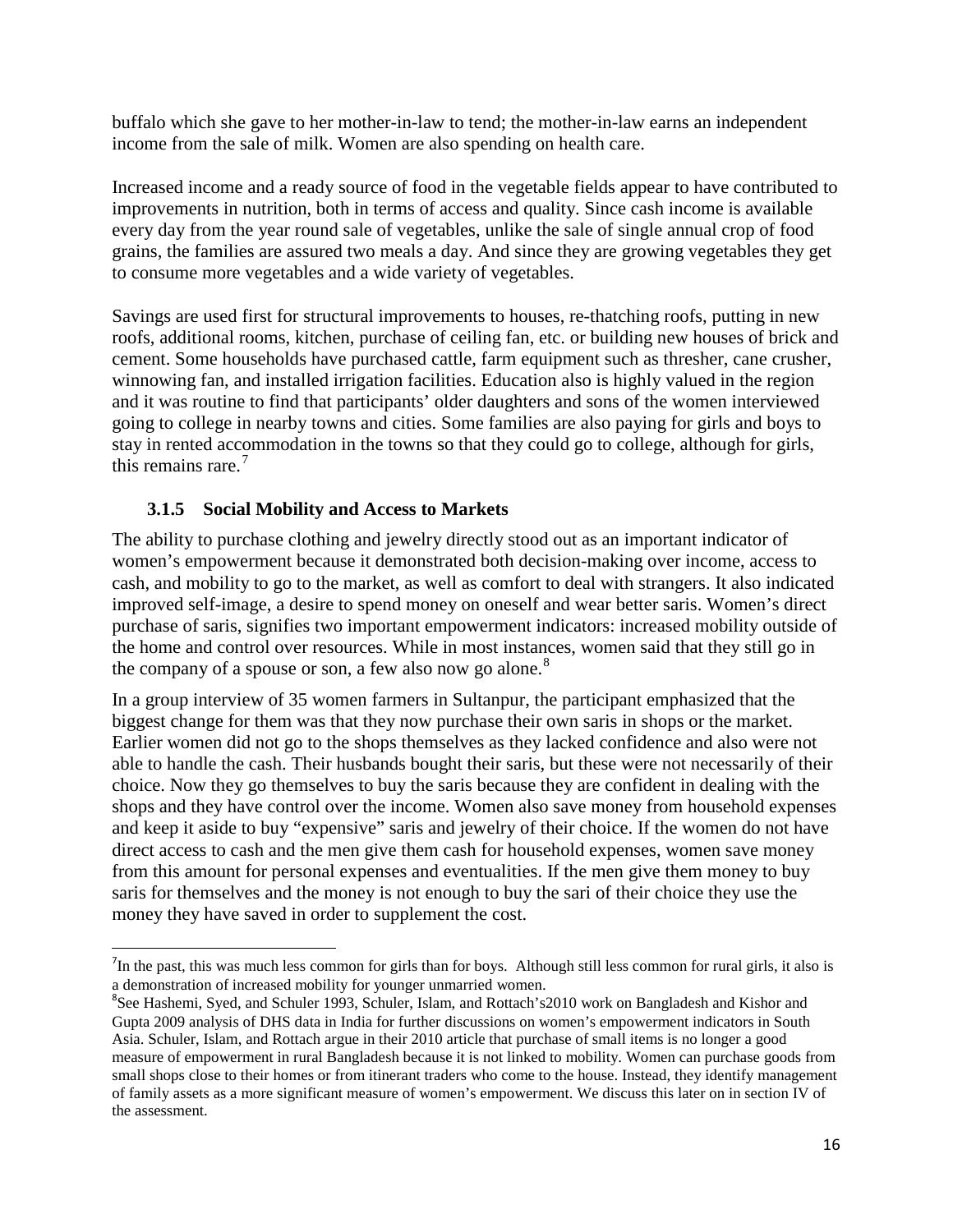Mobility within the community appears to have increased, especially among women participating in both farmers' groups and SHGs. SHG members go to meetings and SHG sponsored activities. Women in farmers' groups visit each other's homes and fields. Both men and women commented that project activities increased women's movement, sociability, and deepening of ties to people outside of their families. This was the result as much of the lead farmer and outgrowers model where women visited each other's farms to give and receive advice, as a consequence of activities deliberately aimed at increasing mobility, such as the training outside of the community, and events like the women's farmers' fair.<sup>[9](#page-27-1)</sup>

The constraints to mobility external to household members imposing restrictions on women's mobility appear to limit women's direct access to markets. These include lack of transportation and harassment of women on public transportation, when it exists. Women in Allahabad, for instance, said that one of the reasons they did not go to the market alone was because there was no adequate transport from the village to the market. They preferred to go on the bicycle with their husbands rather than to walk. In other places women went to the bazaar if it was easily accessible. Women are regularly harassed on public transport and in markets. The extrahousehold constraints to mobility continue to limited women's opportunities at other levels of the value chain, such as becoming supplier franchisees or traders. Therefore, future or follow-on programs should seek to address these additional constraints to mobility.

# **3.1.6 Literacy**

<span id="page-27-0"></span>Women who are newly literate said it helped them to understand how to implement the new agricultural practices better. For instance they now understand weights and measures. Before they didn't understand what 10 grams meant so had trouble following the extension agents' instructions about how many seeds to plant. They can also read labels and instructions on input supplies such as seed packets, pesticides and fertilizers. Although women who are illiterate struggle to take advantage of certain market opportunities, the project, occasionally, found ways to overcome these limitation. For example, recipients of the vegetable push carts in Sultanpur could not read the digital scales provided by the project, so it replaced them these had to be with manual balances.

Women also said that numeracy skills are helping them to see the prices on products and ensure that they are getting the correct amount in change. They can now negotiate better in the sale of their vegetables. They can also read the price tags of material for saris and know how much material to measure.

#### Text Box 7: Change Story

<span id="page-27-1"></span>Ramraji is an outgrower in a farmers' group in Mirjapur Chauhan Village. She learned to read and write from her daughter-in-law, who also taught her about new vegetable cultivation practices. Ramraji grows vegetables on 5 biswas and rice and wheat on 25 biswas of land. They used to broadcast the seed, but only half the seeds would germinate. She learned to plant seeds in trays to germinate the plants before planting them in the field. Even though her husband was not convinced that this was a better technique, she decided to plant the seeds in the trays anyway. When her husband saw the plants, he changed his mind. The 5 biswas of vegetables are totally under her control. She manages them and buys inputs herself. As a result of the combination of literacy skills acquired through attendance in the project sponsored learning center, she can calculate, purchase inputs and keep accounts. When her son and husband return from the market after selling the vegetables she asks for accounts. She spent her own money for the son's wedding (Story collected in Pratapgarh from Vamashakti Coordinators).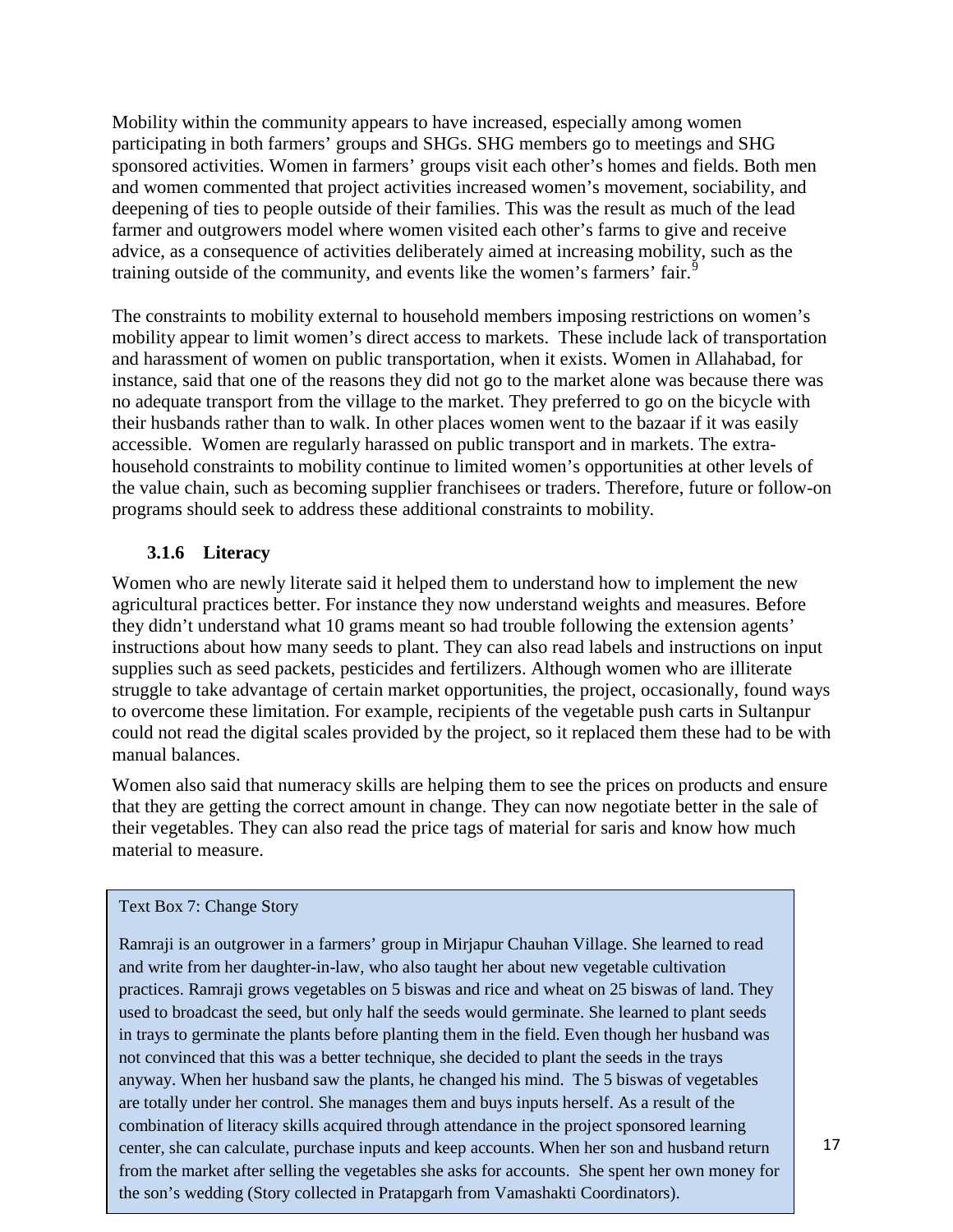In addition, participants in the learning centers were proud of the booklets that they contributed to, which were distributed/launched at the women's farmer fair and learning center to other women. Most of the literature for agriculture is usually found in technical language which is difficult for rural women to understand. Realizing the gap, some women conceptualized and developed small booklets on agriculture technologies for the neo-literate women. These booklets are written in their own vernacular language, and use bold letters and pictures to support comprehension of the text. The pictures and the text represent women as independent farmers.

# <span id="page-28-0"></span>**3.2 Community-level Changes in Gender Relations and Leadership**

Community-level changes are organized as follows: women as farmers, women as leaders, and social capital. The GA team's findings in this section are specific to insights gained from the MSC exercise only, with greater incorporation of insights from the field interviews incorporated in the social capital section.

# **3.2.1 Women as Farmers**

<span id="page-28-1"></span>This story was selected by the Sunhara India staff as a most significant change story because it is illustrative of changes in communities. It demonstrates how men and women participated, benefited and worked together to improve the agriculture, the atmosphere in the community has changed and everyone is happy. Women also gained identity as farmers. As a result of the training their incomes also increased. They said it is an example of how technological interventions bring about changes in the relations between men and women and how they are now working together in agriculture. Women came out of their homes, which they did not do before, and awareness increased for men and women about agriculture and family welfare.

#### **Text Box 8: Change Story**

In Shahjanpur district when we started working in the villages, we had to first work with the men, we had to organize a meeting with the men, after which we could organize a meeting with the women and form a group of women farmers. We discussed with the women about agriculture and gave them training in cultivation of unseasonal vegetables at Pant Nagar University. In order to gain support of the villagers, a group of men were also taken outside the village for training. When this group returned and shared their experiences with the other villagers, the men began to trust the project and believed that the women were being trained in agriculture for improving their own farming practices. Now the husbands of these women have no objection to project activities and do not prevent the women from participating and traveling outside the village. Men and women are both happy and both go to the Farmer Resource Centre to buy inputs. Men and women are happy to work together and benefit greatly from working together (Story told to GA team by leaders of Vinoba Seva Ashram in Shahjanpur)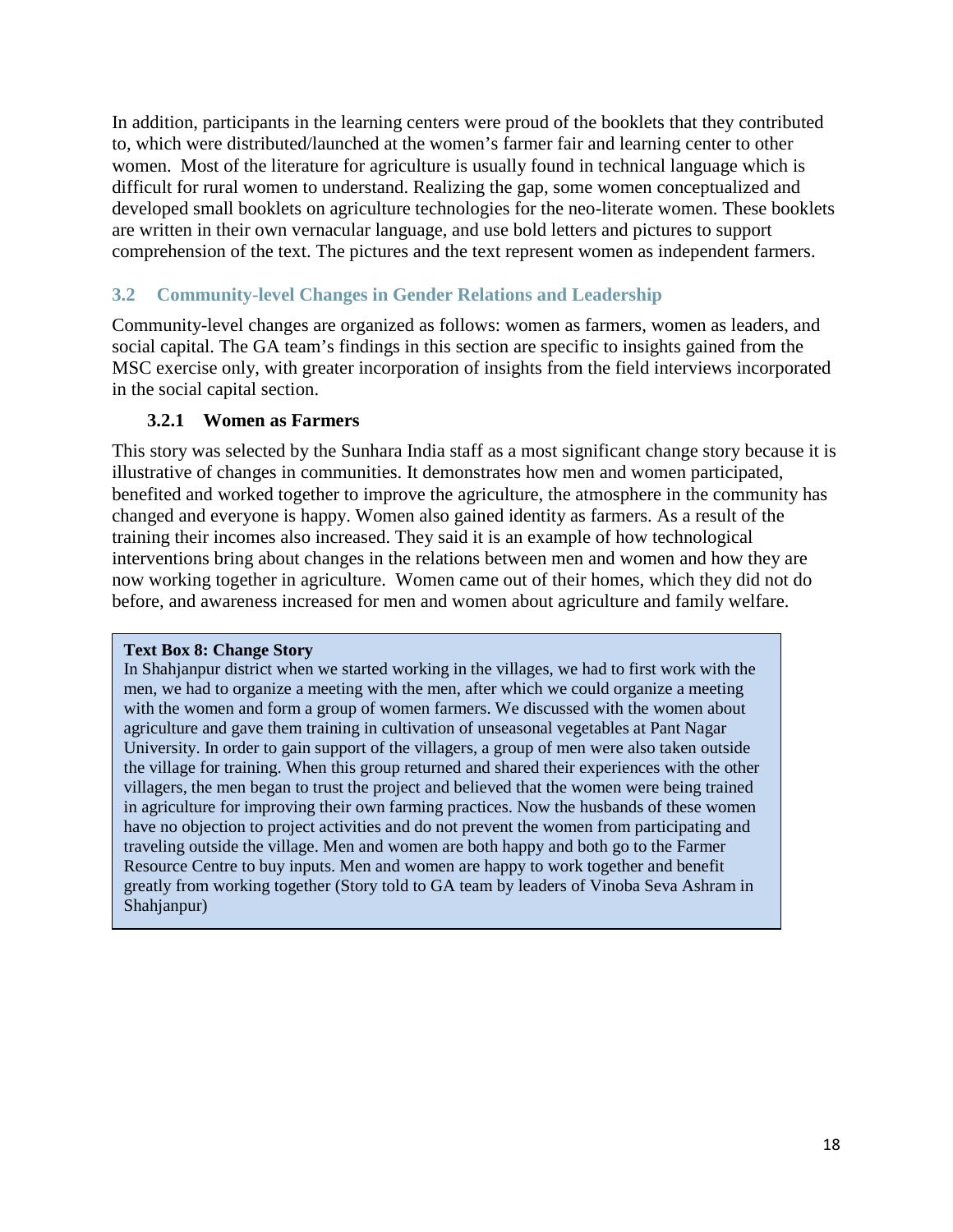#### **Text Box 9: Change Story**

Mira Singh did not get along with her husband. She used to be sad and rarely smiled. She has four sons, one of whom is married and has three children. One son works in Mumbai. She began participating in the project when she decided to plant potato and peas. She cultivates potato and vegetables on 10-12 biswas of land and wheat on 2.5 bigas. She needs to grow grain for the family's food requirements and her cash needs are met through the sale of vegetables. She is able to take care of the education expenses of her children and grandchildren. Soon after she joined the SHG group she became the group leader and also formed two more groups in the village. She is the President of her cluster group. She finds out information about government schemes such as pension schemes for widows and senior citizens, helps people in the village to fill in the application forms and gives them to the Village Pradhan (head of the village). Recently when a family feud in the village was to be settled in the village meeting the village Pradhan invited her to sit beside him on the platform along with other senior villagers. She helped to settle the family feud through dialogue and negotiation (Change story told to GA team by Vamashakti coordinators in Pratapgarh)

# <span id="page-29-0"></span>**3.2.2 Women's Leadership and Social Capital**

Mira Singh is considered a good leader by Vamashakti because she relates well to people, has good networking skills, and is a confident public speaker. At the beginning of the project, extension agents had to work very hard and make persistent efforts to interact with the women and in most cases approached them first through the male members of the household. It was also a challenge to get them to participate in the training activities and to join the farmers' groups. Women did not have the confidence to interact in new situations with people they did not know. But once women began to participate, their confidence grew and they began to interact with each other, visit each other and develop friendships. The farmers' groups provided them with a reason to go out of their homes and visit each other. They went to each other's fields to give and receive advice.

The agriculture training particularly helped to form these relationships. Women were interested in learning how to improve the income from farming and once it became clear that the purpose of the training and groups was to improve agriculture, they were supported by members of their households. They said they were motivated to join the project activities because of the need to improve their income from farming.

At the community level, the MSC stories focused on more systemic changes brought about by women's roles in vegetable farming. They emphasize changes beyond the household level, in which men are more accepting and encouraging of women's mobility, learning, and economic activity. For example, when the men in Rahatipur Village were asked at what point did their wives get involved in the agricultural extension activities, they said: first the men had a couple of training sessions. When asked about this information, the extension agent in the area said that after a year the men proposed the women get involved. All the men agreed because they wanted their women partners to know about the new practices so that they could work together in the fields. The men said that before the training there was less socializing. Now there are more social interactions among women and men. This is an indication (and it may be that the extension agent was exaggerating the ease with which men embraced mixed gender-trainings and socializations), of increased acceptance over time by men of women's role in the farming system.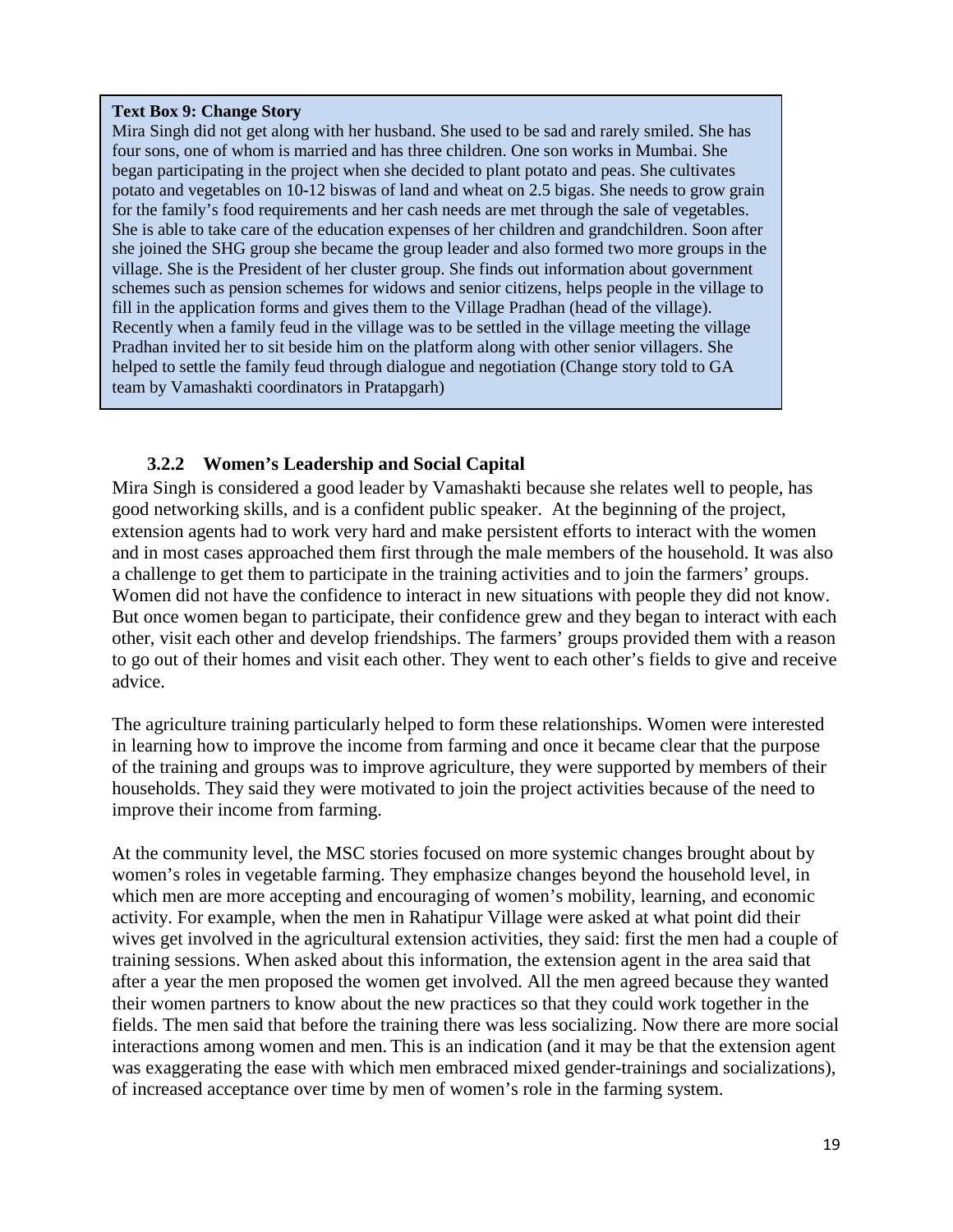In other villages, women farmer's group members said that they now visit each other and their husbands visit each other as well. The story below told by a Vamashakti leader illustrates changes in patterns of interaction across gender and caste.

#### **Text Box 10: Change Story**

Three women from different villages who were all teachers in the learning centers have become good friends. They now go to each other's' houses and spend time together outside of the SHG. They are also from 3 different castes. Although they had completed class 8, they decided to go back to school to prepare for the class 10 exams. They went to the same school and their husbands are now also friends. Recently, the results of the final exams were announced, and all three women received a first division pass with grades of 68, 72, and 75 percent respectively.

(Story told by Vamashakti coordinators in Pratapgarh).

# <span id="page-30-0"></span>**3.3 Changes at the Group Level with Regional Significance (Collective Action)—New Roles and Identities**

The project defined collective action as aggregation (of smaller groups into the federation), increased social capital and networking, and 'strength through numbers' in terms of progress in areas of personal empowerment.

## **Text Box 11: Most Significant Change Story**

**Women Farmers' Fair:** Women members of 240 SHGs from 2 blocks formed a federation in Raniganj. These women together organized a women farmers' fair on 28 Feb 2013. These women who did not leave their homes before and followed traditional ways at home and in the farms got an opportunity to get out of their homes after joining the groups formed by Sunhara India project. They learned new ways of doing agriculture and most importantly they learned that although they worked so hard in the fields they were not recognized as farmers. The women decided that together they would organize a women farmers' fair. They started planning one month before the identified date. They had to decide many things: where would the fair be held, who would put up the tent, what fees will be charged, what role will the children play, what will be displayed in the exhibition, what entertainment will be provided, games for women and children, children's stories, who will be responsible for the food, how will other organizations participate, who will ensure the presence of government officials. Women distributed and shared responsibilities among themselves. About 3000 women were involved and participated. An exhibition of agriculture technologies and practices, learning center, amla processing, and other organizations (outside organizations were invited to put up stalls). A puppet show and a play were organized. Women acted in the play. There were also food stalls (Story selected as most significant change story by Sunhara India staff to illustrate changes brought about by group participation).

This story was selected by the staff as a most significant change because the fair demonstrated the high level of confidence that the women had acquired. This was the first time that a farmer's fair was being organized for women, by women. The women's families also participated, especially the children. The fair demonstrated collective action for social and economic change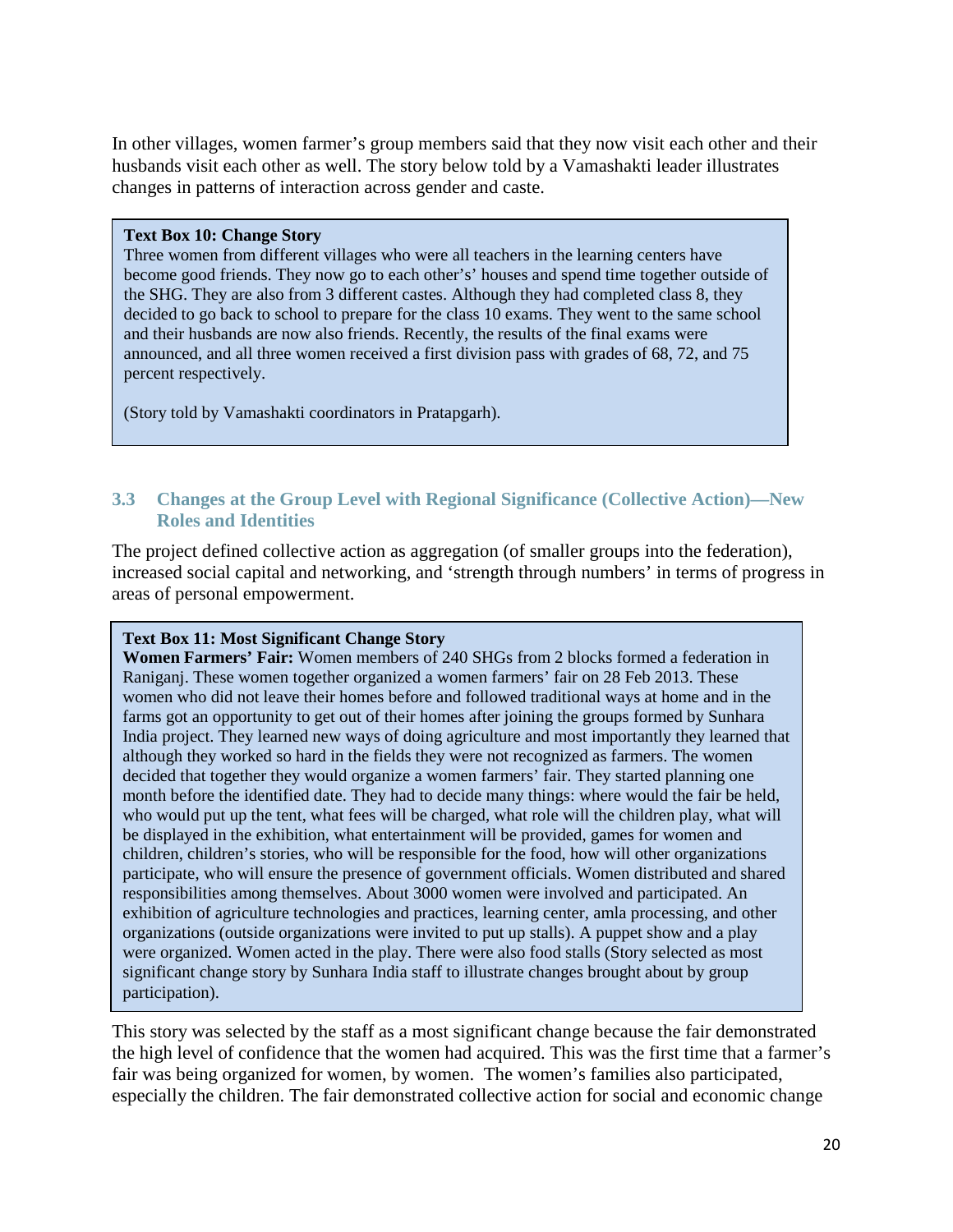due to group formation and SHGs. It also solidified attitudes that had begun to change as a result of the training about women's role in agriculture into public recognition of women as farmers. The stories related to changes at the group level (i.e. in SHGs and farmers' groups), focused more on how the groups provided support and the conceptual framework for women to articulate the changes brought about as a result of agricultural training and increased income from vegetable farming. There were very few references – outside of those articulated by the project team and the leadership of Vamashakti- to transformation of the group as an effective mechanism for advocacy or as a financially sustainable support system for women.

# **3.3.1 Collective Action for Women**

<span id="page-31-0"></span>The project's focus on empowerment was based on the "idea that structured groups can be an effective mechanism for helping women collectively overcome gender-based constraints and experience empowerment (ASI May 2012)."

The training received in farmers' groups and through training for Vamashakti leaders appears to have similar benefits for women's ability to speak in public, have greater mobility, and greater control over income. Consequently, it was difficult to assess if one type of group participation was more effective than another, and almost impossible to test the benefits of belonging to both types versus only one.

Not all women participate in SHGs – some are engaged in farmer's groups only or choose to be independent. For example, in one farmers' group, the outgrower members and the lead farmer interviewed for this assessment said that they prefer to get together in their farmers' group. The women went together to the exposure visit and for the extension agent's demonstrations.

The project worked with SHGs and farmer groups. Below is a table illustrating the allocation of women beneficiaries across districts and groups:

| <b>District</b> | <b>Total</b><br>women<br>reached | <b>Farmers Group &amp;</b><br><b>SHG</b> membership                                           | No.<br>female<br>lead<br>farmers | No. female<br><b>SHG</b> leaders                                                         | No.<br>learning<br>centre<br>participants | No.<br>learning<br>centre<br>teachers            |
|-----------------|----------------------------------|-----------------------------------------------------------------------------------------------|----------------------------------|------------------------------------------------------------------------------------------|-------------------------------------------|--------------------------------------------------|
| Shahjahanpur    | 2,663                            | 100% in farmers groups                                                                        | 103                              | n/a                                                                                      | n/a                                       | n/a                                              |
| Sultanpur       | 1,016                            | 100% in combined farmers<br>groups $&$ SHGs                                                   | 81                               | n/a                                                                                      | n/a                                       | n/a                                              |
| Barabanki       | 77                               | 100% in farmers groups                                                                        | 2                                | n/a                                                                                      | n/a                                       | n/a                                              |
| Allahabad       | 42                               | 100% in farmers groups                                                                        | $\mathbf{0}$                     | n/a                                                                                      | n/a                                       | n/a                                              |
| Pratapgarh      | 2,504                            | 43% in both farmers groups &<br><b>SHGs</b><br>14% in farmers groups only<br>43% in SHGs only | 61                               | 14 SHG cluster<br>leaders (3 of<br>whom are<br>jointly lead<br>farmers $\&$<br>teachers) | 255<br>(all SHG<br>members)               | 17 (6 of<br>whom<br>are also<br>lead<br>farmers) |
| Total           | 6,302                            |                                                                                               | 247                              | 14                                                                                       | 255                                       | 17                                               |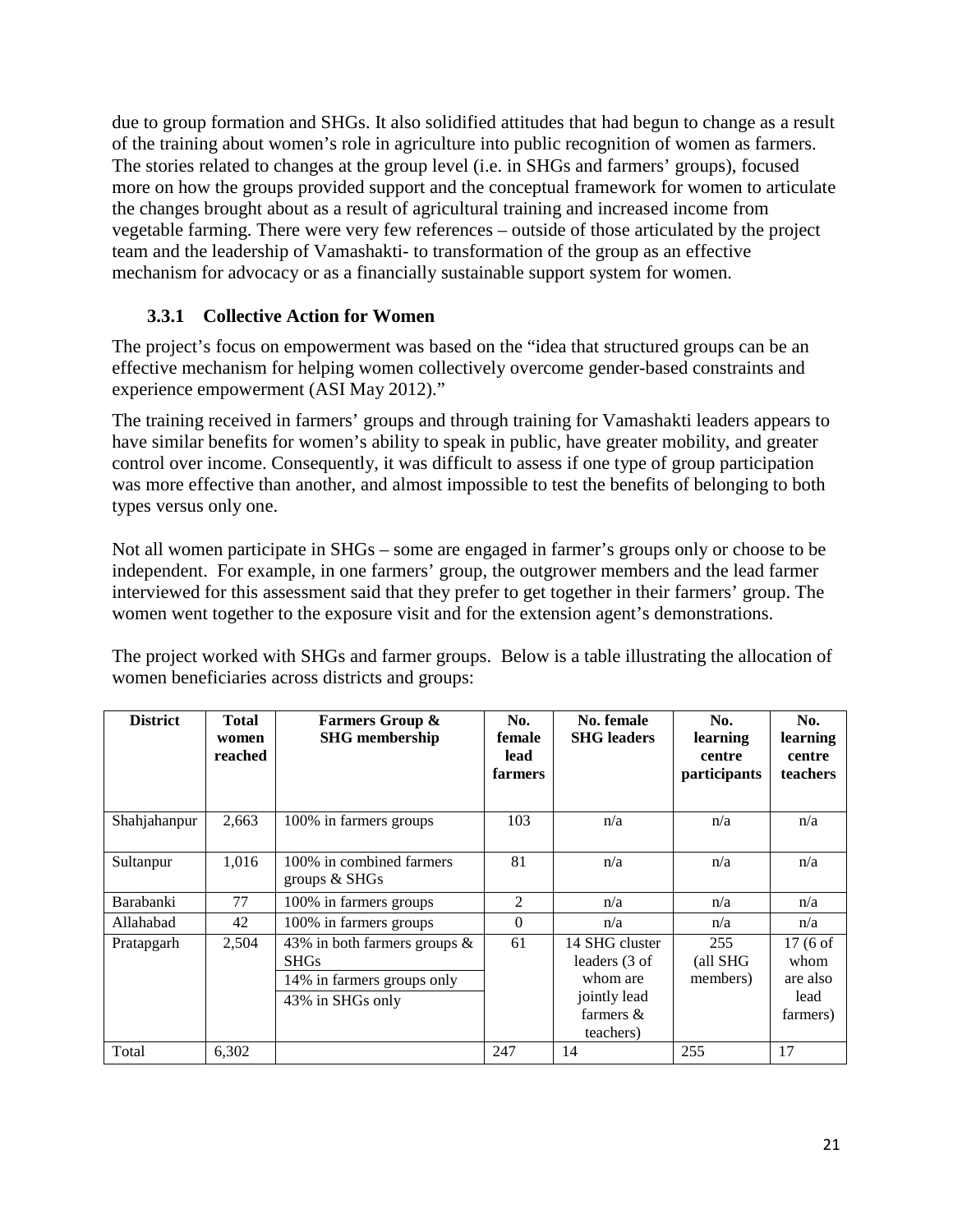SHG members spend about one hour at meetings once a month. SHG leaders spend another three hours at cluster meetings and cluster leaders spend seven hours attending three meetings per month (including travel), at their own SHG, at their cluster meeting, and at a meeting of cluster leaders at Vamashakti. Several women said that it was difficult to assume leadership roles in Vamashakti if they were actively involved in vegetable production due to the time commitment. Literacy teachers (of which there are six), more often than not, also decided to forgo an active role in vegetable farming as they were expected to be in the learning center on a daily basis.

Time was cited as a major constraint by both farmers and Vamashakti leaders. With women farmers' multiple responsibilities in the fields and households, it is hard for them to juggle the demands of vegetable growing, with outside group membership. As such, the more informal farmer group structure also promoted by the project worked well for many women beneficiaries. The handful of women who serve as leaders for Vamashakti, in the capacity of cluster leaders and literacy teachers, appear to reduce the time they spend in agriculture. The tradeoffs in terms of income were difficult for the assessment team to assess, as many women are just in their first or second cycle of vegetable production.

# **3.3.2 Collective Action for Men**

<span id="page-32-0"></span>The project also engaged men in collective action. The men farmers' groups were structured exactly the same as the women's, with a lead farmer who received extension support to his group of farmers, who learned new practices from both the lead farmer and the extension agent. In some instances, farmer groups also registered as SHGs to access the national savings programs available to registered SHGs, as was the case in Allahabad. This formal registration was also important to farmer groups wishing to become involved in the VPCL Producer Company.

# **3.3.3 Collective Action for Women and Men**

<span id="page-32-1"></span>In response to men's and women's requests, the extension agents also engaged men and women together; even those groups were not officially organized by the project.

There was a limitation of having primarily gender-segregated districts of operation. For instance, in Allahabad and other select, traditionally 'male-only' districts of Sunhara India's intervention, the project piloted mixed gender trainings in the final six months of the project. Women joined the men's groups for demonstrations in the fields by both lead farmers and extension agents. In Allahabad, even though men were organized in SHGs as shareholders in the VPCL producer company, women were not invited to join – in large part because they were not formal members of these groups. The CEO also did not perceive women as potential purchasers of inputs or sellers of potatoes; the CEO, unlike the extension agents, had not participated in project's gender training. Towards the end of the project, there was an attempt to address this feature of the design which limited women's opportunities to benefit from market opportunities and to give them opportunities similar to men. The project facilitated linkages between the VPCL and the potato facility at Vamashakti, opening up the VPCL's markets to women in that district. It is one area to consider improving on in future program design models.

In Sultanpur, men and women participate as lead farmers and outgrowers in men's only and women's only groups that met at the same time for the extension agent's visits. There was some variation across communities, which appeared to be related to differences in gender relations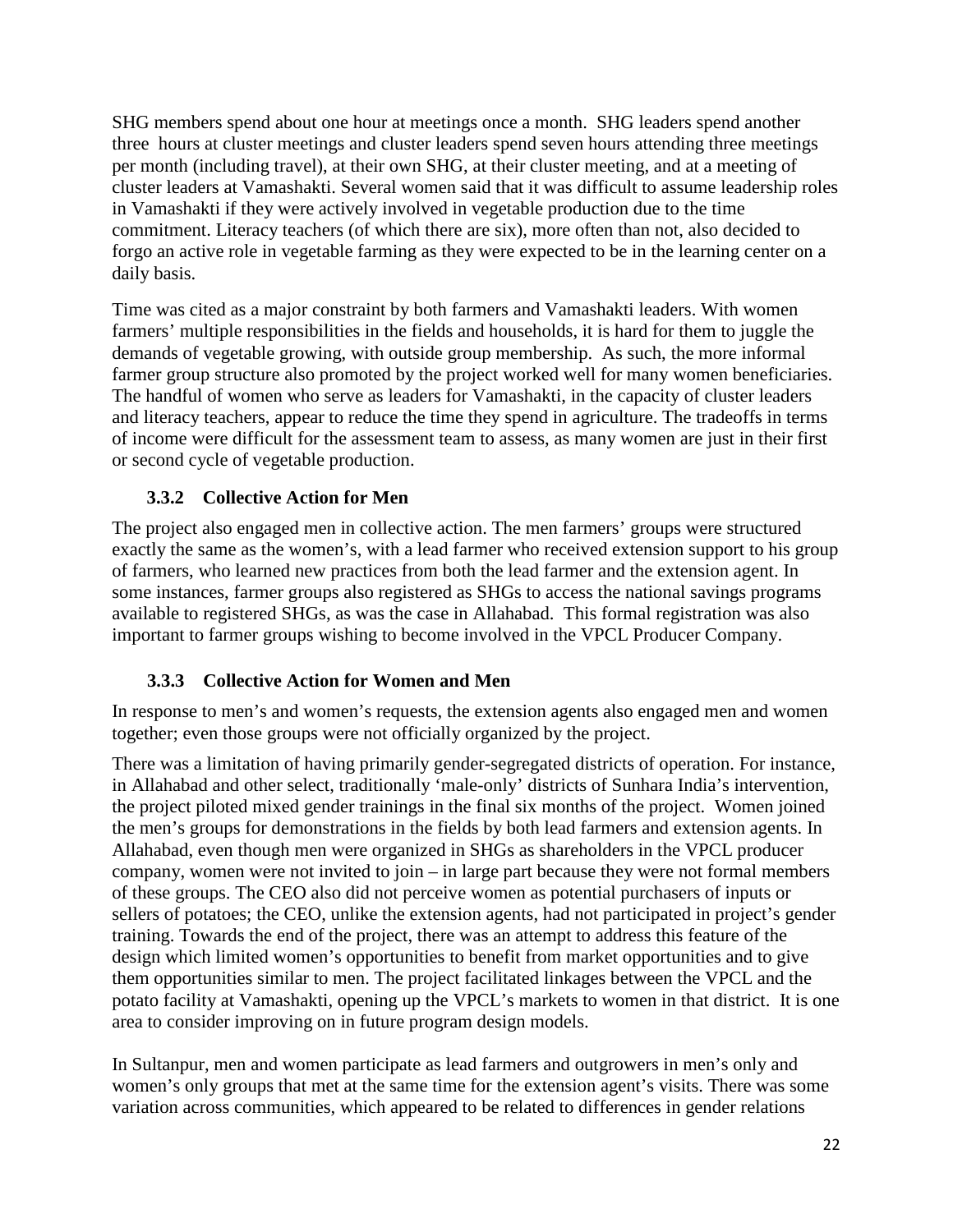based on caste. In one community, where the farmers were Brahmin, their partners were less involved in agriculture. Although when those households hired labor, the women supervised the women laborers, who performed the majority of labor in the fields.

In other Sultanpur communities, it was the men who requested the extension agent to train their partners. In some communities, women approached the extension agent stating that if they were going to labor in the fields, they needed to understand the practices better. In response, the extension agent brought women into existing men's groups, and in others she formed women's only groups. In still other communities, she approached women first about forming groups and then spoke to their husbands.

Women from some Sultanpur communities also stated that they have bank accounts now. They put money aside regularly when they get together with the extension agent. In the same village, in interviews with men, they said the trainings facilitated communication between men and women. In another village, with a women only famers' group, the members emphasized how participation had been important for getting them out of their houses and onto each other's fields. They also went to training together outside of the community and attended the women farmers' fair in Pratapgarh.

Another outcome, men said, was increased socializing among women. In recognition of how hard women work, they have looked for ways to decrease their labor, such as driving wheat to market in carts rather than having women carry it on their heads as they had done in the past.

In Shahjahanpur extension agents ended up working with both men and women, sometimes separately and sometimes together. The woman extension agent in Shahjahanpur began her outreach in each community to men. She met with them several times until they understood the reason for working with women. Men were initially doubtful about women being able to learn or understand the new practices. Within a short period of time after the women had begun to participate in the training however, the extension agent noticed an interesting role reversal. Men called her identifying themselves as women participants' husbands. The women also encouraged her to train the men. As a result, women now perform many of the tasks that men used to undertake such as spraying and irrigation. When women encountered resistance from their husbands they planted improved seeds on the field bunds, kept the proceeds and opened bank accounts. In one community, the women farmers' group engaged in collective action at a local bank where they insisted the branch manager re-open their dormant accounts.

# <span id="page-33-0"></span>**4 RESULTS LINKED TO THE HYPOTHESIS**

The preceding section revealed changes in gender relations at both the individual and community levels. In order to assess what extent it was the project's focus on collective action that brought about these changes, this section assesses the extent to which the project women's empowerment hypothesis holds true. It examines how the different approaches used, especially with regard to the particular combination of social and economic interventions, affected women's empowerment and opportunities in the value chain.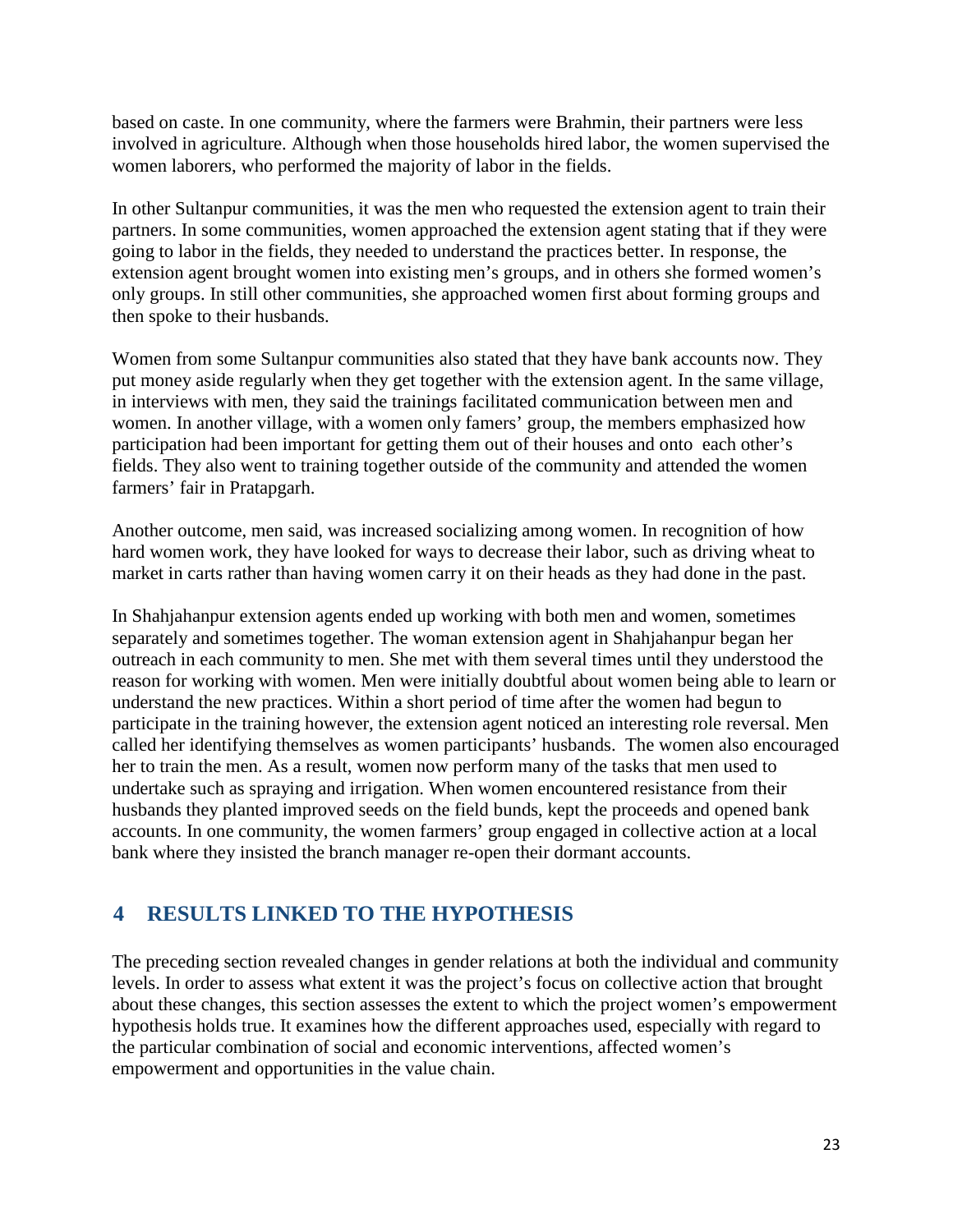The hypothesis, which provides the rationale for Objective 3 of this SOW, empowerment of women, is that:

*The combinations of socioeconomic interventions and the process of implementing those interventions in a way that bolsters women's collective strength to overcome genderbased constraints are necessary for women to be empowered and to take advantage of market opportunities facilitated through the value chain development*. [10](#page-34-1)

The theory of change postulated that:

*A model of collective action, which assumes that when women are organized into collective groups, they are better able to overcome the gender-based inequalities and discrimination they face as individuals. For this approach to succeed, programs need to provide an economic incentive for women to join and for their husbands and family members to support their participation. In Sunhara India case, that incentive is the increased access women gain, via the groups to market-based economic opportunities. From a value chain development perspective, this structure for collective action enables women to capitalize on new market opportunities through a market chain development program. Also central to the approach is the development of a cadre of women leaders who have the confidence and skills to lead the women to take on new roles and overcome traditional barriers (Sunhara May 2012:3).*

The implementation strategies identified by the project were to:

- Target women as farmers
- Use collective group action to leverage economic opportunities for women
- Use collective group action to address social gender-based constraints
- Build and nurture women leaders

Educate and involve men and family members through gender-awareness activities.

These are evaluated in each sub-section below, with respect to how they relate to achievement of the hypothesis.

# <span id="page-34-0"></span>**4.1 Target Women as Farmers**

Overall targeting women as farmers appeared to improve the delivery of services to women, improve their confidence, and allow them to more proactively engage in the project's activities. As an overarching strategy, this showed great promise although there was some variation in the different types of ways this was implemented that are worth highlighting. Reaching out to women farmers came from extension agents, but the GA team also encountered husbands who requested their spouses be included. In women only groups, women often prevailed on the extension agent to speak to their husbands to convince them of the value of the new practices and to reassure them that their money would be well invested in the recommended seeds and other inputs.

The project's recognition of women as farmers in their own right, and their right to receive the same extension support as men, contributed to notable changes in women's incomes and more control over its use than previously. Women, however, did not have access to the same

<span id="page-34-1"></span><sup>&</sup>lt;sup>10</sup> This is a quote from the SOW for the Gender Impact Assessment.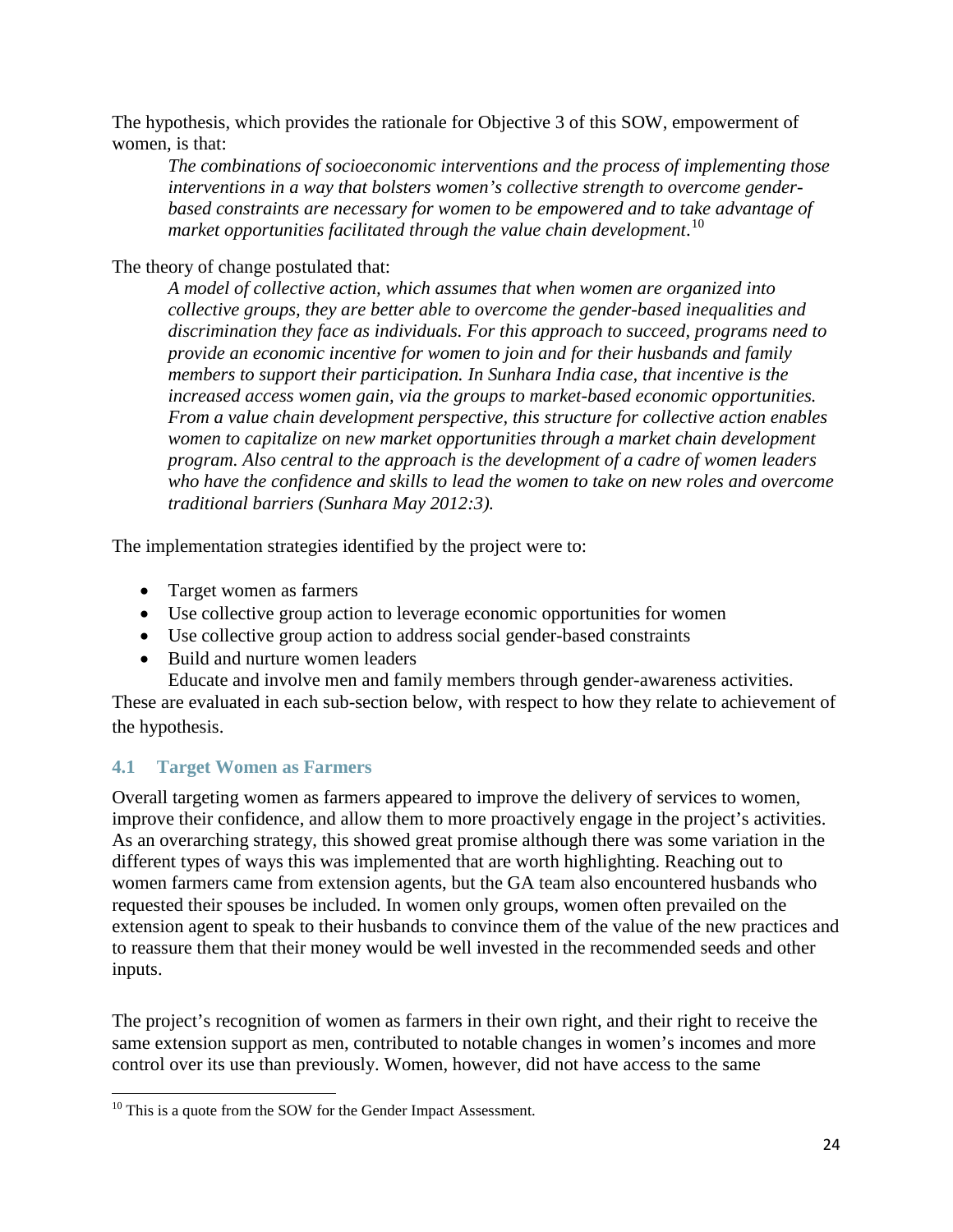opportunities as men from some of the more dynamic changes in markets and services, or to opportunities higher up in the value chain, as SAPPL supplier franchisees, or as traders.<sup>11</sup>Men's and women's farmers' groups appeared to be identical in the types of activities, training, and information they received.

# <span id="page-35-0"></span>**4.2 Extension agents reaching out to women farmers**

As discussed in the previous section, the extension agents were particularly adept at responding to these requests from both men and women. For example, in Pratapgarh, the extension agent explained to men why they were working with women and then handed out his phone number, telling the men to call him anytime (women participants also had his phone number). He said he regularly received phone calls from men to validate what their partners had told them. He used the same techniques to train men and women. He showed pictures, used the blackboard for drawing while explaining, and demonstrated practices on farm. In most communities, he trained the women first and then their partners. He selected land near the road for his demonstration plot as it was important for other people to see it. He felt it was particularly important to have it be successful when working first with women, in order to also convince their partners. He found the women more willing to experiment, although often the decision to change practices depended on the man's decision.

# <span id="page-35-1"></span>**4.3 Focusing on the vegetable value chain**

Another important finding was that the project's selection of the horticultural value change put women in a position to build on expertise and control that they had over their household gardens.

In most areas, the division of labor in vegetable production was less rigidly established than with grain crops. The introduction of new vegetables also put women and men on more of an even playing field. Finally, when women met resistance from their husbands about growing new crops, they could plant in their gardens or on field bunds without challenging men's hegemony over other agricultural fields.

Several women, who could not convince their husbands, even with the assistance of the extension agent, implemented the practices in their kitchen gardens. Once their husbands saw the results, they agreed to let women take the lead and plant on larger extensions of land. The extension agent in Pratapgarh said that the project's focus on the horticultural value chain was extremely important to bringing women into the process, because of the prominence of their roles in vegetable cultivation. If the project had focused on rice or wheat value chains, he thinks it would have been more difficult.

# <span id="page-35-2"></span>**4.4 Use Collective Group Action to Leverage Economic Opportunities for Women**

The farmers groups provided women with increased income and opportunities to participate in activities outside of their households and communities. The agricultural training also built upon

<span id="page-35-3"></span><sup>&</sup>lt;sup>11</sup> The rationale for these decisions according to project leadership is that women in Pratapgarh own very small pieces of land and irrigation was also a challenge; the opportunities for commercial potato production were limited until they were able to lease land. The assessment team acknowledges this limitation, however, in other instances, where men's opportunities were constrained; the project intervened to overcome those constraints by either making investments, hiring experts, or providing loans and grants on very favourable terms.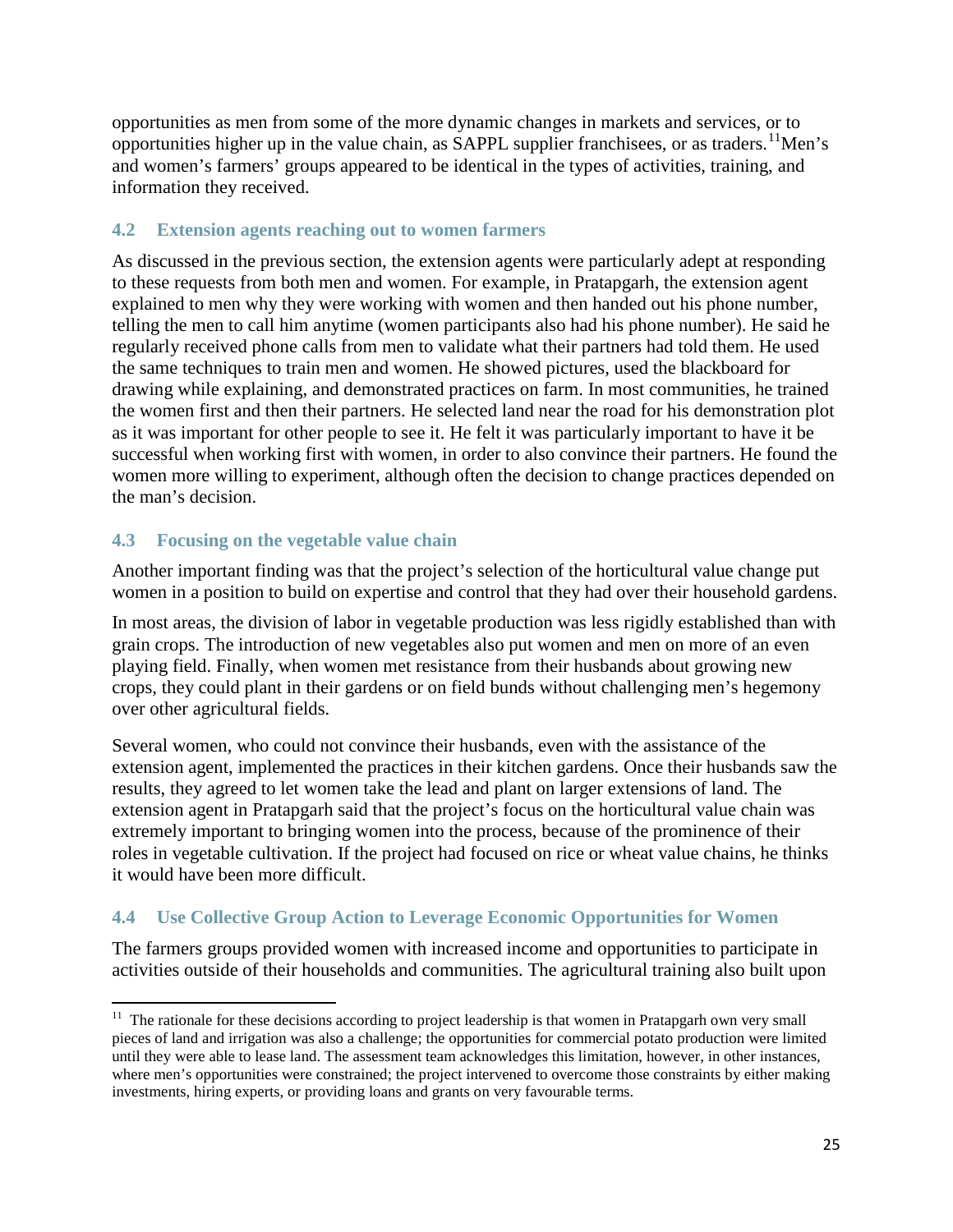their pre-existing knowledge on vegetable cultivation. In some instances, women were able to parlay their new income into greater control over assets by leasing land or sharing decisions about the use of land with their husbands or sons. Men also benefitted from the vegetable production and in many communities also recognized the economic contribution of their women partners.

For women, this meant that they engaged in more joint decision making with their partners about adopting new agricultural practices, deciding what and when to sell their products, and exerting more say over how their own and household income is spent.

Other activities sponsored by the project did not benefit men and women equally. For instance, project activities designed to strengthen economic opportunities for rural households through the potato value chain focused only on men farmers. One of the reasons is that Allahabad, a district with high levels of potato production was a district where only men's groups were the target of project activities. Although women farmers occasionally participated in extension activities n Allahabad, it was informal (outside of the last six months of the project when the mixed gender trainings were piloted) and frequently upon their own initiative; although they benefited in some measure as members of the household from increases in production and income, they did not appear to achieve the same benefits as women involved more actively in other vegetable production in terms of greater control over income.

Men farmers benefited at many levels, as franchisees, input suppliers and buyers. Furthermore, as share-holders of VPCL, men farmers will continue to benefit from a share of the profits. What the men farmers have been left with at the end of the project is a private limited producers company with better prospects for success through its partnership with private sector enterprises such as SAPPL. Their membership role in the VPCL also gives them a role in management decisions and positions them as shareholders to benefit from the producer companies' proceeds. $^{12}$  $^{12}$  $^{12}$ 

There were other types of income generating activities designed for women that were not available to men although they seemed to the GA team to be, on the whole, less lucrative than opportunities available to men as franchisees or shareholders in the producer company. As mentioned earlier in this report, these constraints still preclude women from benefitting from the full range of interventions that men were able to participate in and from operating on the exact same 'playing field' as men in terms of opportunities, skills building, and benefits. There are opportunities to incorporate learning in this area into future designs, including ways to expand the full set of project-facilitated market opportunities into women clusters, make them more inclusive, or identify and nurture equally strong market opportunities.

Although implementers did not consider the learning centers as an income generating activity, the GA team observed that working as a teacher in the learning center was the activity that was most attractive to women with literacy skills. It should be noted that there are only 17 literacy teachers out of 5,000 women farmers directly targeted by the project, which is a very small

<span id="page-36-0"></span><sup>&</sup>lt;sup>12</sup>The decision to host the VPCL in Allahabad was based on the higher levels of potato production in Allahabad and the interest of the private sector. If Allahabad had been the site chosen for women's farmers' groups as opposed to male farmer groups at the initial startup, however, women rather than men might have had a greater opportunity to participate directly as members in the producer company.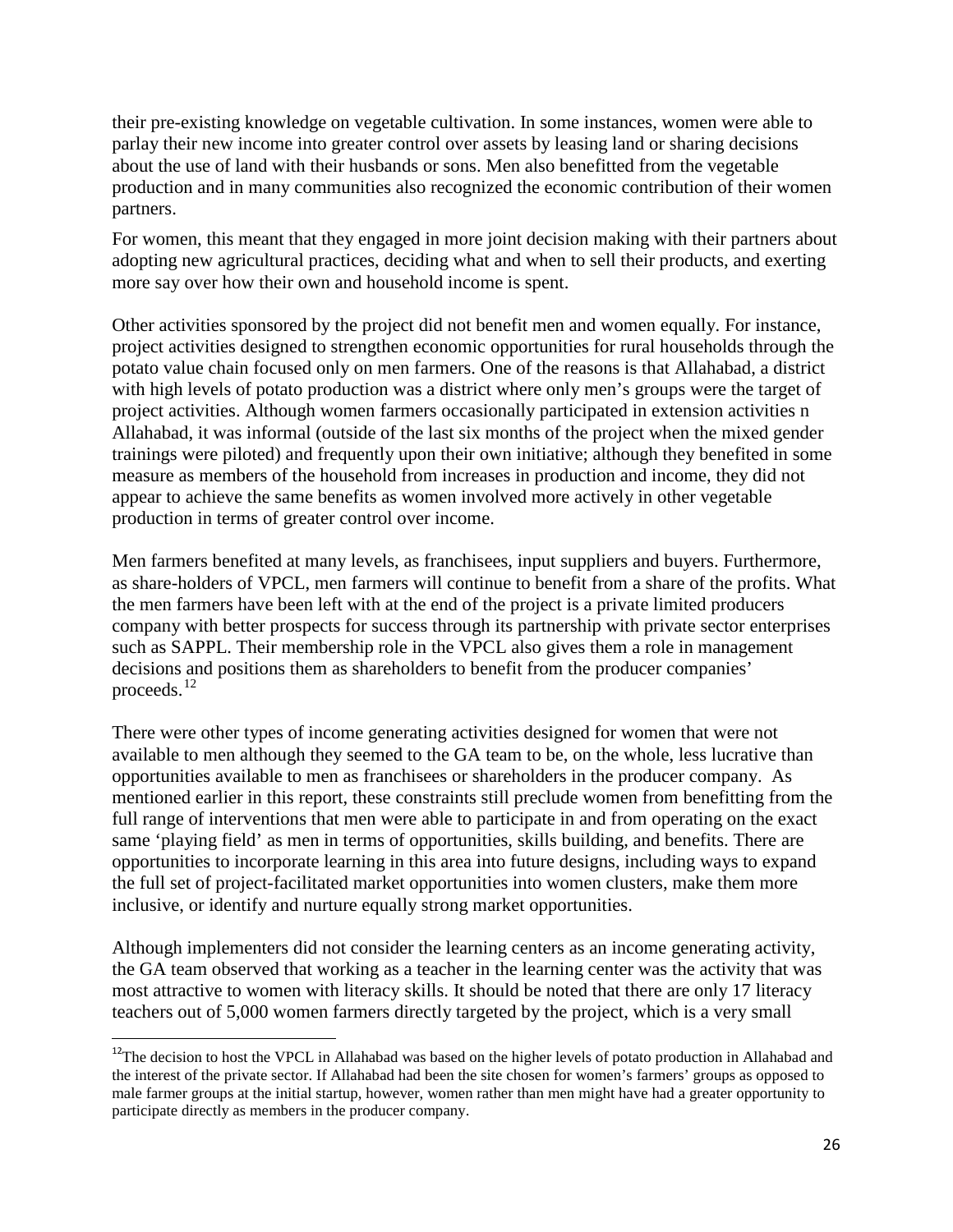portion. Women literacy teachers at the learning centers earned a salary of 1500 INR per month. They were able to make autonomous decisions about the use of their income, including using it to invest in activities that gave other members of their households more autonomy as well, such as a woman who bought her mother-in-law a cow so that her mother-in-law could have a source of income she controlled herself.

The women's SHGs provided more limited economic opportunities for women. All SHGs offered women the opportunity to save, which was a requirement of membership. Groups that had accumulated enough in savings to lend money provided their members with access to small amounts of credit. Vamashakti, the SHG Federation, lent money to SHGs for women interested in purchasing vegetable pushcarts or for leasing bicycles. Many of its activities were designed to generate money for the federation, such as plans to sell small seed packets for kitchen gardens, to rent out agricultural equipment, and to support the production of herbal medicine. In general, these activities do not appear to have a lot of promise in terms of generating significant economic benefits. The various activities promoted by Vamashakti are not based on a market study or business plan.

The one exception is a planned potato processing plant that will provide employment for individual women and income for the federation, but member SHGs will not participate as shareholders directly. The processing plant (potato wafers), will be run by a company specifically set up for the purpose called Vamashakti Associates Private Limited. VPCL, another private partner, and ASI will be represented on the board along with two women members of the Vamashakti Federation, chosen by the cluster leaders. These two women have already been identified and are supposed to represent all the women members of all the SHGs. The Federation, rather than the individual SHGs is the shareholder. Aside from these two representatives, it is not clear how engaged the rest of the membership will be in decision making and oversight. The main opportunities for women will be as employees of the processing plant and as producers of potatoes, which the company will buy.

Profits from the potato processing plant will essentially be shared by the plant's investors and Vamashakti Federation. One part will be re-invested in the company. One part will filter down to the men farmers through their equity shares in VPCL. One part will be given to Vamashakti federation to run welfare services for women, and run some group-based livelihood enterprises for women. Women members of Vamashakti federation will not receive any share of the profits as shareholders from Vamashakti Associates Private Limited. It is a business model where profits are shared by men and women are recipients of "corporate social responsibility", reinforcing stereotypes about what men and women are capable of – and also reflecting the reality on the ground of how the project decided to allocate sources of financing available at the time.

Women also did not participate equally in the project activities that supported improved market linkages, particularly with regards to the franchise networks. While men were engaged as traders or suppliers and were benefiting from investments in their businesses and infrastructure by the project, women's opportunities were much more constrained. Women received loans for pushcarts (INR 5500) which they had to pay back. Men received a \$3000 licensing fee paid by the project for the (initial) cadre of men franchise owners to offset their own investment of risk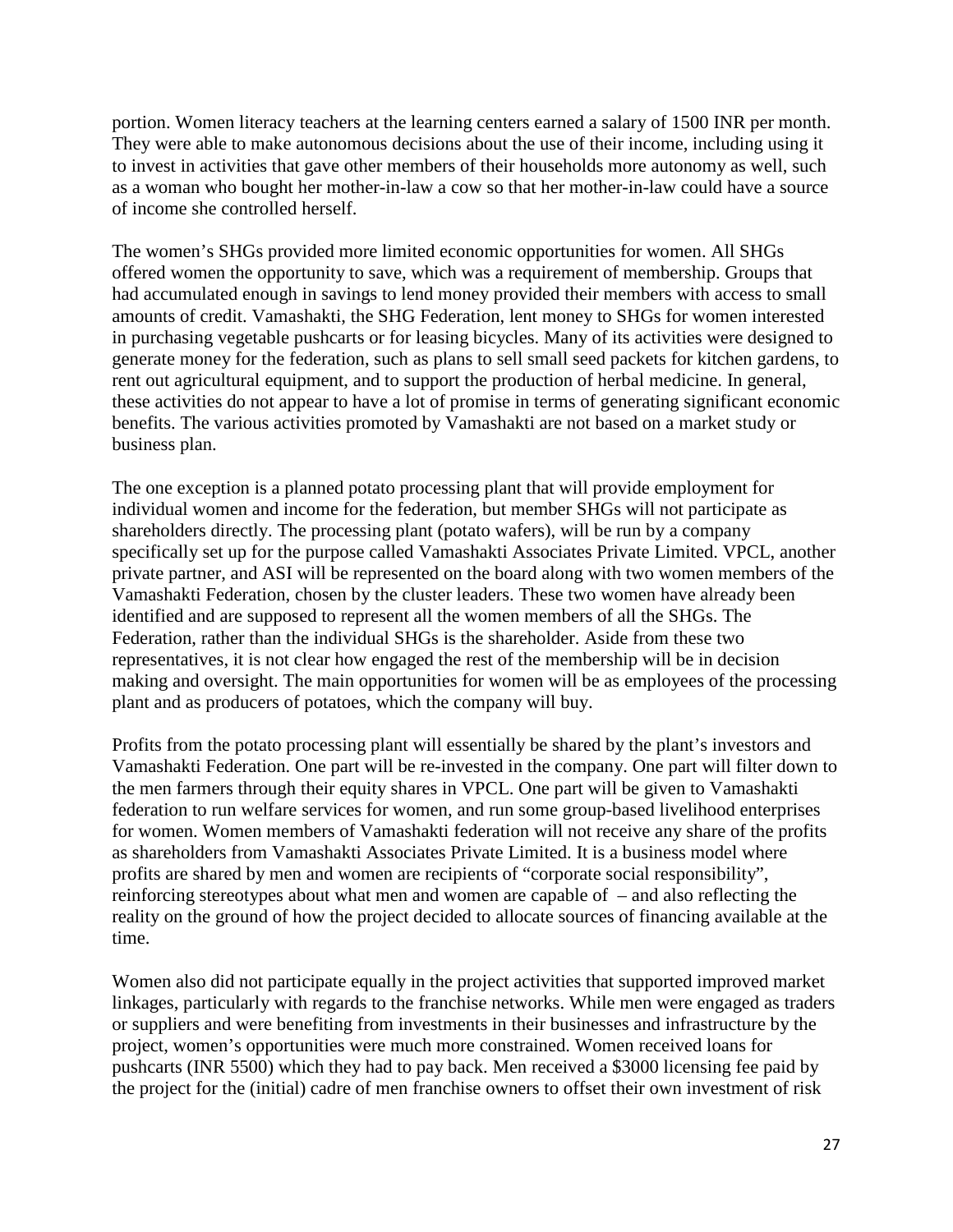with SAPPL through taking an in-kind loan of inputs which had to be repaid at the end of the season with harvests.<sup>[13](#page-38-1)</sup> Once the concept was proven, however, project support tapered off and by the end of the project, franchises were launching independent of project support, based on the strength of the proven business model itself. The infrastructure improvements in the market were more beneficial to men traders than to women sellers. There were no investments in infrastructural or organizational designs to mitigate harassment of women sellers. Restrooms and washing areas were not priorities for funding.

The Farmers' Resource Centers (FRCs) which are the input suppliers are all owned and managed by men. Seed capital for the first four FRCs, valued at \$1000, was provided by the project in the form of a grant. With the concept proved, the remaining FRCs started up independent of project financial support. The vegetable collection center which serves as trader-buyer is a wholesale cum retail shop and is owned by a woman SHG member and her husband. Her husband's uncle is also a partner in this venture. The business is managed by her husband, and she keeps the accounts and manages the shop for two-three hours in the afternoons.

# <span id="page-38-0"></span>**4.5 Use Collective Group Action to Address Gender-based Constraints**

As discussed earlier, the project used an operational definition of empowerment that focused on the individual rather than on group empowerment. While the project did not explicitly emphasize collective action as a way of addressing gender-based constraints in institutions beyond the household, there were a couple of instances where collective action contributed to alleviating structural gender-based constraints related to women's identity as farmers and their access to the banking system. The farmers' fair in Pratapgarh and the bank sit-in in Shahjanpur, discussed earlier in Section II, were examples of how women could band together to address gender-based constraints outside of those imposed by their households.

Nevertheless, the project did not address structural gender-based constraints that affect women's mobility, control over higher value assets, such as land, and their access to opportunities at other levels of the value chain aside from production. While this was not the mandate of the project and thus outside the scope of a project-specific assessment, the GA team finds this to be a missed opportunity in the overall design that should be considered with regards to areas for future improvement. This is discussed at greater length in Section IV.

Both the farmers' groups and the SHGs offered women and men opportunities to become leaders in their groups and communities. Both types of groups encouraged women to play a role as

<span id="page-38-1"></span><sup>&</sup>lt;sup>13</sup>For the initial cadre of franchise shops, owned by men, established in project sites, the project covered the \$3000 startup franchise fee required by SAPPL for its training and branding rights; owners also received \$3000 in a loan from the supply company and potato wholesale buyer SAPPL to cover the initial costs of inputs at the start of the season, which the franchisee has to repay in-kind at the end of the season. In Pratapgarh and Sultanpur, push carts were sold to 14 women SHG members for which the women have to pay in installments over 10 months. If they are not able to pay their installments, then the SHG Federation has the option to charge interest after 10 months. Some of the women were previously engaged in small scale horticulture sales (selling vegetables from baskets on their heads) but are now engaged in rural retail through the acquisition pushcarts. Two of the women already had push carts; it is not clear why the project chose to give them additional push carts. At present, all the women are paying their installments.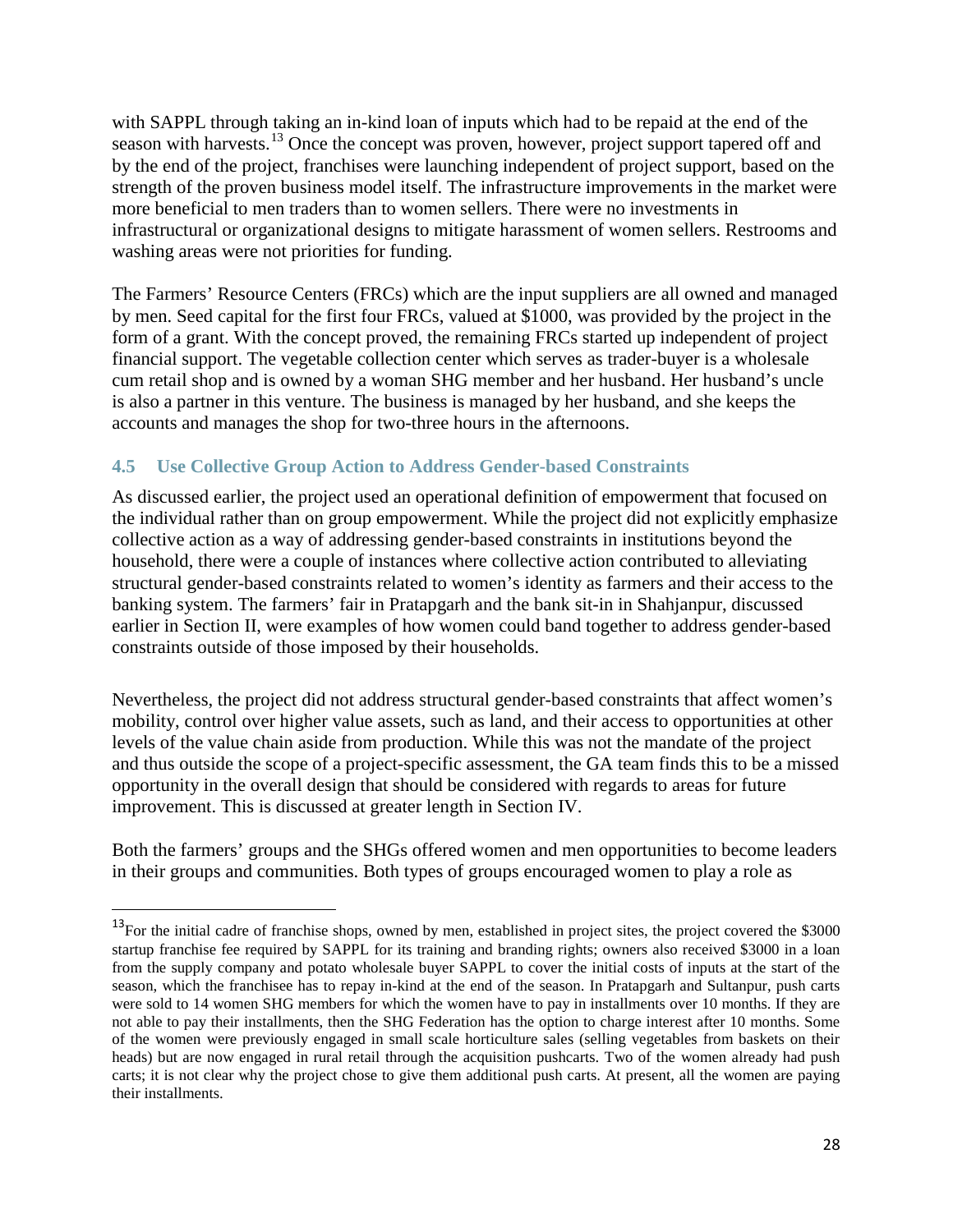public speakers, sources of information, organizers and trainers. Men and women expressed an increase in their self-confidence

It is difficult to pinpoint the exact set of project activities that contributed to building leadership skills. Many of the leaders in Vamashakti, the federation of SHGs supported by the project, were women who started out as lead farmers or served as literacy teachers. Clearly all three types of groups ---farmers' groups, learning centers, and SHGs---provided skills and support for women leaders to emerge. The activities within the groups contributed to women's self-confidence, increased knowledge and skills.

In retrospect, women's farmers groups may have served as a better platform for the development of women's producers' associations or the integration of women into men's producer associations (i.e., VPCL member SHGs), than SHG affiliates of Vamashakti, which were composed of vegetable farmers, other farmers, and non-farmers.

# <span id="page-39-0"></span>**4.6 Educate and involve men and family members through gender-awareness activities.**

Some of the activities aimed at gaining men's support for women's greater agency were more successful than others. As noted above, the extension agents were particularly adept at developing ways to diffuse men's resistance and doubt. They attributed much of men's resistance to their own lack of information. At other times, men's resistance was a product of beliefs and practices about gender roles, but at others it was a product of their concern for their women partners' safety, itself a product of structural and institutional gender inequalities.

One of the original implementation strategies was to "educate and involve men and family members through gender-awareness activities." The project had a limited number of formal trainings to implement this activity, including two systematic residential gender trainings for men and exposure visits and residential agricultural trainings for men (in women's cluster). Instead, the project focused on more informal sessions and dedicated meetings for men and their participation. The project also focused on building the capacity of extension agents, who themselves were expected to integrate awareness into their daily jobs, and who proved extremely innovative and responsive to both men's and women's concerns.

The deviation from the intended design actually allowed for more flexible and innovative actions by extension agents, which benefitted both the women partners of men who were trained and men partners of women who were trained. In retrospect, the anticipated difficulty of training both men and women in the same areas should have been tested from the beginning of the project, perhaps with some phase in period as was done by individual extension agents. With the appropriate adaptations to ensure that women were not sidelined, several extension agents were able to work successfully with both men and women in the same households.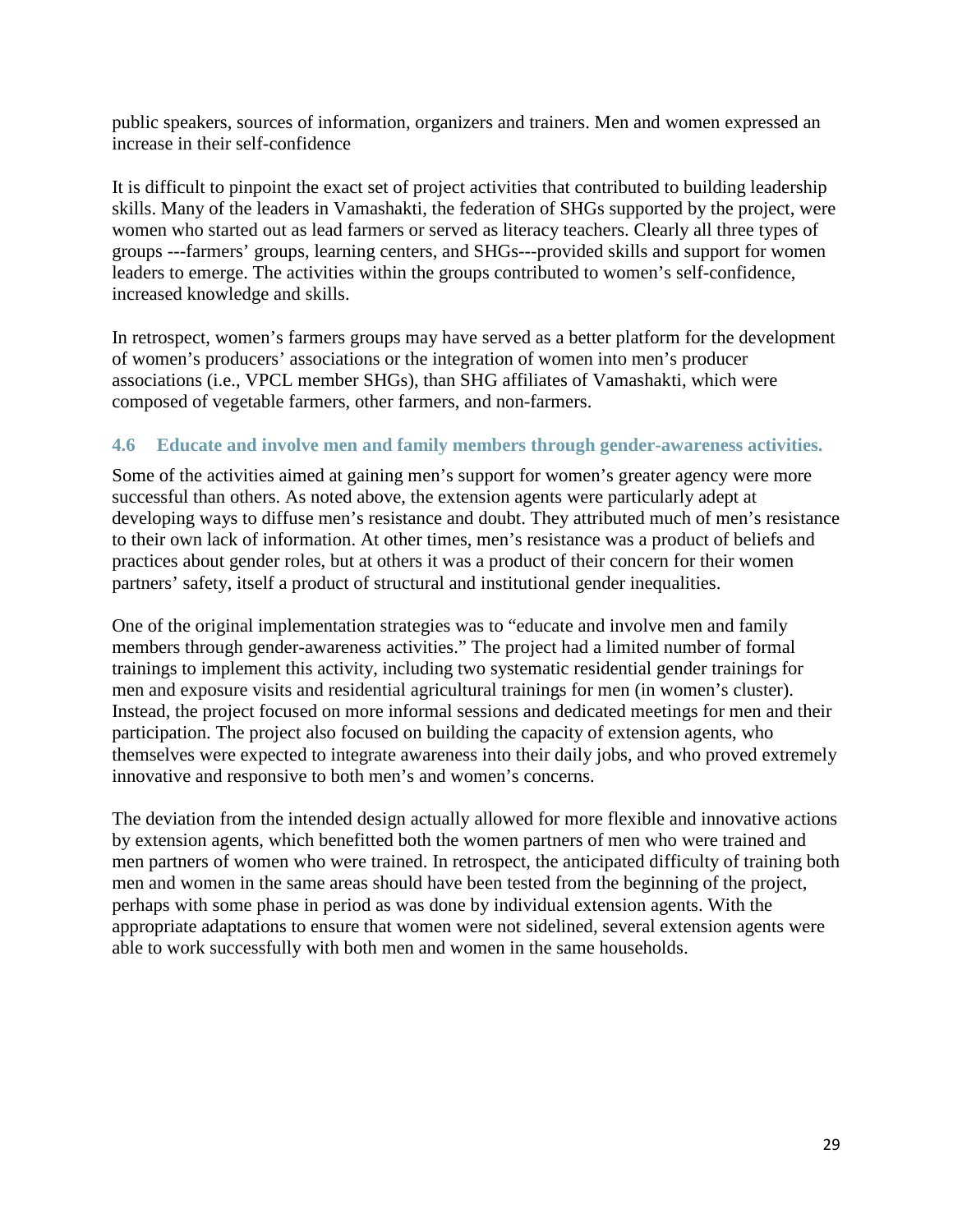# <span id="page-40-0"></span>**5 OPPORTUNITIES FOR ANALYSIS AND IMPLICATIONS FOR FUTURE DIRECTIONS**

Sunhara India's approach to women's socioeconomic empowerment was based on a model of collective action which assumes that when women are organized into collective groups, they are better able to overcome the gender-based inequalities and discrimination they face as individuals. The project design postulated that economic incentives are necessary to get women to join groups. The groups in turn provide the structure for the collective action that informs women of their rights, which empowers them to take advantage of new opportunities provided by the value chain development program. In addition, the program develops a cadre of leaders to take on new roles and overcome gender-based barriers.

There was evidence that women's participation in groups contributed to their increased access to knowledge and skills that were fundamental to them taking on different roles. There was less evidence of the groups' actions contributing to reductions in structural gender barriers, such as decreasing harassment in markets, addressing women's time constraints which limited their capacity to become supplier franchisees, or shareholders in a producer company supported by the project.

Through interviews with diverse groups of stakeholders, the assessment identified a number of changes in gender relations that plausibly are associated with actions of the project.<sup>14</sup>After careful consideration of the hypothesis in light of these changes, the GA team believes that there were several important missed opportunities attributable to the hypothesis and the operational definitions of empowerment and collective action, as well as the way they informed project design.

Women's empowerment at an individual level does not necessarily result in equal opportunities for men and women in communities or the larger society. While the GA team recognizes that projects have limited time and money and that implementers must make choices and assess the trade-offs of different options to arrive at a set of actions that are within the manageable interest of the project, there is limited evidence to show that interventions systematically addressed gender based constraints at levels of the horticultural value chain other than production. The qualitative changes in gender relations at the household level described above have occurred largely as a result of men and women farmers' participation in the extension training and the subsequent adoption of improved cultivation practices, which produced increased incomes.

Although there continue to be lively discussions and debates about the empowerment, current best practice recognizes that the concept of empowerment is not limited to individual agency but also encompasses institutions, which provides the preconditions for effective agency. The institutional dimension of empowerment *provides the opportunity structure* for individuals and groups to express their agency (Alkire and Ibrahim 2007: pp. 8-9).To operationalize this definition, it is necessary to support women's and men's equal access to and control over critical

<span id="page-40-1"></span><sup>&</sup>lt;sup>14</sup>The endline study was not finalized prior to this gender assessment team. This statement merely reflects the limitation of our methodology and access to other information.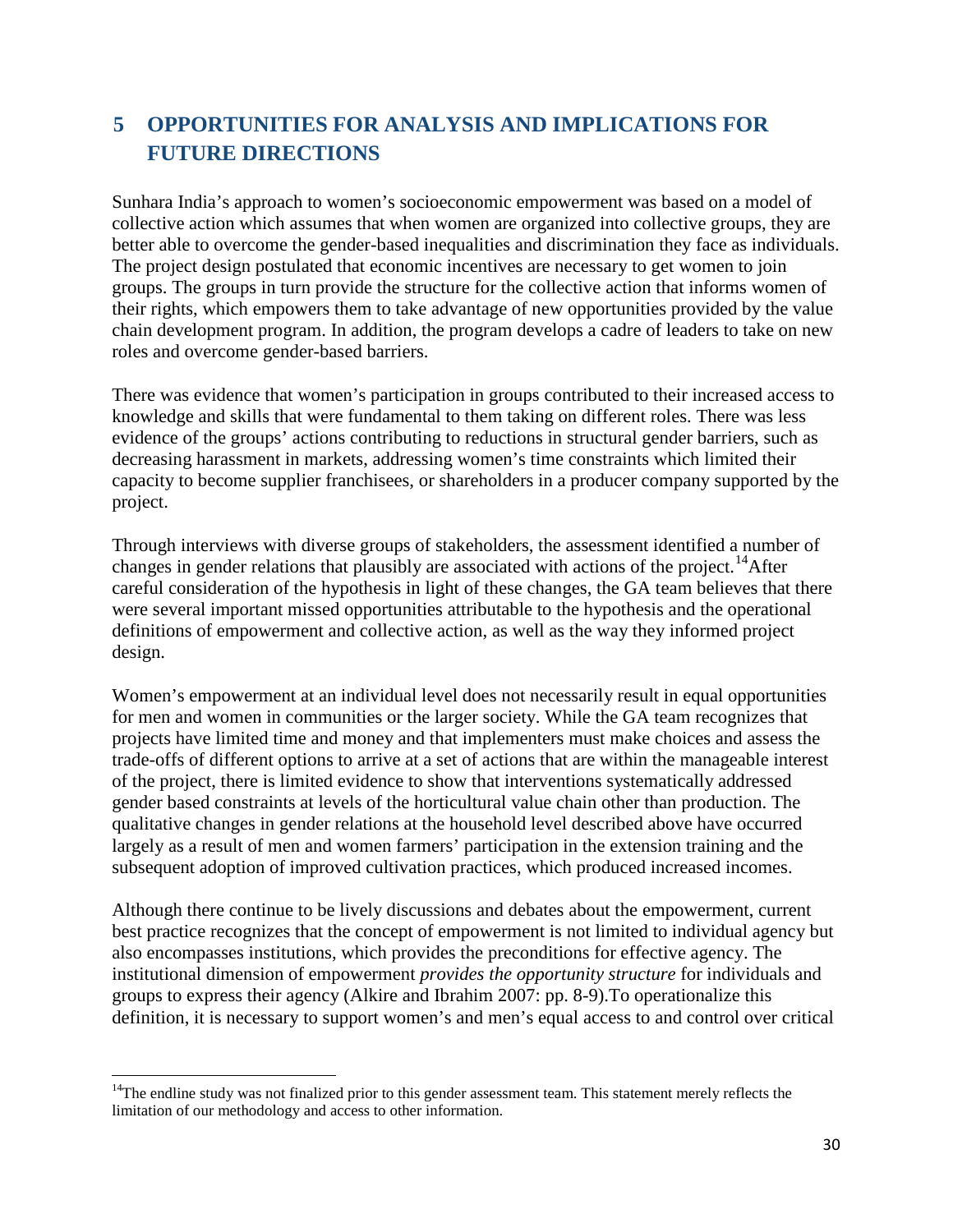economic resources and opportunities and to eliminate gender-based structural inequalities at different levels of the value chain that limit women's and men's opportunities and productivity.<sup>[15](#page-41-0)</sup>

Reconsider the project's operational definition of collective action from organizing in groups in support of individual change to a concept of increased social capital and networking for social mobilization and collective action, would support a more comprehensive approach to reducing the types of gender-based constraints that restrict agency and limit access to opportunities. A recent review by Oxfam of women's collective action in agricultural projects in Mali, Tanzania, and Ethiopia points out that development actors promoting women's collective action have tended to focus more on issues such as group formation, mobilization, and providing technical and financial inputs than on overcoming gender-based constraints to accessing markets, governance, and restrictive policies (Oxfam GB 2013).

Sunhara India, by focusing predominantly on the agency component of empowerment and the group formation component of collective action, made little headway on significant genderbased structural constraints that in the long-run are likely to limit women's opportunities as traders, suppliers, processors, and expansion of their roles on farm as producers, managers, and owners. If future interventions are planned with the purpose of creating equal opportunities for men and women in value chain development, there is a greater likelihood that the programs will contribute to overcoming constraints that limited women's opportunities at different levels of the value chain.<sup>16</sup>This approach is different than the approach taken in Sunhara India which added a women's empowerment component onto a value chain project.

While recognizing that all projects are limited by resources and choices made at design, some examples of collective actions to address structural constraints are: 1) transforming the hostile culture toward women in mandis 2) advocating for more responsive and effective services (health, policy, credit, land titling, and legal) 3) advocating/organizing for equal wages for men's and women's labor (on and off farm) 4) supporting women's opportunities to become franchisees and traders; 5) supporting women to become members of the VPCL.

More generally, the assessment suggests three gender-based structural constraints critical to women's empowerment that were not addressed by the project, but are fundamental to sustaining the project's achievements and improving the design of subsequent programs. They are:

**1. Time constraints:** Women interviewed all stated that time constraints as a result of their responsibilities in the care of the household and children limit their wider participation in agriculture and SHGs. The extension agent in Shahjanpur commented that although women have taken on new roles in vegetable cultivation, men have not taken on new roles in the care of children and the household. Older women were able to shift some of their household duties to daughters or draughts-in-law, but those actions only shift the limitations on time and opportunity to other women. The Oxfam study cited above found that women group members tend to be older, married, and from wealthier households. While we did not have the data to come to similar conclusions, we did find that time restricts participation of some women in groups, thereby restricting their access to

<span id="page-41-0"></span><sup>&</sup>lt;sup>15</sup>This is adapted from Tornqvist and Schmitz 2009.

<span id="page-41-1"></span><sup>&</sup>lt;sup>16</sup> See Rubin, Manfre, and Nichols for how to design a program from this perspective.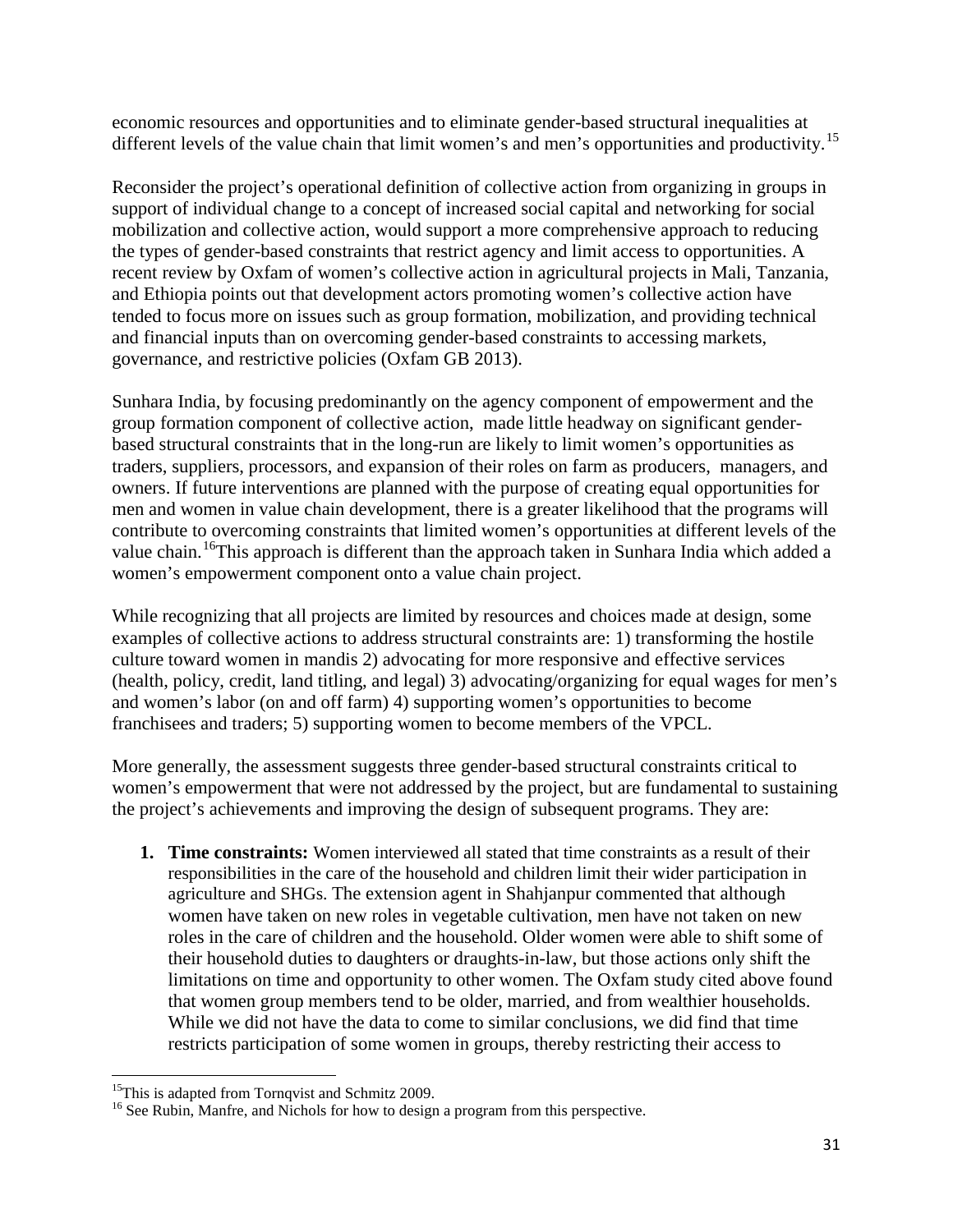knowledge and skills delivered by the project through groups. One strategy that was not fully realized by the project was greater engagement of men around the mutual benefits of more equitable gender relations and benefits. Many men partners of women involved in the farmers' groups voiced their understanding of working together on vegetable production. The next step would be teaching men to share in other tasks that are not normally their responsibility as well as sharing decision making and ownership of assets more fully.<sup>[17](#page-42-0)</sup> The complementary focus on improved practices and technologies was also designed in part to reduce the labor burden from these expanded production roles (for example, reductions in weeding and increased returns on the land allocated to vegetables).

- 2. **Limited Control over Assets:** One critical constraint that has not changed appreciably is women's control and ownership of land and equipment. Some women in the project area have increased their control over land through leasing arrangements. Men and women farmers in all four districts increased the area under cultivation substantially by acquiring land on lease or through share-cropping arrangements. Women farmers have more control over the leased land which they frequently manage. They use the income from vegetables grown on the leased land to pay for the lease. Five groups of about 10 women in Pratapgarh have leased land jointly for cultivating vegetables. They do all the work themselves and plan to share the profits. Land is available because grain crops have a limited growing season and sit idle the rest of the year. While this is clearly a good strategy in the short term, as other farmers see the benefits of vegetable cultivation, land might once again become a scarce resource. Many of the stories highlighted women's lack of decision making with regard to land use. There is Indian Government schemes that support titling land for women or jointly. While a future project may not directly affect land titling, it is in a position to connect women to programs that will. In addition, many gender focused agricultural and food security programs include actions to strengthen women's ownership of assets. One of the most notable stories was about the woman who bought her mother-in-law a cow with her earnings from vegetables. Now they both have a source of income that they control.
- 3. **Restricted Access to Markets and Suppliers:** Women will not have significant control over their income until they have increased direct access to markets, a belief embraced by the project. The GA team found the most important missed opportunity in the vegetable value chain was related to the mandi set up under the project in Sultanpur. There was an opportunity to design a market where women would feel comfortable. The project provided significant resources for the market in benefit of the traders as well as the sellers. There was an opportunity to leverage those resources to engage traders and men farmers in a discussion of how to 1) decrease harassment of women sellers 2) support and mentor women traders and 3) organized transport to increase women's access.

One of the lessons of the project is that certain activities, such as group formation and agricultural extension, allowed for more similar methodologies and 'treatment' of men and women and that outcomes in these areas (e.g. adoption of technologies, yields) were more equal. The project implementers determined that further 'up the chain' interventions went, the more entrenched certain gender-based constraints were and this is where the

<span id="page-42-0"></span><sup>&</sup>lt;sup>17</sup>Examples can be found at Engenderhealth [\(www.engenderhealth.org\)](http://www.engenderhealth.org/); Promundo [\(www.promundo.org\)](http://www.promundo.org/); and mencare [\(http://www.men-care.org/\)](http://www.men-care.org/).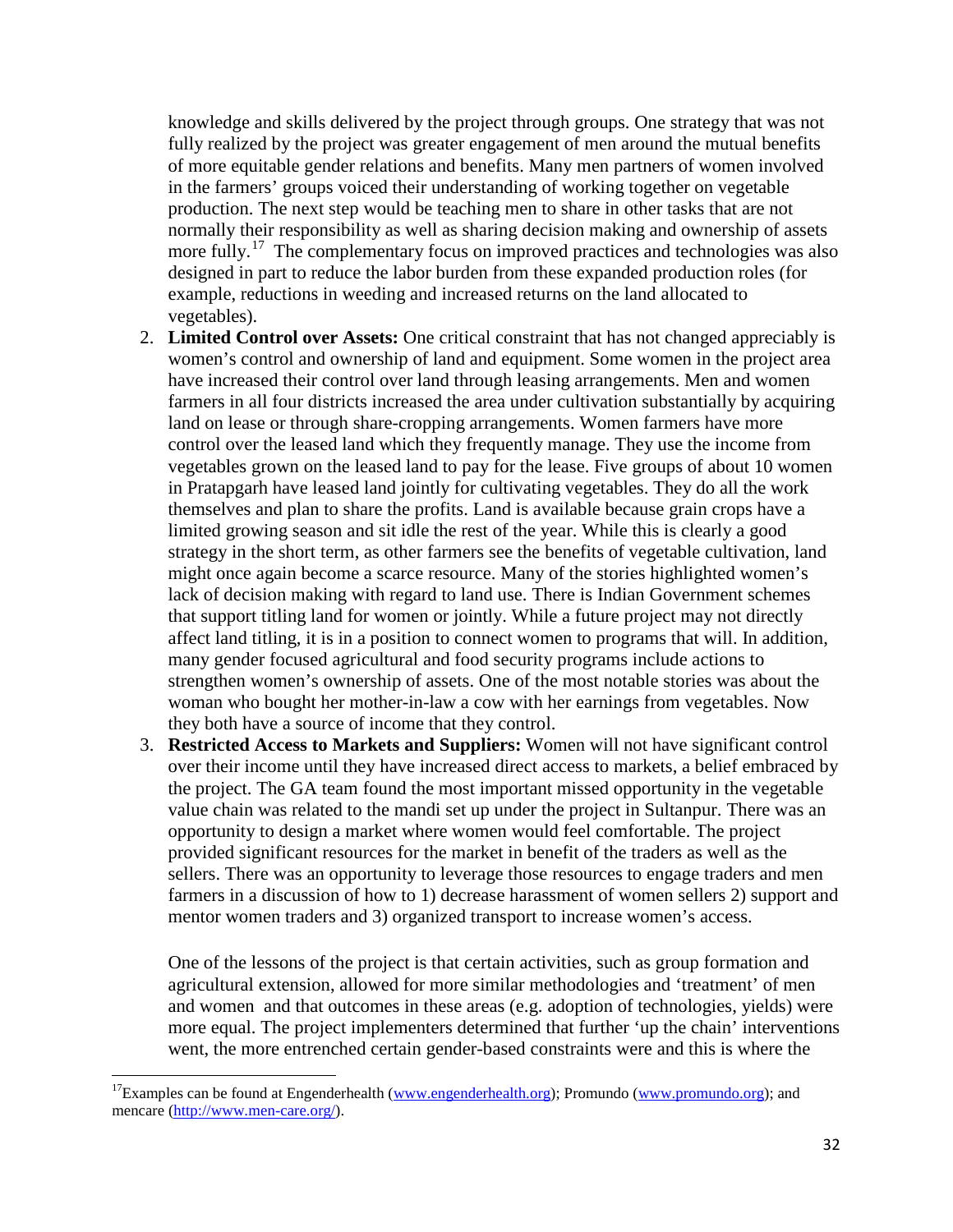project determined addressing those gender-based constraints were beyond its capacity to address. One lesson learned from this experience is that it is important to build the capacity among project staff from the beginning to give them adequate know how and skills. Furthermore, it is important to provide project participants with adequate technical and social support for more equitable treatment and benefits for both women and men.

While men and women don't necessarily start on a level playing field, there are ways to design activities to put them on more equal footing. A committee consisting of both men and women can be set up to manage the mandi. The men traders interviewed said that 10- 12% of the farmers who bring their vegetables to the mandi are women, but they have to wait outside the mandi until all the men farmers have sold their produce and then they come in to sell their produce to the traders. A simple change of rule can be instituted whereby the traders who wish to operate in the mandi attend to women farmers first and attend to the men farmers second, until non-harassment policies are enforced. A few women farmers also set up stalls near the mandi. In the future, the project can help to facilitate these sellers' entry into the mandi as regular traders through training and financing. Another constraint women face in the mandi is the lack of sanitation facilities. In the future, men's and women's sanitation facilities can be incorporated into the design and financing negotiated as cost share between traders and the project.

# <span id="page-43-0"></span>**5.1 Lessons Learned**

- 1. In addition to initial outreach conducted via community meetings, the project also used kitchen gardens as a gateway to identifying potential beneficiaries and involving women (especially those from more marginalized households) in the vegetable value chain. This was an effective strategy, especially in areas where women do not control land holdings. In Sunhara India, being able to demonstrate increased yields, even on small plots of land, gave women access to larger holdings on their farms or through lease arrangements.
- 2. The project's focus on vegetable production, which had a quick return on investment, contributed to significant increases in income and changes in the organization of production that benefited both women and men, while opening a gateway to women's increased decision making, mobility, and control over assets.
- 3. There should be more engagement of men about gender equality and its benefits to the household and community at the beginning of the project. Most men were eventually supportive of their partners' participation once they understood the benefits, especially the economic benefits of increased income, and the social benefits of having a more active partner in decision making about management of the farm and household.
- 4. The ability to purchase clothing and jewelry directly stood out as an important indicator of women's empowerment because it demonstrated both decision-making over income, access to cash, and mobility to go to the market, as well as comfort to deal with strangers. It also indicated improved self-image, a desire to spend money on oneself and wear better saris. Women's direct purchase of saris signifies two important empowerment indicators: increased mobility outside of the home and control over resources.
- 5. There were missed opportunities to work more on gender inequalities within institutions, especially in the context of service provision and market linkages. Men had many more opportunities than women to move into positions as traders and suppliers. Even when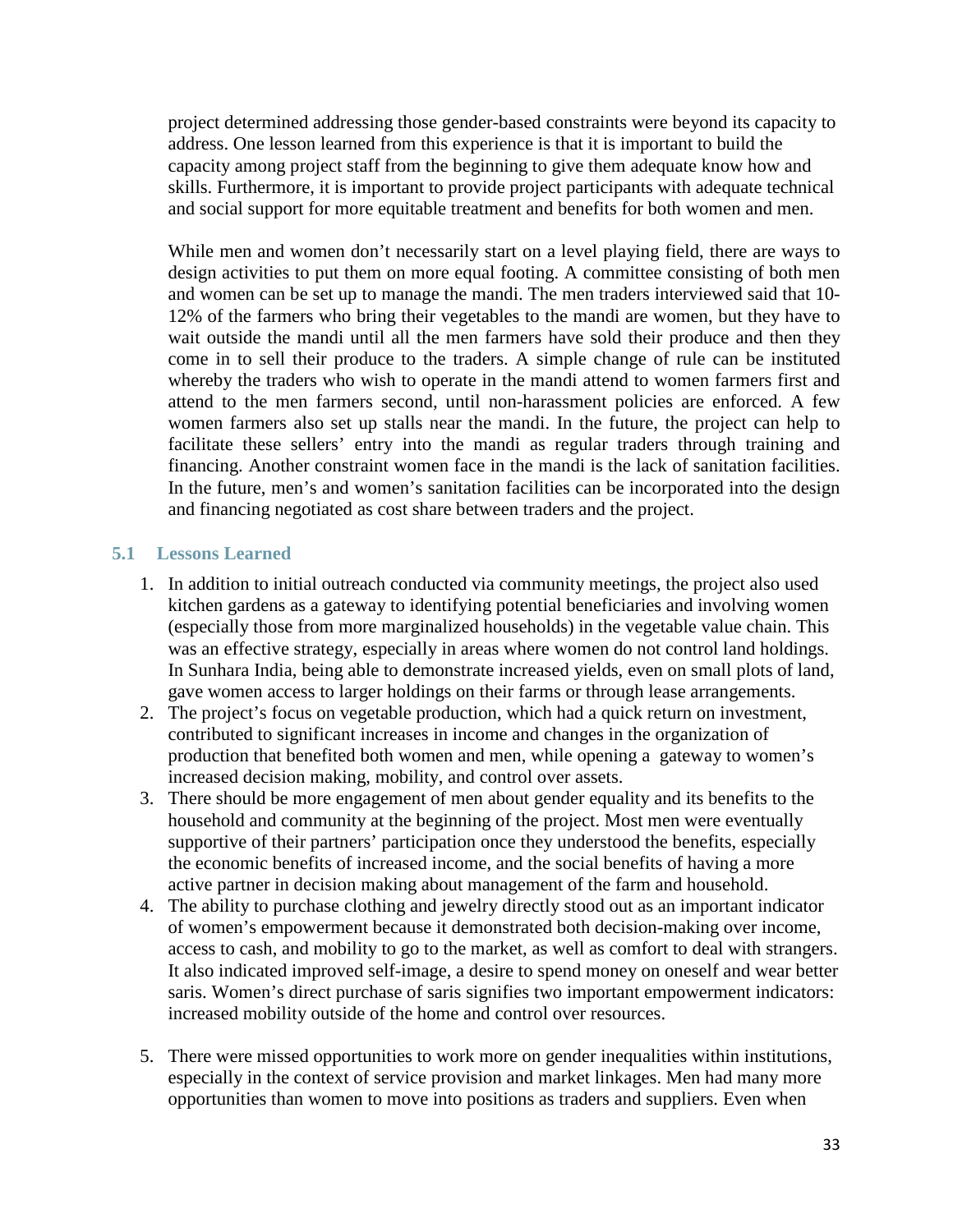these opportunities were made available to women, they offered a much lower earning potential and the terms of financing were much more restrictive. Uptake by women into these non-traditional roles and market opportunities admittedly is complex due to social norms about gender roles, women's own desires regarding their activities and responsibilities, and gender-specific barriers (some economic, some social, some legal) that often take significant time to address. Nevertheless, there are ways to address these more structural constraints within the context of value chain projects. In the future, ASI should consider ways to design interventions that intentionally reach both men and women, address the different types of barriers they face, and provide the necessary support to put to put them on a more level playing field.

- 6. Training extension workers in gender was very important to Sunhara India's impact. The extension agents were able to use what they learned to be very innovative about how to bring both men and women into the process. One of the great strengths of the project was their field staffs that were able to respond to women's and men's demands for training and extension advice. Extension agents created their own help lines for both the trainees and their spouses by making themselves available around the clock by mobile phone.
- 7. The theory of change focused too narrowly on women's individual empowerment through collective action, rather than on women's group empowerment through promotion of more equal opportunities at different levels of the value chain. The implementers focused on individual empowerment as a first step that is necessary to do before focusing on women-led group empowerment. In a longer program or in follow-on programming, women's group empowerment should be further developed. The GA team observations are that this limited women's access to more lucrative and dynamic opportunities. In the future the development – or at least better articulation -- of one theory of change for the project that explicitly connects all objectives, including those focused on achieving gender equality, will make the implementers more accountable for addressing the structural constraints that discriminate against women and limit their access to equal opportunities. Individual empowerment of many women, while important, in itself does not alter these structural inequalities, which are the real barriers to poverty reduction and social equality for women and men.

*A note on the selection of vegetables as a target value chain system*: The project's selection of the horticultural value change put women in a position to build on expertise and control that they had over their household gardens. In most areas, the division of labor in vegetable production was less rigidly established than with grain crops. The introduction of new vegetables also put women and men on more of an even playing field. Finally, when women met resistance from their husbands about growing new crops, they could plant in their gardens or on field bunds without challenging men's hegemony over other agricultural fields. Several women, who could not convince their husbands, even with the assistance of the extension agent, implemented the practices in their kitchen gardens. Once their husbands saw the results, they agreed to let women take the lead and plant on larger extensions of land.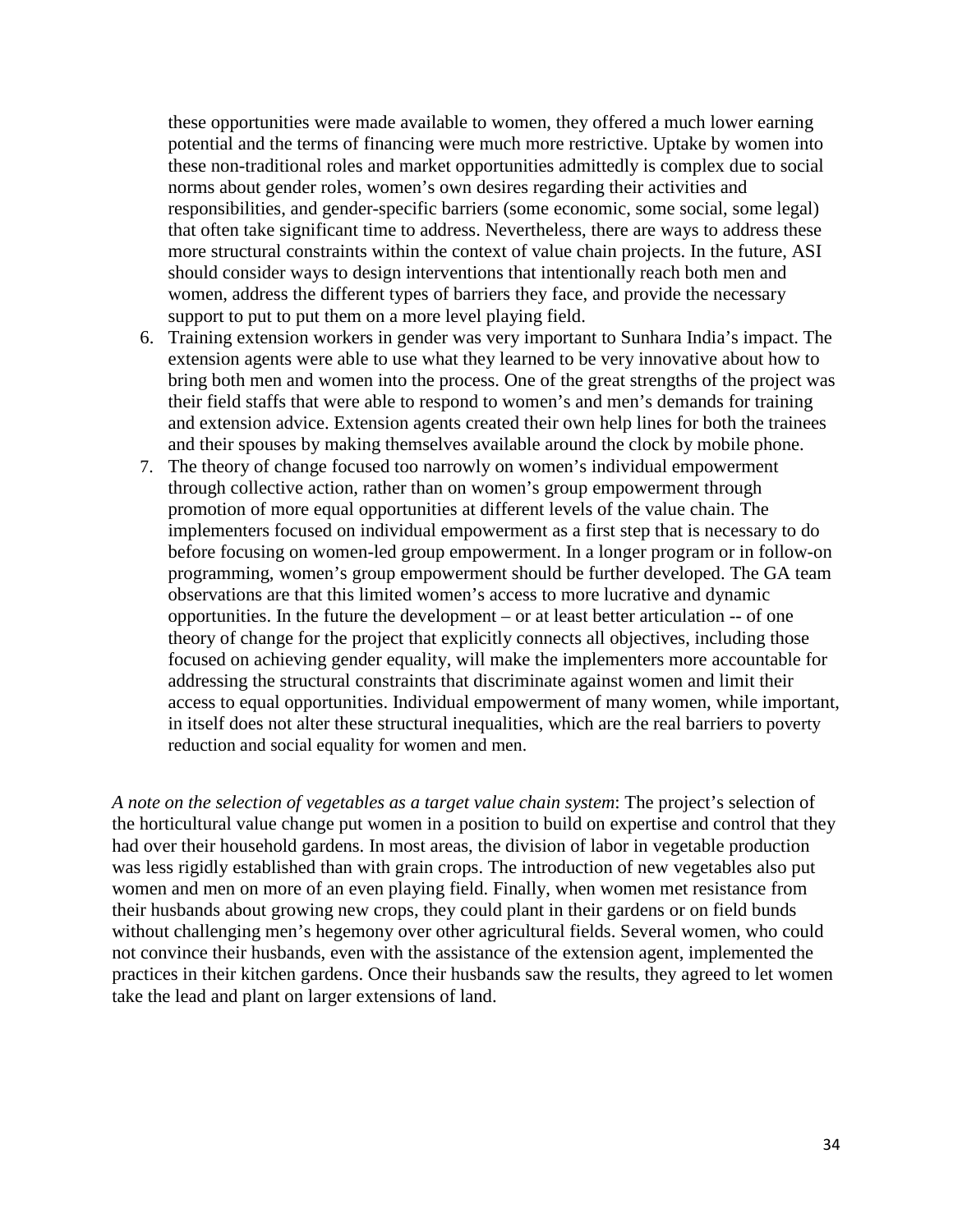#### <span id="page-45-0"></span>**ANNEX A: BIBLIOGRAPHY**

- Alkire, Sabine and Solava Ibrahim 2007 :Agency and Empowerment: A Proposal for International Indicators," OPHI Working Paper Series. Oxford, UK: Oxford University.
- ASI "Expanding Rural Access to Agricultural Inputs through Commercially Sustainable Models: Farmer Resources Centers and Franchisee Model." Lucknow, India: Agribusiness Systems International.
- ASI October 2010 "Gender and Development Workshop." Lucknow, India: Agribusiness Systems International (ASI)
- ASI 2012 "Global Development Progress Report: Sunhara India Project Annual Report (Year1), July 8, 009-August 31, 2012." Luckn"w, India: Agribusiness Systems International.
- ASI 2010 "Sunhara India Project Annual Report (Year 1)July 8, 2009 August 31, 2010." ." Lucknow, India: Agribusiness Systems International.
- ASI May 2012 Impact Learning: Women's Empowerment in Agriculture-Collective Action through Group Structures." Lucknow, India: Agribusiness Systems International.
- ASI September 2012 "Integrating Functional Literacy into Agricultural Development and Women's Empowerment Programs Experience from the Sunhara India project." Lucknow, India: Agribusiness Systems International.
- ASI "Potato Processing unit PratapgarhProject for Establishment of Potato Chips &Bhujia Manufacturing Unit." Lucknow, India: Agribusiness Systems International.
- ASI February 2011Training Report: Gender, Rights and Collective Action: A training for select women leaders and women staff of partner organizations." Lucknow, India: Agribusiness Systems International.
- ASI June 2010 "Training Report: Basic Gender Training." Lucknow, India: Agribusiness Systems International.
- ASI February 2013 "Women As Farmers: Celebrating the Spirits' The highlights of Women Farmers Fair in Pratapgarh." Lucknow, India: Agribusiness Systems International.
- EDA Rural Systems Private Ltd and Andhra Pradesh MahilaAbhivruddhi Society 2006 "Self Help Groups in India: A study of the lights and the shades." Gurgaon and Hyderbad: EDA and APMAS for CRS, USAID, CARE, GTZ/NABARD.
- Gotschi, Elisabeth, JemimahNjukib, and Robert Delve 2009 "Equal Numbers, Equal Chances? A Case Study of Gender Differences in the Distribution of Social Capital in Smallholder Farmer Groups in Bu´ zi District, Mozambique."European Journal of Development Research Vol. 21, 2, 264–282.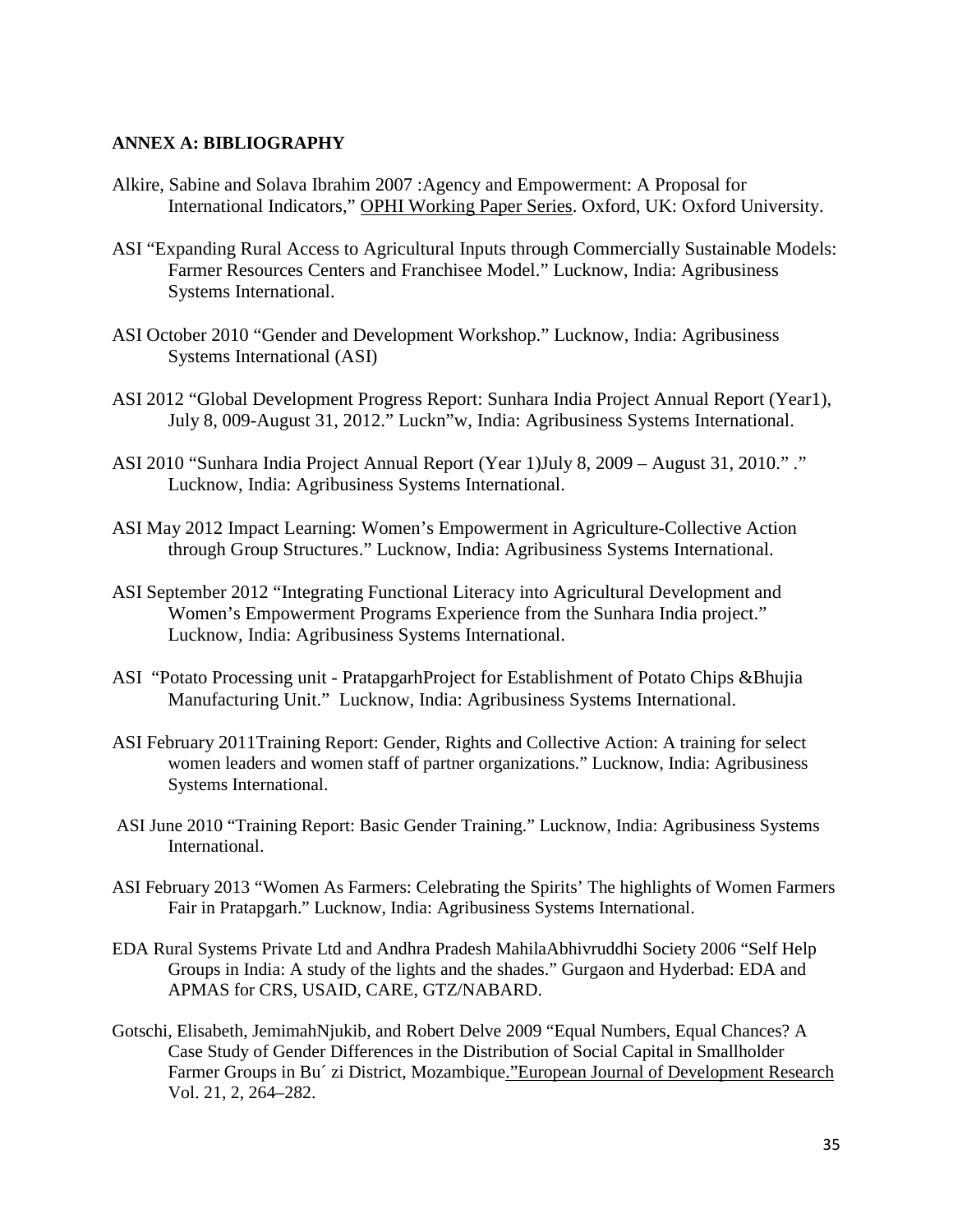- Hashemi, M.Syed, Sidney Ruth Schuler 1997 "Definiting and Studying Empowerment of Women: A Research Note from Bangladesh," JSI Working Paper. Arlington,VA:JSI.
- Kaarak Enterprise Development Services 2010 Final Baseline Report of Sunhara India Project. Delhi, India: Sambodhi.
- Khandelwal, Ashok and Shipra Deo 2011 "The Participation and Status of Women in Indian Agriculture, with Special Focus on Select Districts in Uttar Pradesh." Lucknow, India: Agribusiness Systems International.
- Oxfam 2013"Women's Collective Action: Unlocking the Potential of Agricultural Markets." London: Oxfam G.B.
- Rubin, Deborah, Cristina Manfre, and Cara Nichols Barrett 2009 "Promoting Gender Equitable Opportunities in Agricultural Value Chains: A Handbook." Prepared for dTS,under the Greater Aces to Trade Expansion (GATE) project, Women in Development IQC Contract No. GEW-I-0-02-00018-00. Washington D.C.: dtS for USAID.
- Schuler, Sidney Ruth, Farzana Islam, and Elisabeth Rottach 2010 "Women's Empowerment Revisited: A Case Study from Bangladesh," Development Practice 20(7):840-854.
- Tornqvist, Annika and Catherina Schmitz 2009 "Women's Economic Empowerment: Scope for SIDA's Engagement," Working Paper 30. Stockholm: SIDA.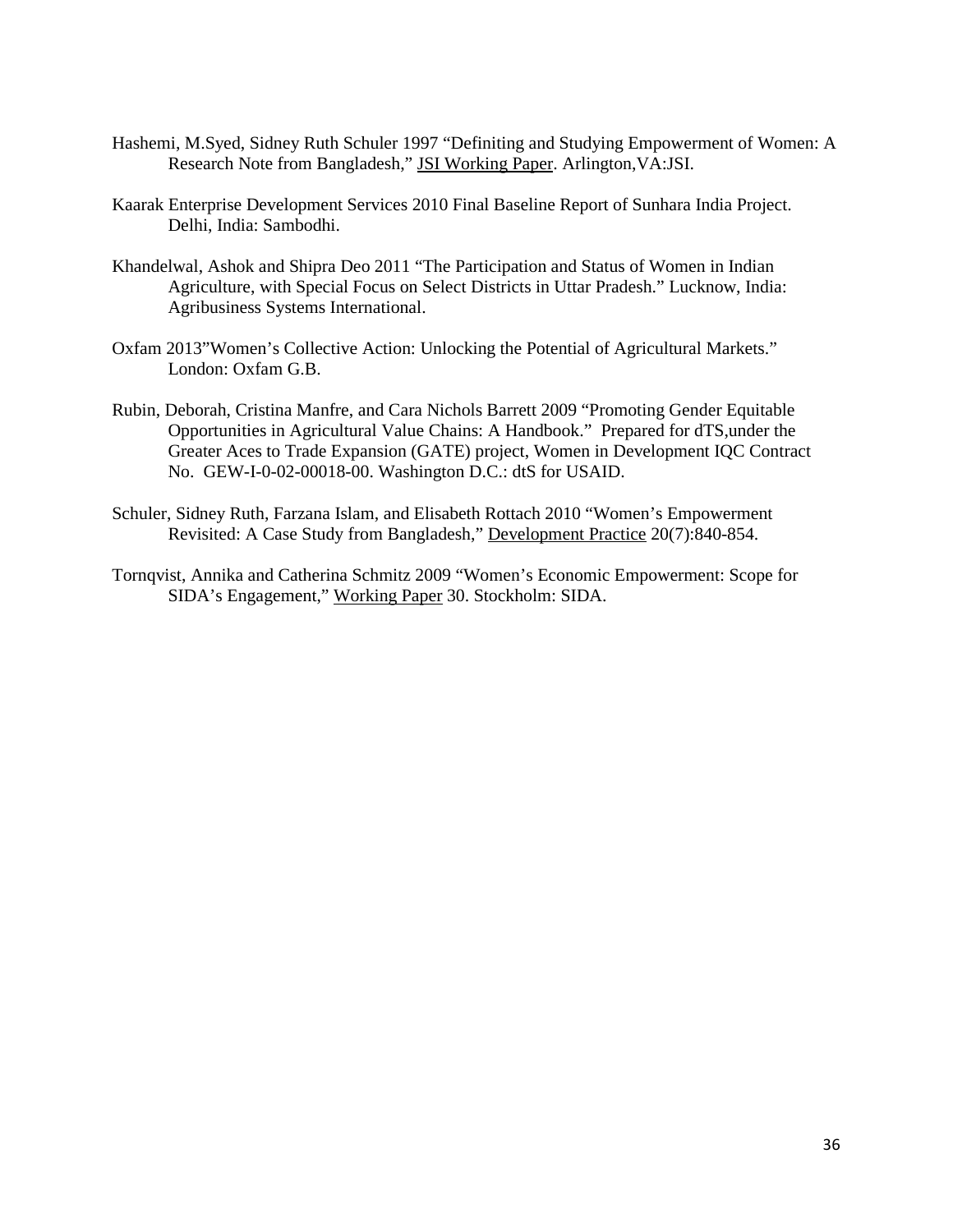# <span id="page-47-0"></span>**ANNEX B: SCHEDULE OF FIELD VISITS AND PEOPLE CONTACTED**

| <b>Date</b>   | <b>Time</b>     | <b>Activity</b>                                                      |
|---------------|-----------------|----------------------------------------------------------------------|
| 9 April 2013  |                 | Arrival in Delhi                                                     |
| Tuesday       |                 |                                                                      |
| 10 April 2013 | 11.40 am to     | Telephone discussion with Swapnil and Akash of Sambodhi              |
| Wednesday     | 12.15 pm        |                                                                      |
|               | $4.25$ pm to    | Flight to Lucknow                                                    |
|               | 5.25 pm         |                                                                      |
| 11 April 2013 | 10.00 am to     | Meeting with DeoDatt Singh and Shipra at ASI office                  |
| Thursday      | 12.30 pm        |                                                                      |
|               | $2.00$ pm to    | MSC workshop                                                         |
|               | $6.00$ pm       |                                                                      |
| 12 April 2013 | 10.00 am to     | MSC workshop                                                         |
| Friday        | 1.00 pm         |                                                                      |
|               | 3.30 pm to      | Travel to Allahabad                                                  |
|               | 8.30 pm         |                                                                      |
| 13 April 2013 | 9.30 am to      | Discussion with VinayTuli                                            |
| Saturday      | 10.30 am        |                                                                      |
|               | 10.45 am to     | Meeting with V P Sharma, BAIF State Head and Kamal Jaiswal,          |
|               | 12 noon         | Programme Officer at BAIF office                                     |
|               | $1.30$ pm to    | Visit to Behraya village: meeting with lead farmer RamchandraMaurya  |
|               | 3.00 pm         | and UrmiladeviMaurya                                                 |
|               | $3.00$ pm to    | Meeting with lead farmer Vijay Patel and Parmila Patel in Mailama    |
|               | 3.45 pm         |                                                                      |
|               | $4.00$ pm to    | Meeting with VPCL: UphaarKaushal                                     |
|               | 5.30 pm         |                                                                      |
|               | 5.30 pm to      | Meeting with Ranjeet Kumar, franchisee                               |
|               | 6.15 pm         |                                                                      |
| 14 April 2013 | 9.30 am to      | Travel to Lokapur village                                            |
| Sunday        | 10.45 am        |                                                                      |
|               | 10.45 am to     | Meeting with lead farmer Kalluram and outgrowers followed by         |
|               | 12.30 pm        | meeting with a group of women: Gayatridevi, Guddudevi, Sunita and    |
|               |                 | Gulab                                                                |
|               | $12.50$ pm to   | Meeting with franchisee AvdeshMaurya at Monduspur village            |
|               | 1.30 pm         |                                                                      |
| 15 April 2013 | $9.00$ am to    | Travel to Pratapgarh                                                 |
| Monday        | 10.45 am        |                                                                      |
|               | 10.45 am to     | Visit to Amla center at BAIF Bhavan, Rajapur and discussion with     |
|               | 11.30 am        | women: Dharma devi, Somaridevi, and Shanti Mishra,                   |
|               |                 | Accounts Manager GulabSohni                                          |
|               |                 | <b>Marketing Specialist</b>                                          |
|               |                 | Ravinder Singh of BAIF                                               |
|               | $12.00$ noon to | Meeting with women at Learning Center: Sundari, Laxmi, Vidya Patel,  |
|               | 12.40pm         | Savitri, Urmila and Shama                                            |
|               | $1.00$ pm to    | Meeting with Vamashakti women: more than 20 women participated       |
|               | 2.45 pm         |                                                                      |
|               | $2.50$ pm       | Meeting with women farmer leader and outgrowers at Mirashir village: |

## **Fieldwork Schedule as it happened!**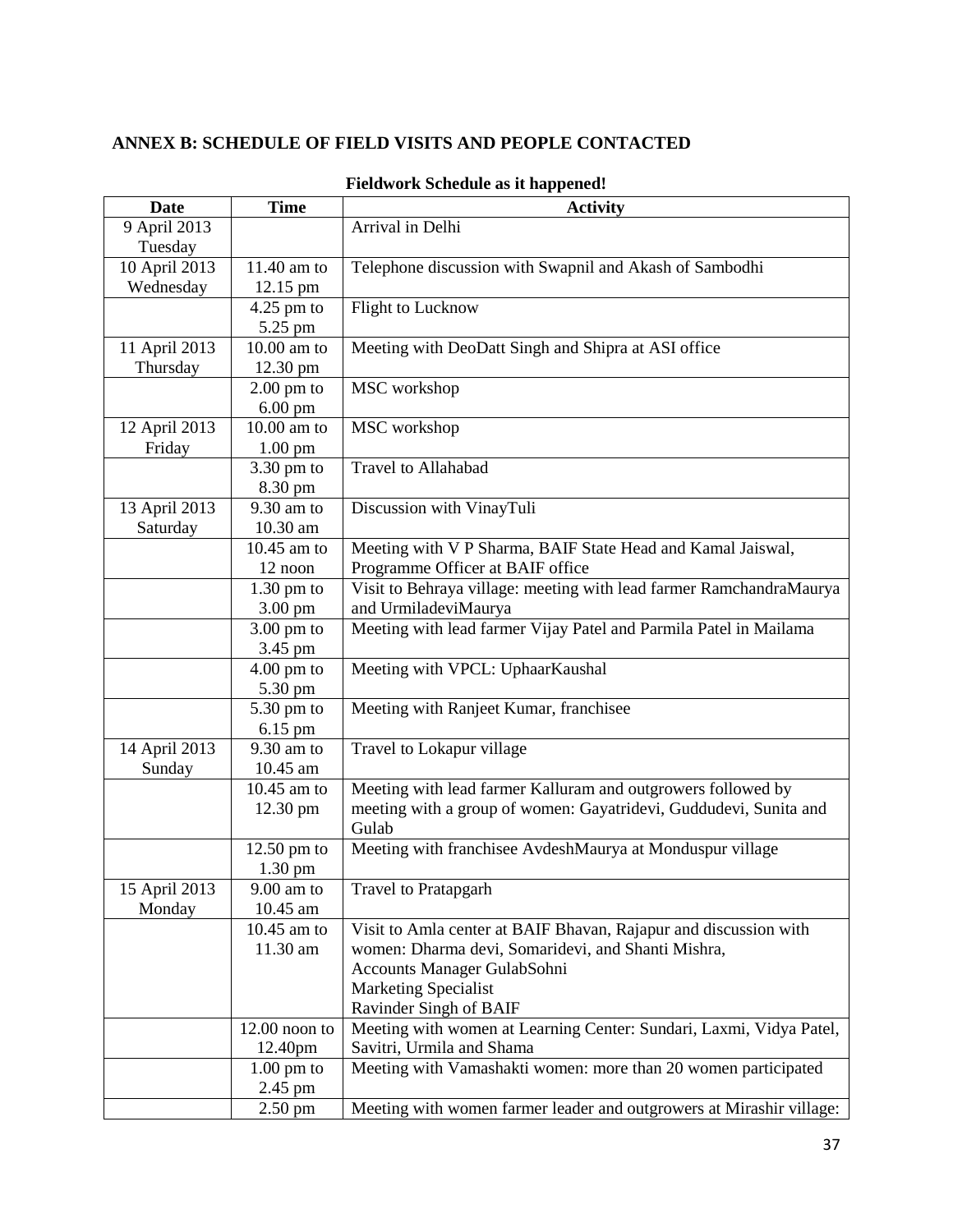|               |                      | Sarojadevi Mishra, Sarjadevi and Vimladevi                            |
|---------------|----------------------|-----------------------------------------------------------------------|
|               | $5.10$ pm to         | Visit to Vegetable Collection Center and discussion with Dinesh Patel |
|               | 5.30 pm              |                                                                       |
|               | $6.00$ pm            | Visit to women farmers at Shekhurpur village: Geeta Patel,            |
|               |                      | JameladeviRajori                                                      |
| 16 April 2013 | $9.00$ am to         | Meeting with lead farmer Pushpadevi and outgrowers at Kharhar         |
| Tuesday       | 10.10 am             | village                                                               |
|               | 10.40 am             | Meeting with Sadhana and RamrajTripathi in Vishnupur village          |
|               | 11.45 am             | Cluster meeting: 31 women SHG representatives and Shanti and          |
|               |                      | Meenakshi                                                             |
|               |                      | Discussion with pushcart owner: Pyaridevi                             |
|               |                      | Visit to Vimladevi in Sandila village                                 |
|               | $3.00$ pm to         | Meeting with Rajkant Mishra, Shanti Mishra, MeenakshiTripathi and     |
|               |                      |                                                                       |
|               | $6.00$ pm            | ShyamaPandey                                                          |
| 17 April 2013 | 8.30 am to           | <b>Travel to Sultanpur</b>                                            |
| Wednesday     | 9.15 am              |                                                                       |
|               | 9.30 am to           | Discussion with farmer: Ganesh Shankar Singh at village Uturi, and    |
|               | 12.15 pm             | menthe farmer RamkumarVerma                                           |
|               |                      | GhanshamVerma and outgrowers at Devkali,                              |
|               |                      | YashodaVerma and other family members                                 |
|               | $12.30$ pm to        | Discussion with women's group at Rahatipur village: 35 women          |
|               | 2.30 pm              | farmers participated                                                  |
|               |                      | Discussion with men farmers: PrithvirajVerma, SomnathVerma,           |
|               |                      | Rajesh Kumar Verma, Ashok Kumar Verma                                 |
|               | $3.00$ pm to         | Discussion with women farmers at Baintikala village: SushilaMaurya,   |
|               | 4.10 pm              | JayprakashMaurya, Shanti Maurya and SitaSohni                         |
|               |                      | Discussion with two men farmers                                       |
|               | $4.10$ pm to         | Discussion with Beena (extension worker)                              |
|               | 4.40 pm              |                                                                       |
|               | $4.40$ pm to         | Visit to mandi and CoolBot                                            |
|               | $5.00 \text{ pm}$    | Trader: Ramashanker and other traders                                 |
|               | $5.00$ pm to         | Travel and discussion with RakeshDviwedi of SVSS                      |
|               | 6.20 pm              |                                                                       |
|               | $6.20$ pm to         | Visit with push cart owner Savitri                                    |
|               | 6.40 pm              | and pushcart owner Mamta                                              |
|               | $6.40$ pm to         | Travel back to Lucknow                                                |
|               | $10.20$ pm           |                                                                       |
| 18 April 2013 | 11.00 am to          | Debrief at ASI office in Lucknow                                      |
| Thursday      | $2.00$ pm            |                                                                       |
| 19 April 2013 | 10 am to 1.00        | Travel to Shahjanpur                                                  |
| Friday        | pm                   |                                                                       |
|               | $1.00 \text{ pm}$ to | Discussion with Ramesh bhai at Vinoba Seva Ashram and lunch           |
|               | $2.00$ pm            |                                                                       |
|               | $2.00$ pm to         | Discussion with extension staff: Kamla Singh, Amar Singh and Feroz    |
|               | 3.00 pm              | Khan                                                                  |
|               |                      | Visit to Lead farmer: Rumadevi and her husband Ramdas                 |
|               | $3.00$ pm to         |                                                                       |
|               | 4.35 pm              | Discussion with outgrowers: Santaradevi, Rupadevi, Ramadevi,          |
|               |                      | Santaravati, Veeravati, Rama, Nannidevi                               |
|               | $4.35$ pm to         | Visit to local mandi: Met vegetable grower's husband                  |
|               | 5.30 pm              | and visit to Famers' Resource Center: Zayed Khan                      |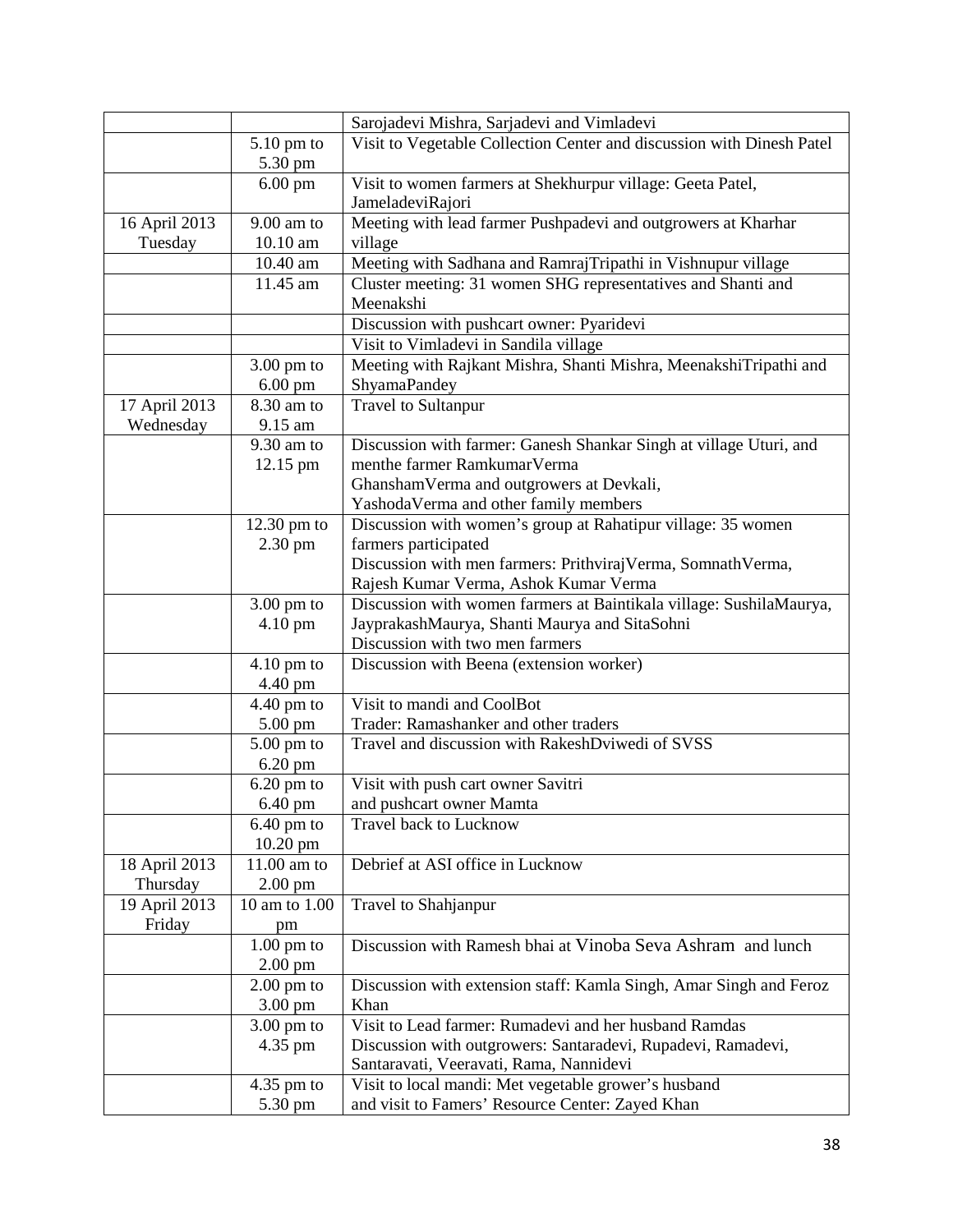|               | $5.30 \text{ pm}$ to<br>$6.35$ pm | Travel to Badaban village and discussion with Lilavati and her family<br>and visit to the vegetable field. |
|---------------|-----------------------------------|------------------------------------------------------------------------------------------------------------|
| 20 April 2013 | $8.15$ am to                      | Travel to village and discussion with Amar Singh, extension agent                                          |
| Saturday      | 8.45 am                           |                                                                                                            |
|               | $8.45$ am to                      | Discussion with Lead farmer Surjadevi and outgrowers Kusumkanti                                            |
|               | 10.00 am                          | and Bijaykumari in Mahadru village                                                                         |
|               | $10.40$ am to                     | Discussion with Rooprani and Kusuma in Hathaodiya village                                                  |
|               | 11.40 am                          |                                                                                                            |
|               | 11.40 am to                       | Visit to menthe fields                                                                                     |
|               | $12.00$ noon                      |                                                                                                            |
|               | $12.00$ noon to                   | <b>Travel to Lucknow</b>                                                                                   |
|               | $4.00 \text{ pm}$                 |                                                                                                            |
| 25 April 2013 | $2.00 \text{ pm}$ to              | Discussion with Dhiviya David, gender trainer from Sangat                                                  |
| Thursday      | $2.40 \text{ pm}$                 |                                                                                                            |

## **Contact List**

|                | <b>Name</b>        | <b>Position</b>              | <b>Location</b> | <b>Contact</b><br><b>Information</b> |
|----------------|--------------------|------------------------------|-----------------|--------------------------------------|
|                | Sambodhi           |                              |                 |                                      |
| 1              | SwapnilShekhar     | Team Leader, Endline Survey  |                 |                                      |
| $\overline{2}$ | Akash              | Field Coordinator, Endline   |                 |                                      |
|                | <b>ASI Staff</b>   |                              |                 |                                      |
| 3              | Shipra Deo         | Gender Program Manager       | Lucknow         |                                      |
| $\overline{4}$ | DeoDatt Singh      | <b>Managing Director</b>     | Lucknow         |                                      |
| 5              | VinayTuli          | Director, Technical Services | Lucknow         |                                      |
| 6              | RakeshDwiwedi      | Project Coordinator          | Sultanpur       |                                      |
| $\overline{7}$ | Amar Singh         | <b>Extension Officer</b>     | Shahjahanpur    |                                      |
| 8              | Firoz Khan         | <b>District Manager</b>      | Shahjahanpur    |                                      |
| 9              | Savitri            | <b>Extension Officer</b>     | Sultanpur       |                                      |
| 10             | <b>BeenaPathak</b> | <b>Extension Officer</b>     | Sultanpur       |                                      |
| 11             | Hanuman            | <b>Extension Officer</b>     | Sultanpur       |                                      |
| 12             | SanjeevTiwari      | <b>District Manager</b>      | Sultanpur       |                                      |
| 13             | AshishBharadwaj    | Regional Manager             | Agra            |                                      |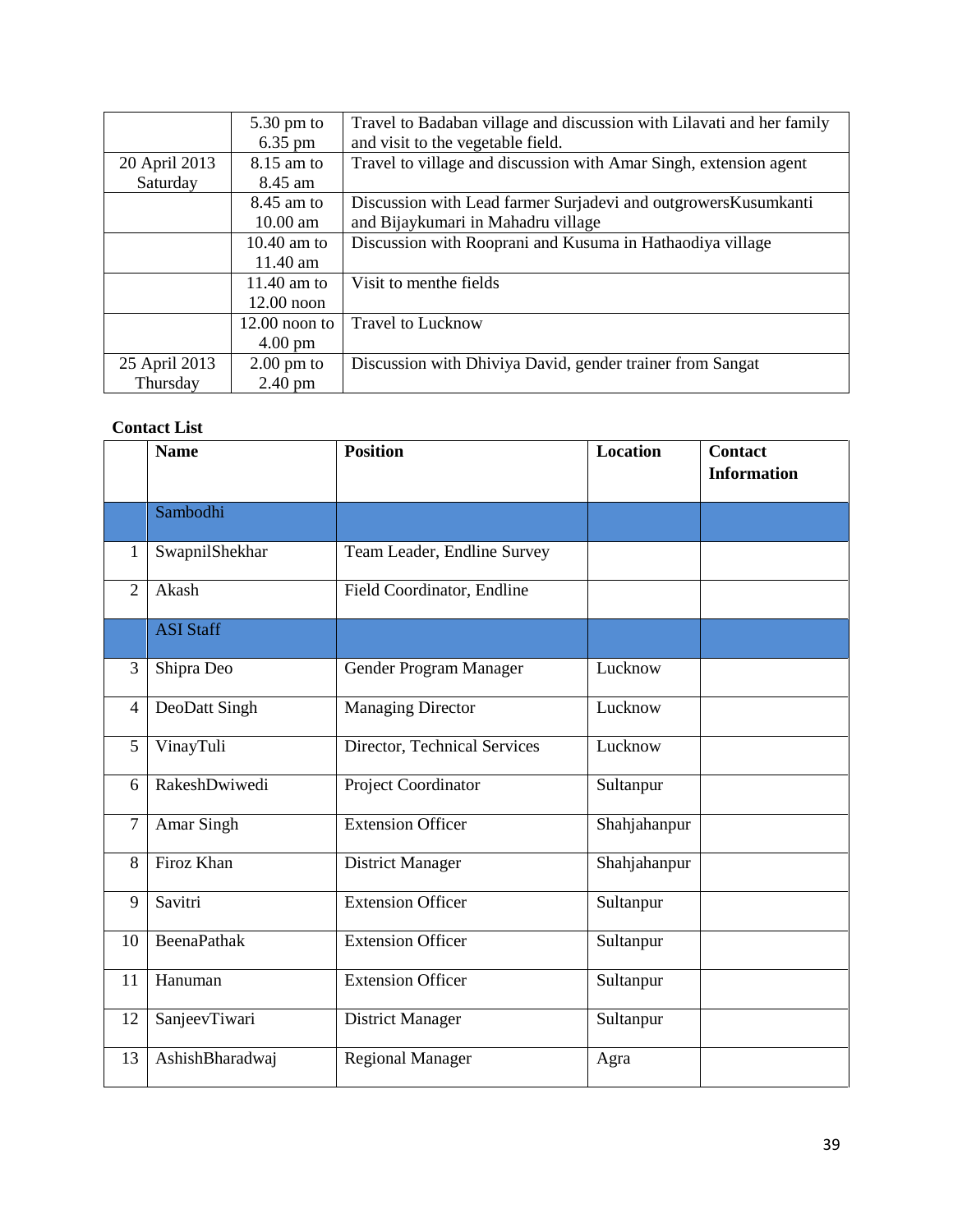| 14 | Amit Kr. Pandey   | <b>Extension Officer</b>   | Agra       |
|----|-------------------|----------------------------|------------|
| 15 | Kamlesh Kr. Gupta | <b>Extension Officer</b>   | Allahabad  |
| 16 | Rajkant Mishra    | District Manager           | Pratapgarh |
| 17 | Shanti Mishra     | <b>Project Coordinator</b> | Pratapgarh |
| 18 | Kanchan           | <b>Cluster Leader</b>      | Pratapgarh |
| 19 | N.P. Singh        | <b>Regional Manager</b>    | Lucknow    |
| 20 | Uma Shankar       | <b>Extension Officer</b>   | Lucknow    |
| 21 | Upendra Kumar     | <b>Extension Officer</b>   | Lucknow    |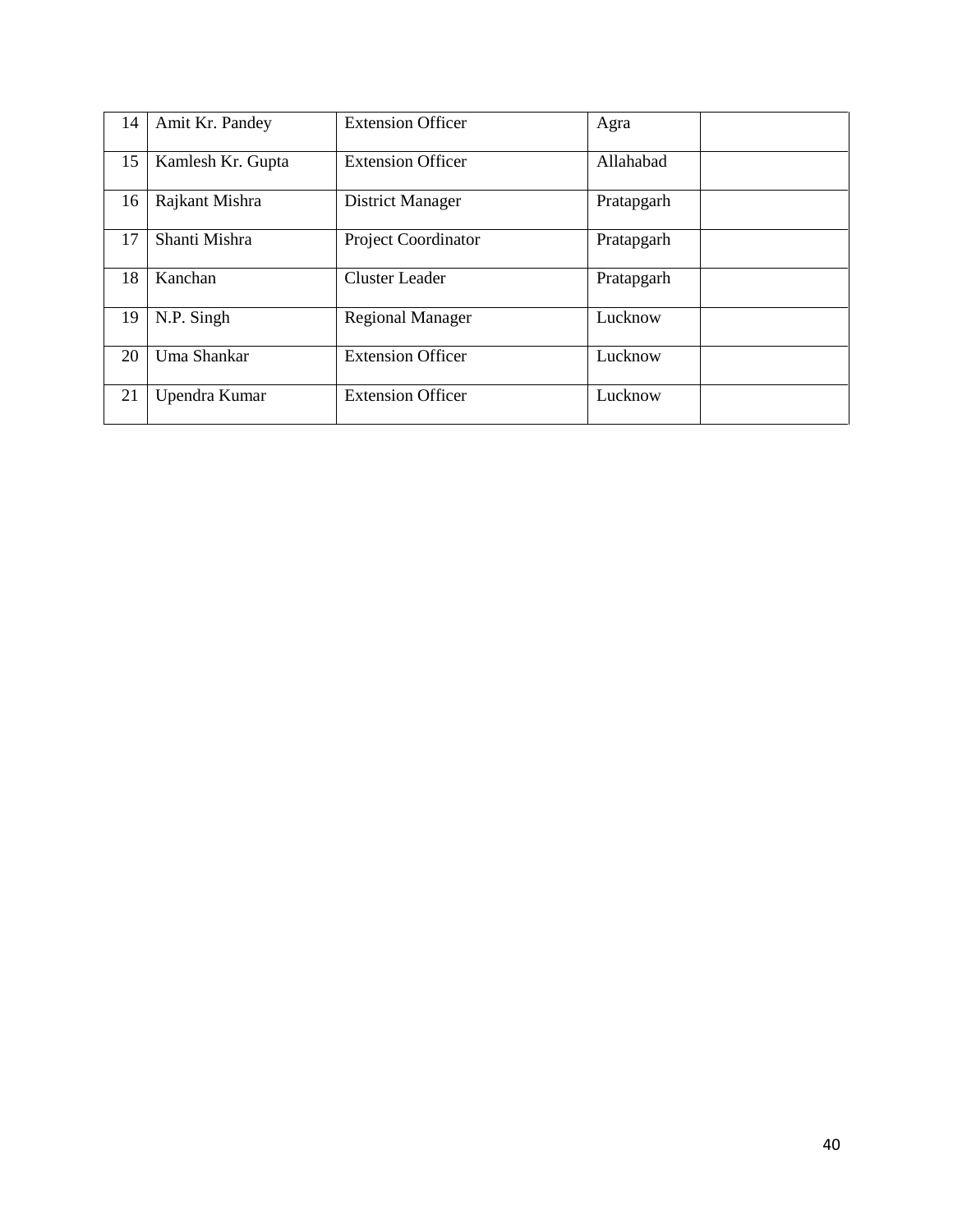# <span id="page-51-0"></span>**ANNEX C: DATA COLLECTION INSTRUMENTS (INTERVIEW GUIDES)[18](#page-51-1)**

# Interview guides for value chain actors

This guide provides a basic interview guide for value chain actors associated with the Sunhara India project. It is organized by group of actors. Each section provides a brief summary of the purpose or objective of the interview and identifies the specific groups in the Sunhara India project to whom the interview will be applied.

The guides may need to be modified for specific interviews. The order of questions can also be rearranged. Every interview will end with a question related to the Most Significant Change methodology.

# **1. Service Providers**

This group of actors includes a range of providers that deliver inputs, information and advice, credit, and other services to farmers and different types of farmers groups. The interview seeks to understand: 1. How the service provider is organized and managed; 2. The profile of its clientele, including individual and groups; and 3. Any differences between men and women customers or challenges in meetings men or women farmers' needs.

The interview should be used with staff or managers of the firm.

For Sunhara India this includes, but is not limited to, the following groups:

- Franchise outlets, e.g. the SAPPL franchise outlets
- Farmer resource centers
- BAIF
- NBARD

## **Interview questions**

## **1. Organization and management**

- a. Is this enterprise owned by a man or a woman?
- b. How did you raise the initial funds to purchase/obtain the business?
	- i. Where do operating funds come from?
- c. Who carries out the day to day operation of the business?
- d. Who makes decisions about purchasing supplies and hiring employees?

<span id="page-51-1"></span><sup>&</sup>lt;sup>18</sup>Adapted from Rubin, Manfre, and Nichols Barrett 2009.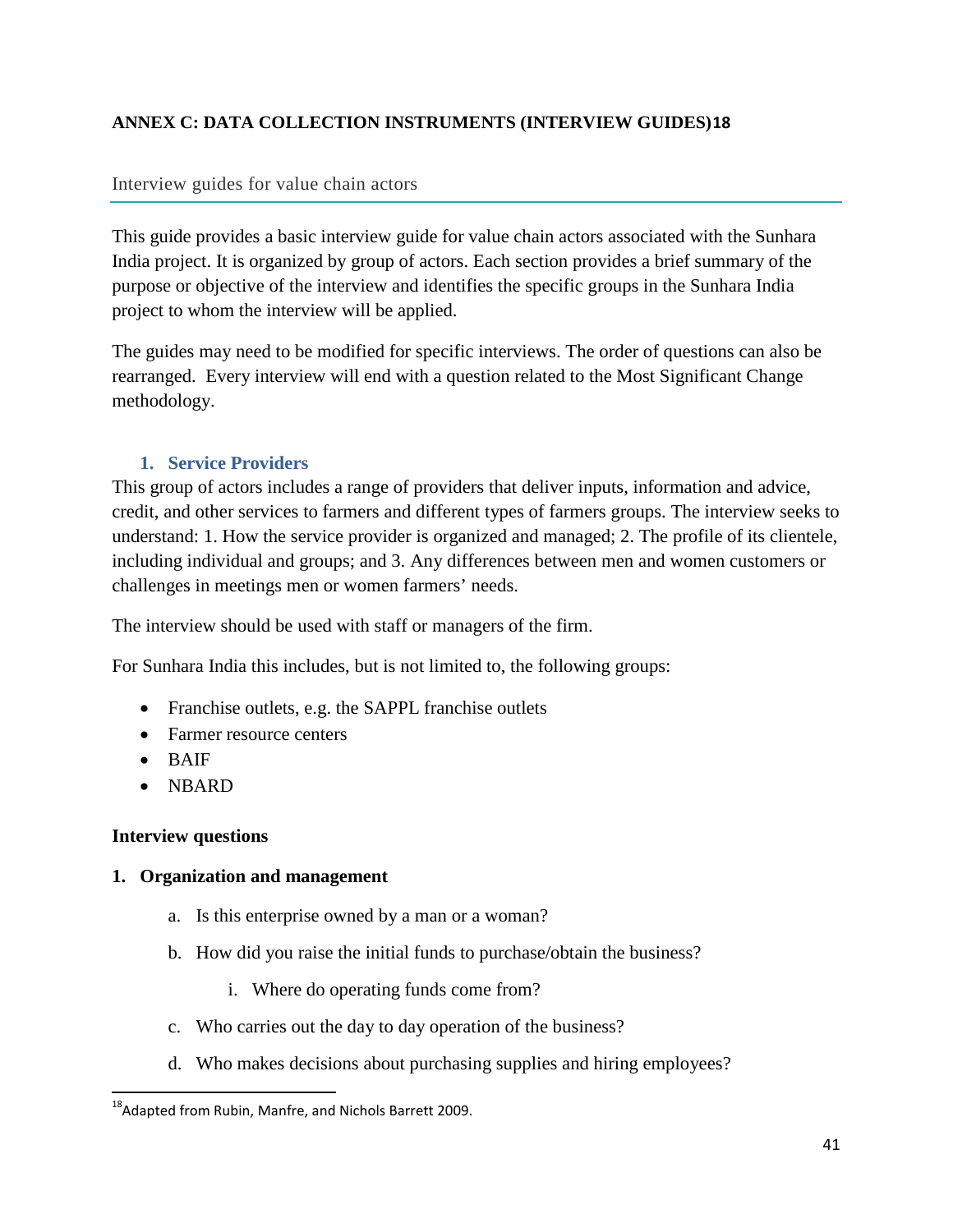- e. How many employees (men/women?)
- f. What kind of jobs do men and women do in the business?
- g. Do you believe that men or women are better suited to particular jobs in your business?
	- i. What is an example?
- h. Are there jobs in the input supply shop that are believed to be more difficult for women/men?
	- i. What is an example?
- i. Are there jobs in the input supply shop that men or women are prohibited from doing?
	- i. What is an example?

# **2. Clientele and gender differences**

- a. Do you have more men or women as customers?
- b. Are there differences in the purchases made by men and women producers?
	- i. Provide an example.
- c. Are there differences in men's and women's preferences in purchasing inputs, e.g. timing, pricing, and size?
- d. Do you believe there is a difference in how men and women use inputs in their horticulture enterprises?
	- i. Provide an example.
- e. Do you offer credit to your customers?
	- i. Are more of them men or women?
- f. Who makes decisions about offering credit?
- g. In your opinion, are men or women more creditworthy?
	- i. Why?
- h. Do you work with groups of farmers, e.g., farmer groups or self-help groups?
	- i. Are you working with men-only or women-only groups?
- i. Please describe how your business relationship with these groups works.
- j. Are there differences in the business relationship with men's or women's groups?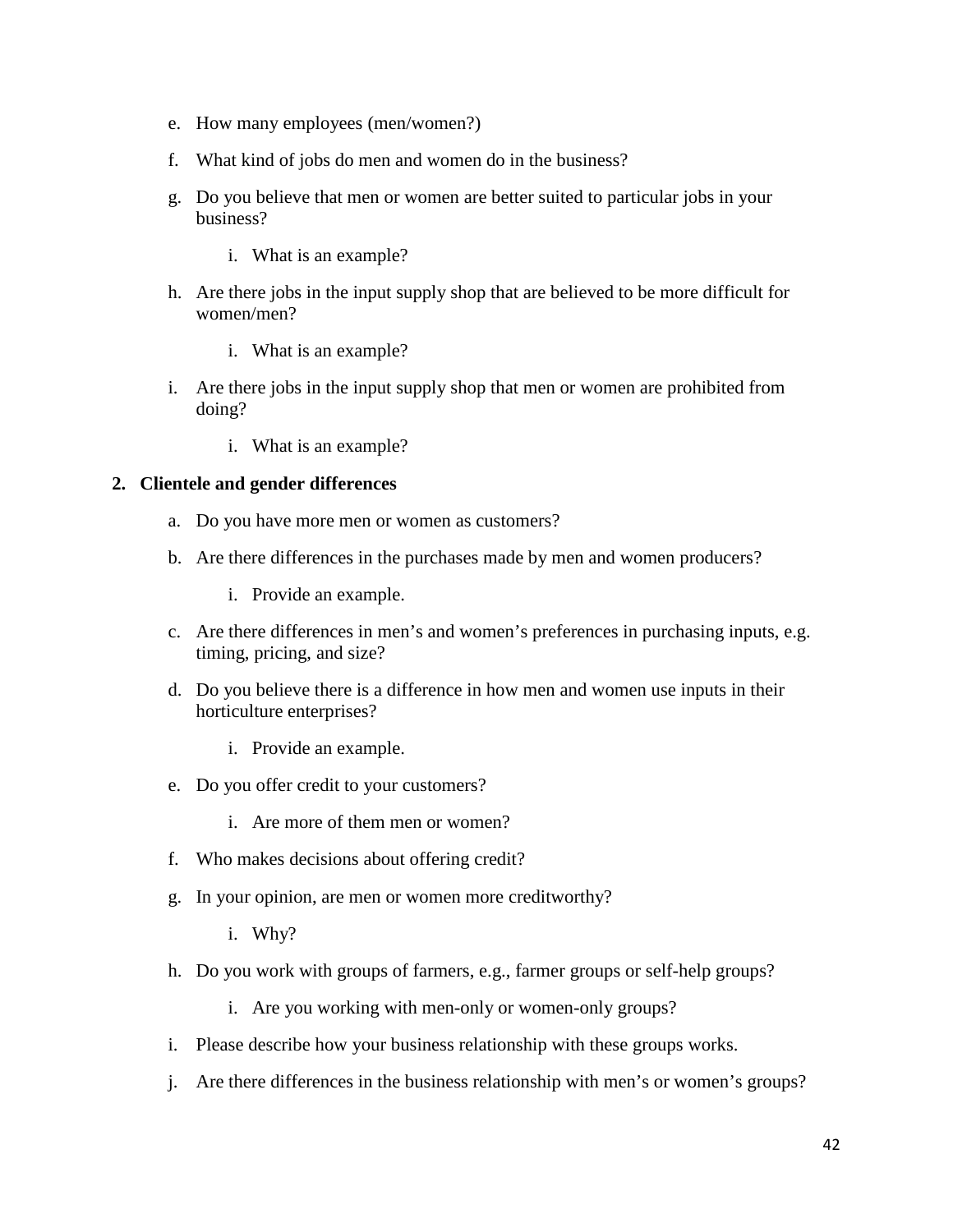- k. Are there differences in working with groups versus individual farmers?
	- i. Provide an example.
- **3. What is the most significant change you have experienced in your business as a result of participating in the Sunhara India project?** Can you tell us a story that illustrates this change?

For an interview with the SAPPL parent company (not an individual franchise), use the following set of questions:

- a. How many franchise outlets does SAPPL have?
- b. What are the requirements for establishing a franchise?
- c. Do you have more men-owned or women-owned franchise outlets?
- d. Are there differences in the size or scope of franchises outlets owned by men or by women?
- e. Do you believe that being a men or a woman helps someone to become a franchise owner?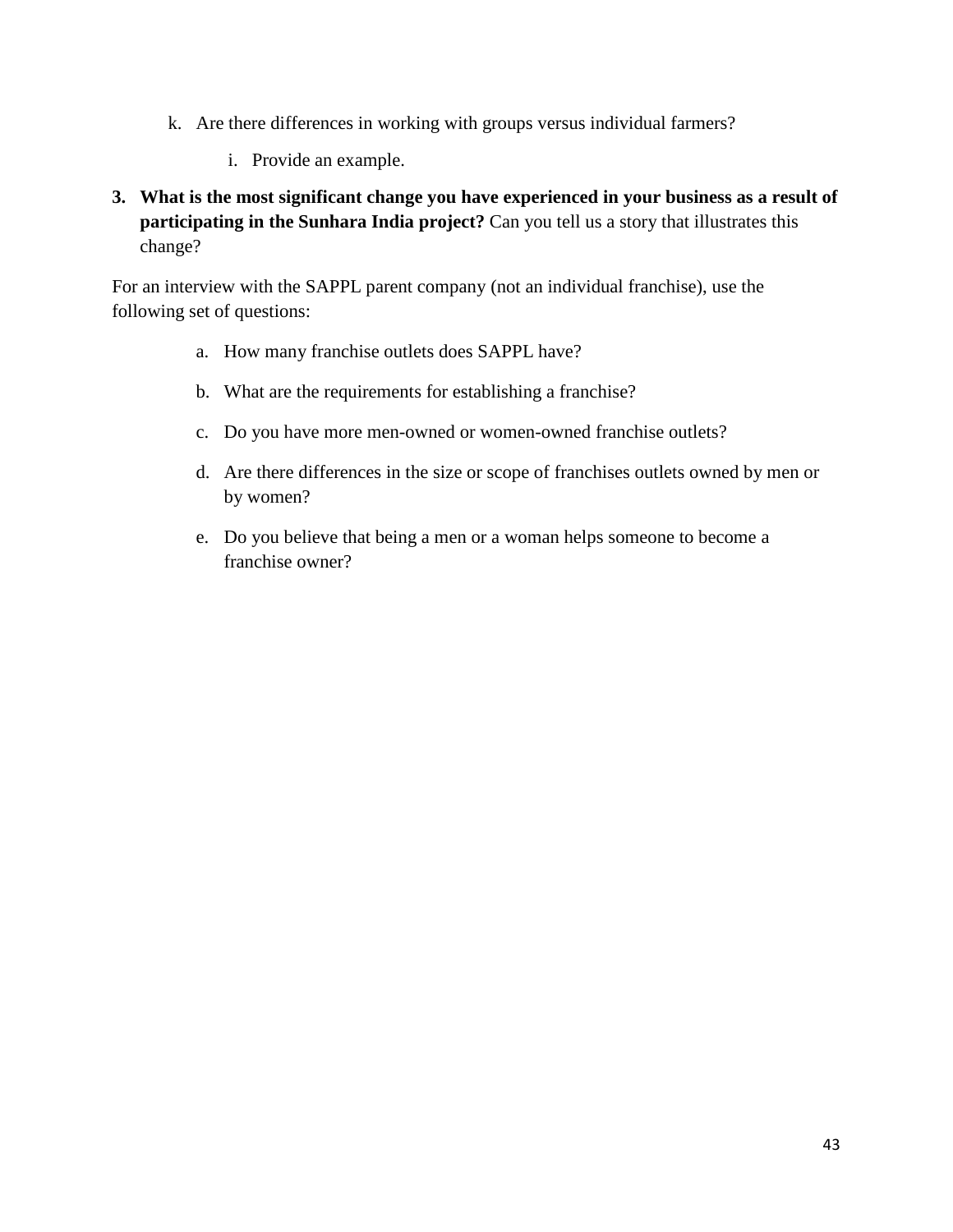# **2. Farmers**

The interview with farmers seeks to understand what activities the farmer is involved in and how his or her participation in a group has improved his or her farming enterprise.

# **Interview questions:**

# **1. About their farming activities**

- a. How much land do you farm?
	- i. How did you obtain your land?
	- ii. Who makes decisions about how to use the land?
- b. What crops do you produce? (Follow up afterwards with: What livestock or small ruminants do you manage?)
	- i. Who makes decisions about what crops to produce?
	- ii. Who makes decisions about what new farming practices to adopt?
- c. What crops do you sell?
	- i. Where do you sell them?
	- ii. To whom do you sell?
	- iii. Who makes decisions about what crops to sell?
	- iv. Who receives income from the sale?
	- v. What household expenditures are you responsible for?
- d. Tell us about the work that you do specifically on the farm.

## **2. About their participation in the association**

- a. When did you become a member of your group?
- b. Tell us about your decision to become a member of the association.
	- i. What are the requirements for participating in the association?
- c. What benefits do you expect to receive from your participation in the association?
- d. How has being in the group improved access to information about new farming practices?
	- i. Please provide an example.
- e. How has being in the group improved access to inputs?
	- i. Please provide an example.
- f. How has being in the group improved access to market prices?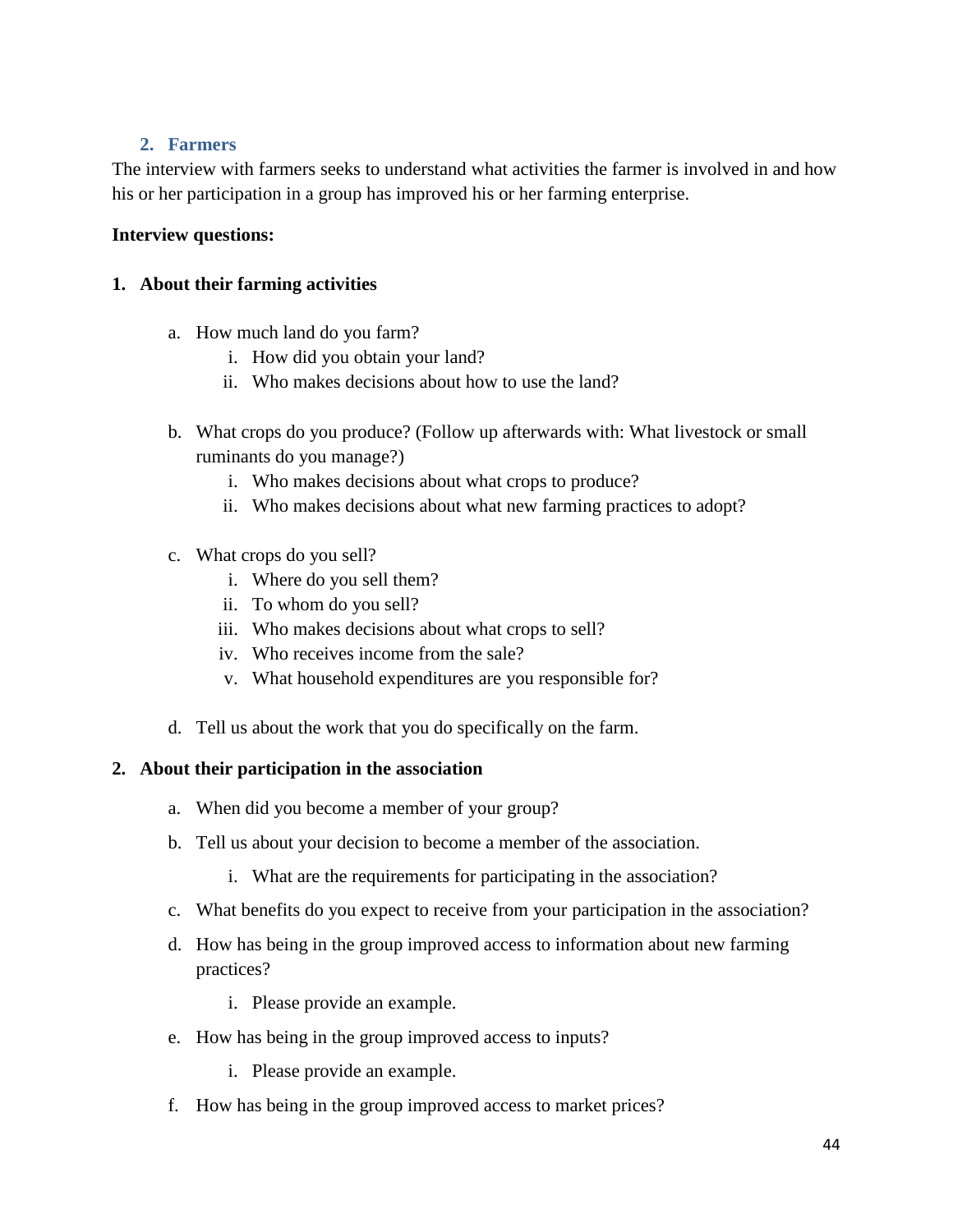- i. Please provide an example.
- g. How has being in the group improved access to new buyers?
	- i. Please provide an example.
- h. How has being in the group improved your income?
	- i. Please provide an example.
- i. Do you know any men or women farmers doing similar work as you that are not part a group?
- j. Can you tell us why you think they have not joined a group?
- k. Are there differences in men and women's ability to join groups?

# **3. Most Significant Change**

- a. What is the most significant change you have experienced in your farming enterprise as a result of participating in the Sunhara India project? Can you tell us a story that illustrates this change?
- b. What is the most significant change your group has experienced as a result of participating in the Sunhara India project? Can you tell us a story that illustrates this change?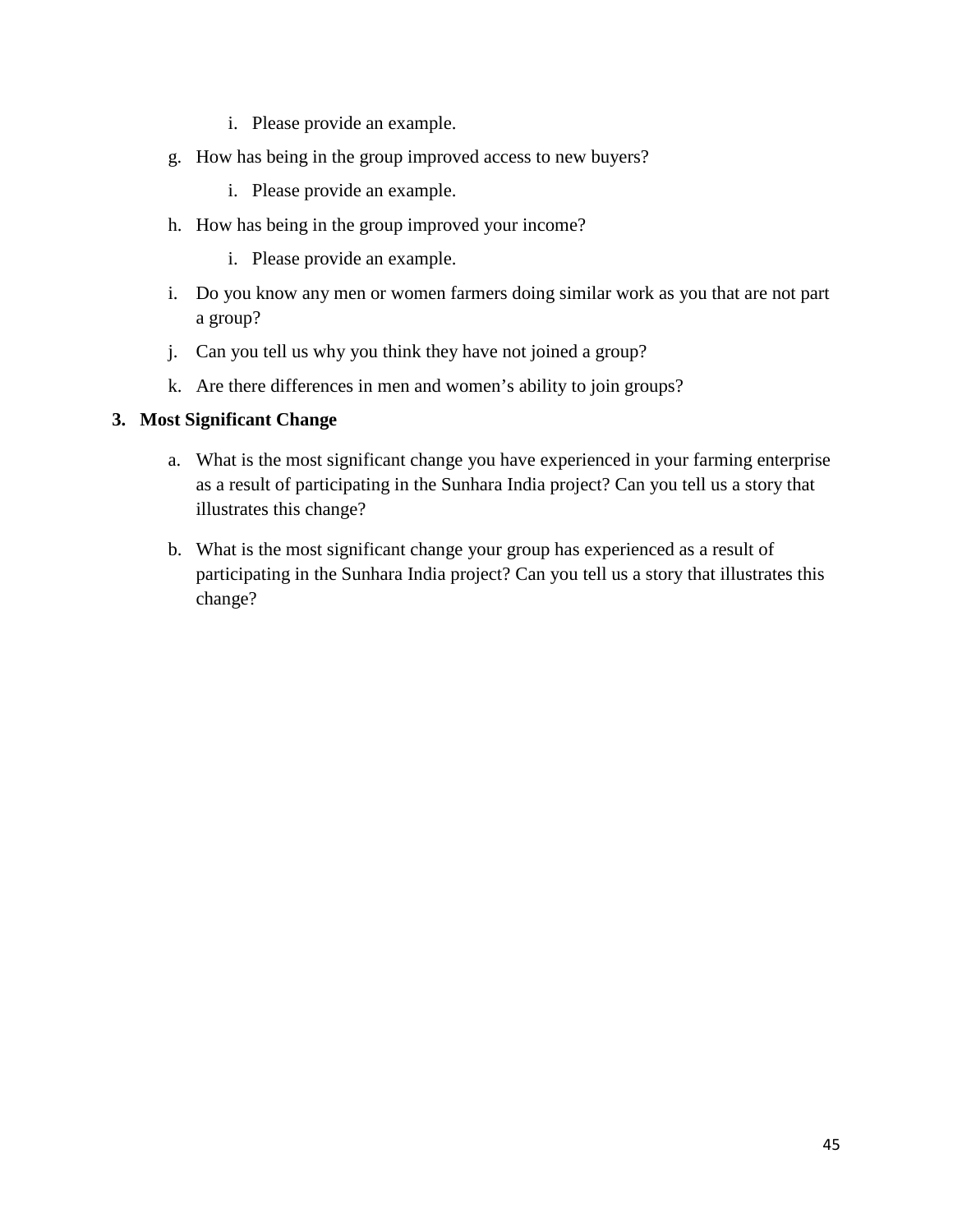#### **3. Farmer leaders**

- 1. What is the process for becoming a leader?
- 2. Did you volunteer or were you nominated?
- 3. Is it more difficult to become a leader if you are a woman/man in relation to your other responsibilities in the home and society?
- 4. How do you manage your different roles and responsibilities after becoming a leader? Your livelihood responsibilities, home and family, social responsibilities, etc.?
- 5. How do you perceive your role?
- 6. What does the group expect from you?
- 7. What are your responsibilities as a leader?
- 8. What benefits have you received as a leader?
- 9. How are decisions taken? What are the main areas in which decisions are taken?
- 10. What is the process of organizing the meeting? How is the agenda decided? Time and place?
- 11. What challenges have you faced as a leader?
- 12. Do you believe there are specific challenges you face as a women/man leader?
- 13. What are your achievements as a leader?
- 14. What are your future plans for the group?
- 15. What is the most significant change you have experienced as a farmer leader as result of participating in the Sunhara India project? Can you tell us a story that illustrates this change?
- 16. What is the most significant change in your group? Can you tell us a story that illustrates this change?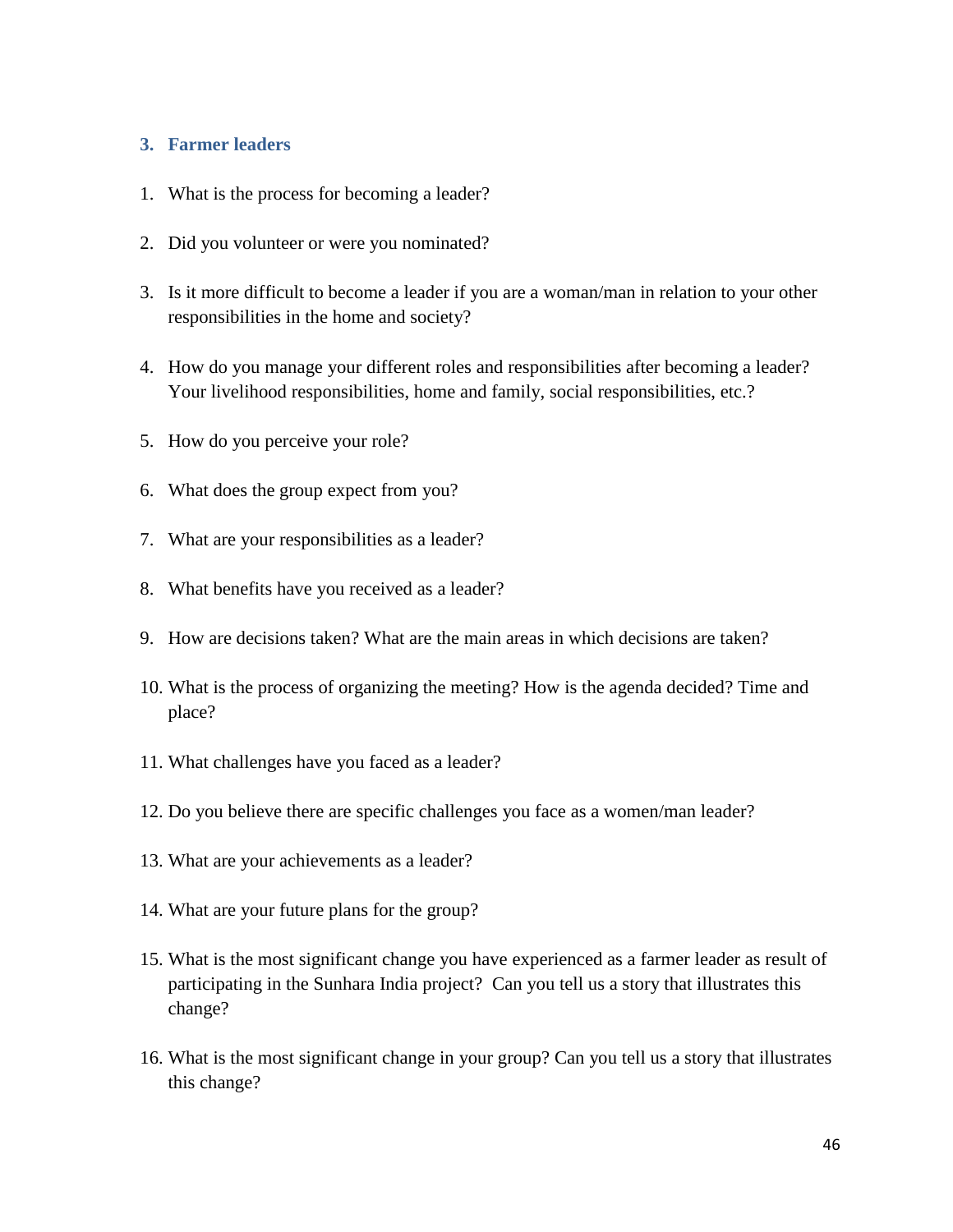# **4. Farmer groups**

The interview seeks to understand: 1. How the group is organized and governed; 2. The composition of its members; and 3. Its relationship with other actors. This interview is generally conducted with members of the executive or leadership committee of the group. Additional questions from the Farmer guide can be added to this guide if appropriate.

For Sunhara India this includes, but is not limited to, the following groups:

- Farmer groups
- Self-help groups
- Producer companies

The guide can be modified or rearranged for specific interviews.

# **Interview questions**

## **1. Group governance, management, and operations**

- a. Tell us about your producer association/self-help group.
	- i. When did it start?
	- ii. Is it registered?
		- 1. How is it registered? Under what rules/regulations?
	- iii. What are the main activities of the group?
	- iv. What are the benefits to members?
	- v. How much are membership fees (registration and maintenance fees)?
	- vi. How often do they have to be paid?
- b. What financial resources and other assets does the group have?
- c. When are meetings held?
	- i. How often are they held?
	- ii. What time of day are they held?
	- iii. Where are they held?
- d. Tell us about the leadership positions in the association.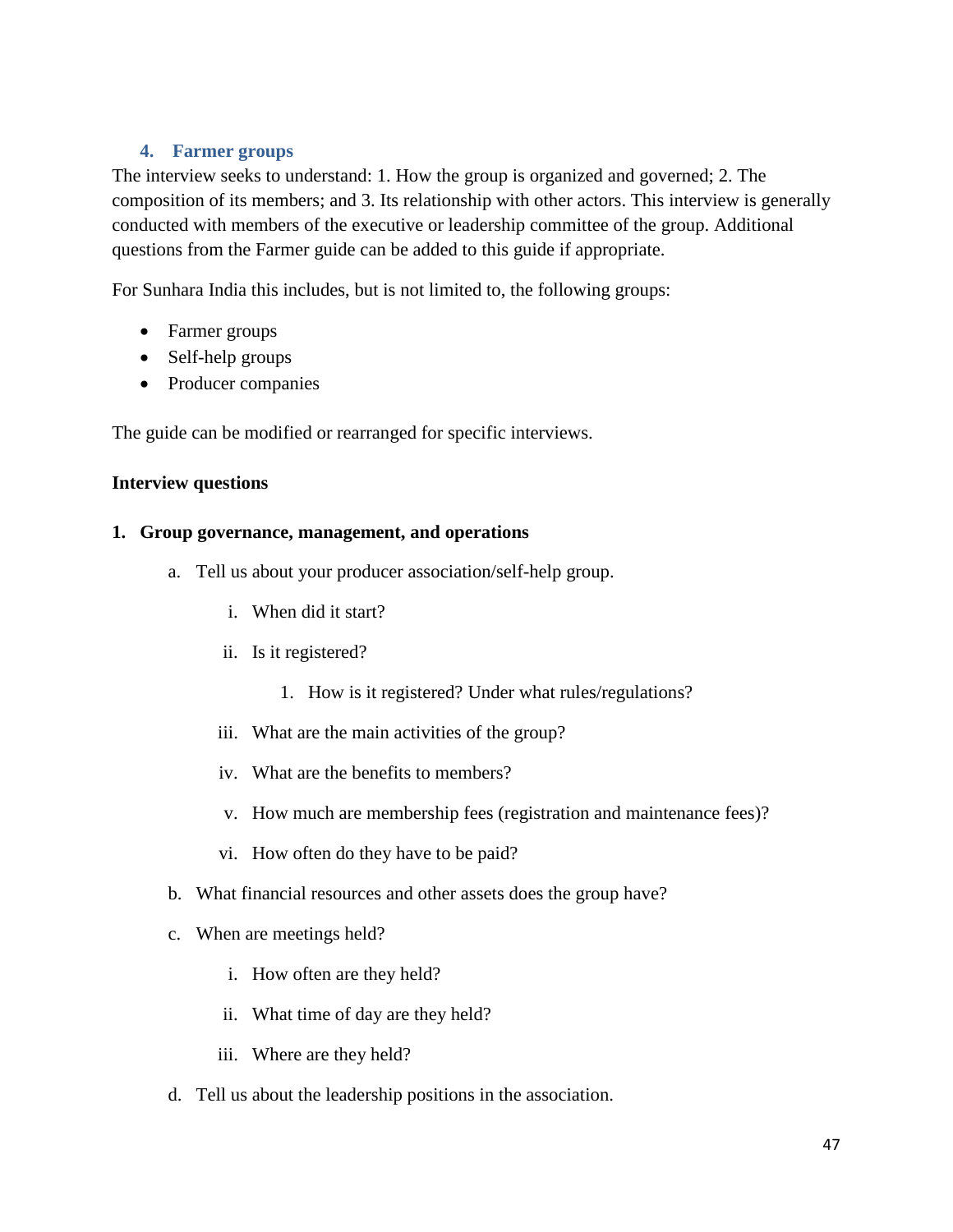- i. How many are women?
- ii. How many are men?
- e. What qualifications are required to become a leader in the association?
	- i. What resources (financial, time, and other) are required?
- f. Do you believe that being a man or a woman helps someone to become an association leader?
- g. What management challenges does the group face?
- h. What challenges exist for growing (or formalizing) the group?

# **2. Composition of the group**

- a. How many members are in the group?
	- i. If a mixed group, ask how many members are men or women.
- b. What are the criteria for membership in the group?
- c. Do men or women in this area face any challenges in becoming a member of this group?

# **3. Relationship with other actors**

- a. What relationships does the group have with other agricultural actors
	- i. For example, input suppliers?
	- ii. Buyers or traders?
- b. How do members of the group access the services provided by these actors?
- **4. What is the most significant change your group has experienced as a result of participating in the Sunhara India project?** Can you tell us a story that illustrates this change?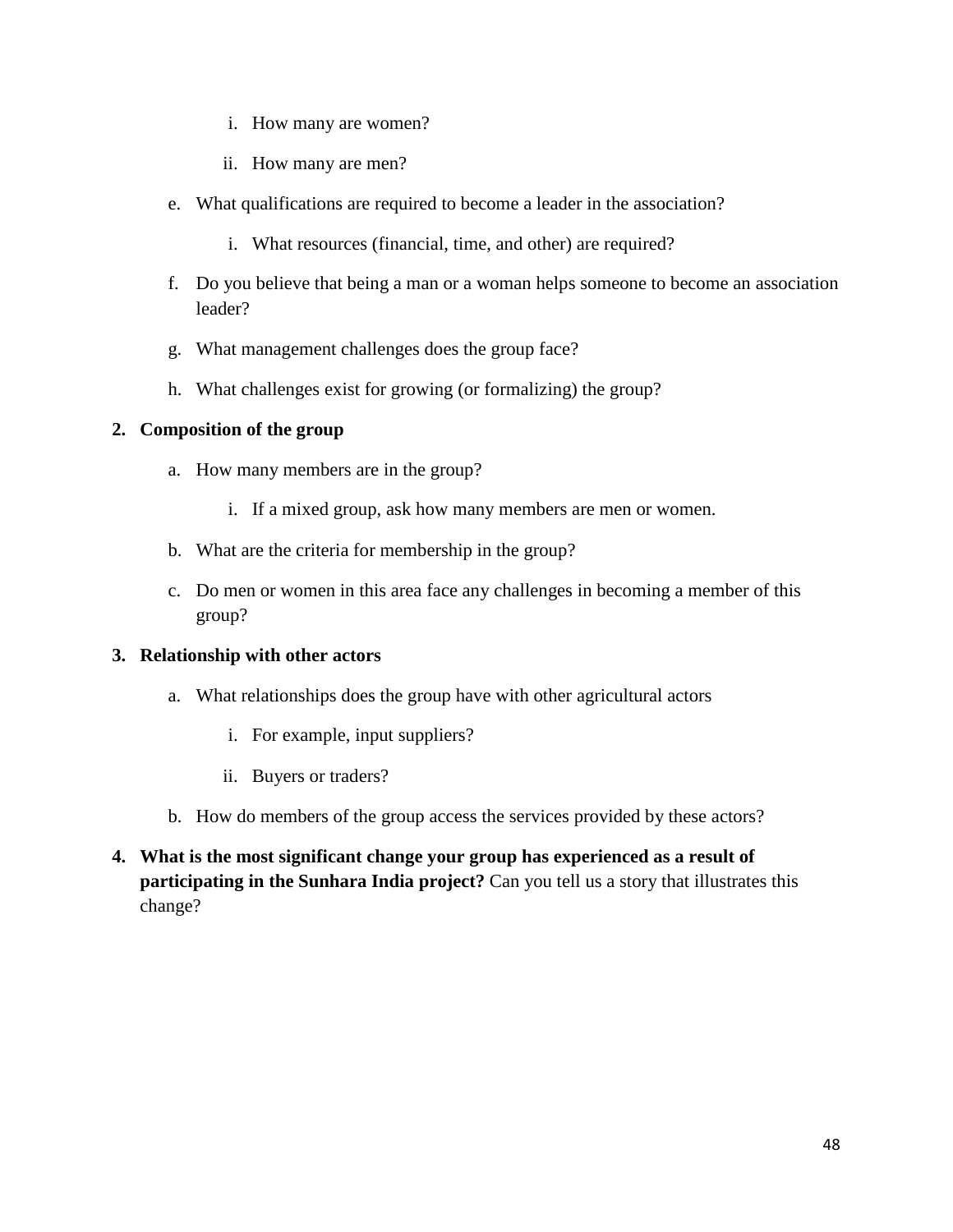# **5. Buyers and traders**

This group of actors includes a range of different types of buyers including collective centers (small wholesale points), mandis, individual traders, and others. The purpose of the interview will vary according to the different type of buyer. The interview guide provides some suggestions for different questions to ask by type of buyer.

For Sunhara India this includes the following groups:

- Collective centers (small wholesale points)
- Mandis
- Traders (or Punjab University which is training traders)

#### **Interview questions**

#### **For the Collection Centers:**

- 1. Tell us about your collection center.
	- a. When did it start?
	- b. Is it registered?
		- i. How is it registered? Under what rules/regulations?
	- c. What are the main activities of the center?
	- d. What are the benefits to members?
	- e. Who uses it and for what purpose?
	- f. What is collected there?
- 2. What is the mechanism for collection and storage? Marketing?
- 3. How is the collection center managed?
	- a. Are there more men or women in the management of the center? (It may be that it is managed by men or women only)
- 4. Does it seem to serve the purpose it was set up for?
- 5. What are the problems faced? How are they dealt with?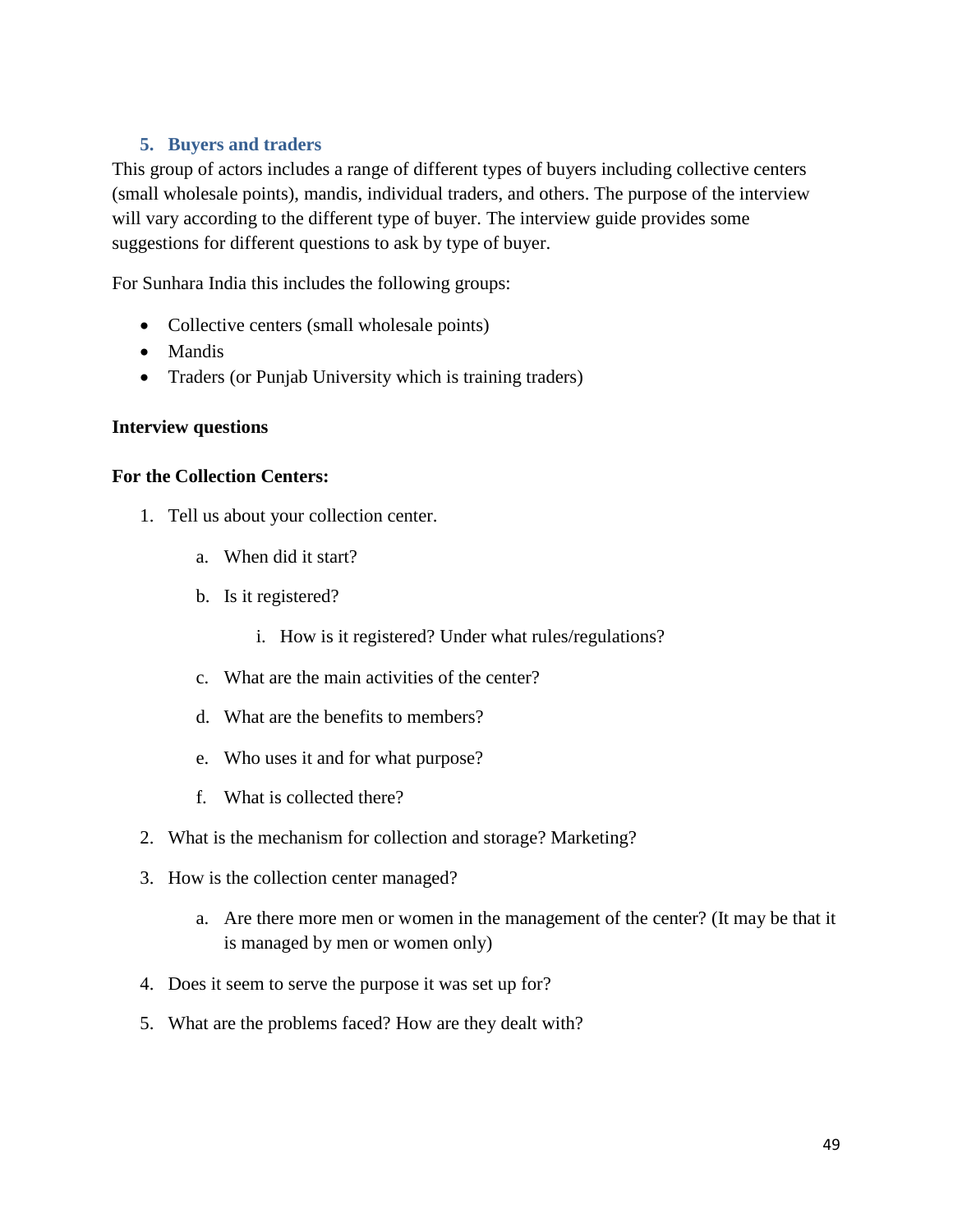**6. What is the most significant change collective center has experienced as a result of participating in the Sunhara India project?** Can you tell us a story that illustrates this change?

# **For mandis**

- 1. Tell us about how the mandi operates.
	- a. What are the main activities of the center?
	- b. What are the hours?
	- c. What is sold?
- 2. How is the mandi managed?
	- a. Are there more men or women in the management of the center? (It may be that it is managed by men or women only)
- 3. Tell us about how you identify the people you buy from.
- 4. Do you buy from more men or women?
- 5. Have you noticed any differences in buying from men and from women?
- 6. Do you believe that there are differences in the volume or quality of the product that you receive from men or women?
- **7. What is the most significant change the mandi has experienced as a result of participating in the Sunhara India project?** Can you tell us a story that illustrates this change?

# **For individual traders**

- 1. How many buyers/traders in your field are men? How many are women?
- 2. What makes it harder for women to become buyers/traders?
- 3. What qualifications are required to become a buyer/trader?
	- a. What resources (financial, time, other) are required?
- 4. Who carries out the day to day operation of the business? (if the buyer is a collective center or mandi, not for individual traders)
- 5. Who makes decisions about purchasing supplies and hiring employees?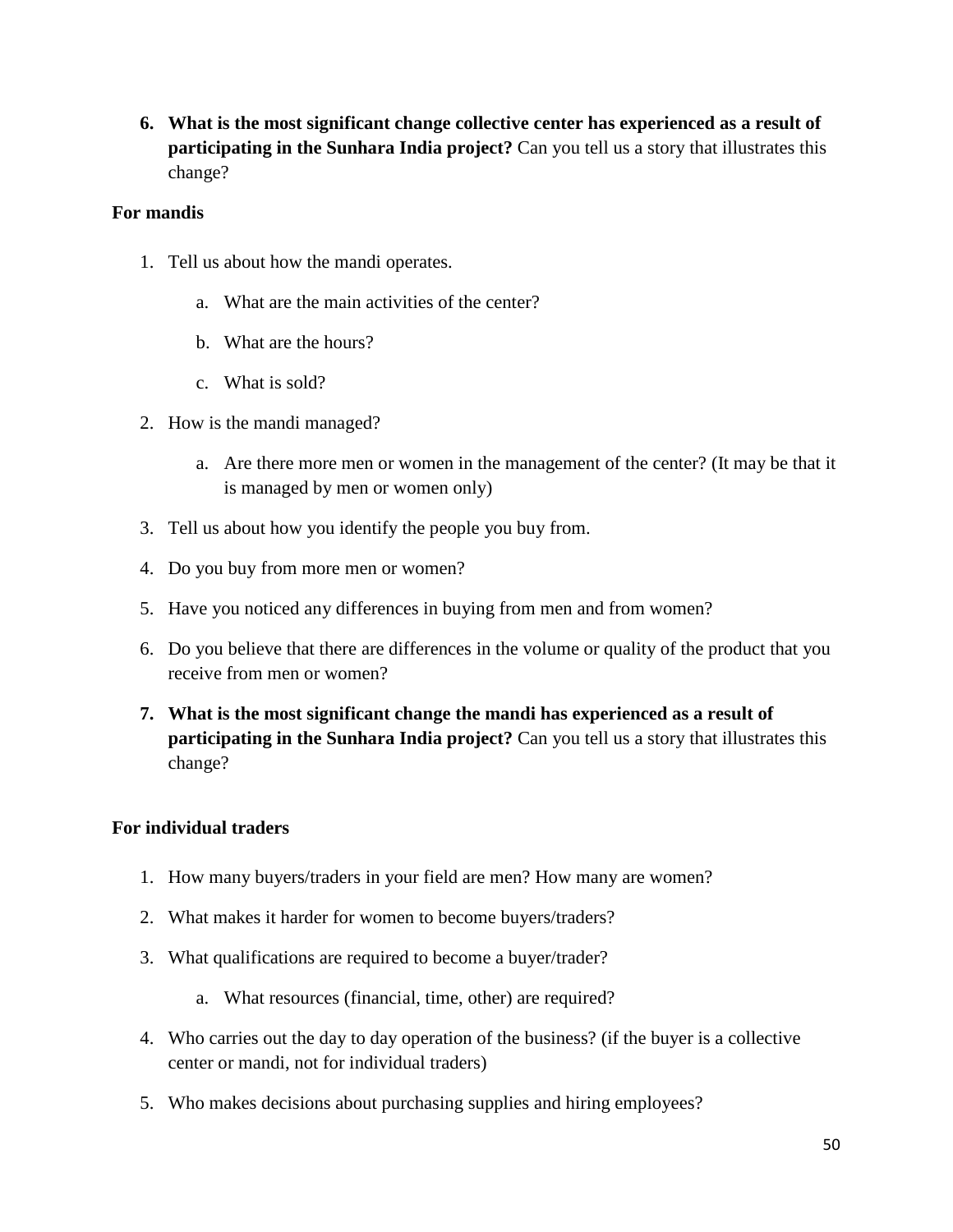- 6. What kind of hours do you work? (especially for individual traders)
	- a. How often and how far do you have to travel?
- 7. What are the characteristics that make a successful buyer/trader?
- 8. Are there aspects of buying/trading that are believed to be more difficult for men women/men?
	- a. What is an example of such a task?
- 9. How many employees (men/women?)
- 10. What kind of jobs do men and women do in the business?
- 11. Do you believe that men or women are better suited to particular jobs in your business?
	- a. What is an example?
- 12. Are there types of jobs that men/women are discouraged from doing?
	- a. What is an example?
- 13. Are there aspects of buying/trading that men or women are prohibited from doing?
	- a. What is an example?
- 14. Tell us about how you identify the people you buy from.
- 15. Do you buy from more men or women?
- 16. Have you noticed any differences in buying from men and from women?
- 17. Do you believe that there are differences in the volume or quality of the product that you receive from men or women?
- **18. What is the most significant change you have experienced as a trader as a result of participating in the Sunhara India project?** Can you tell us a story that illustrates this change?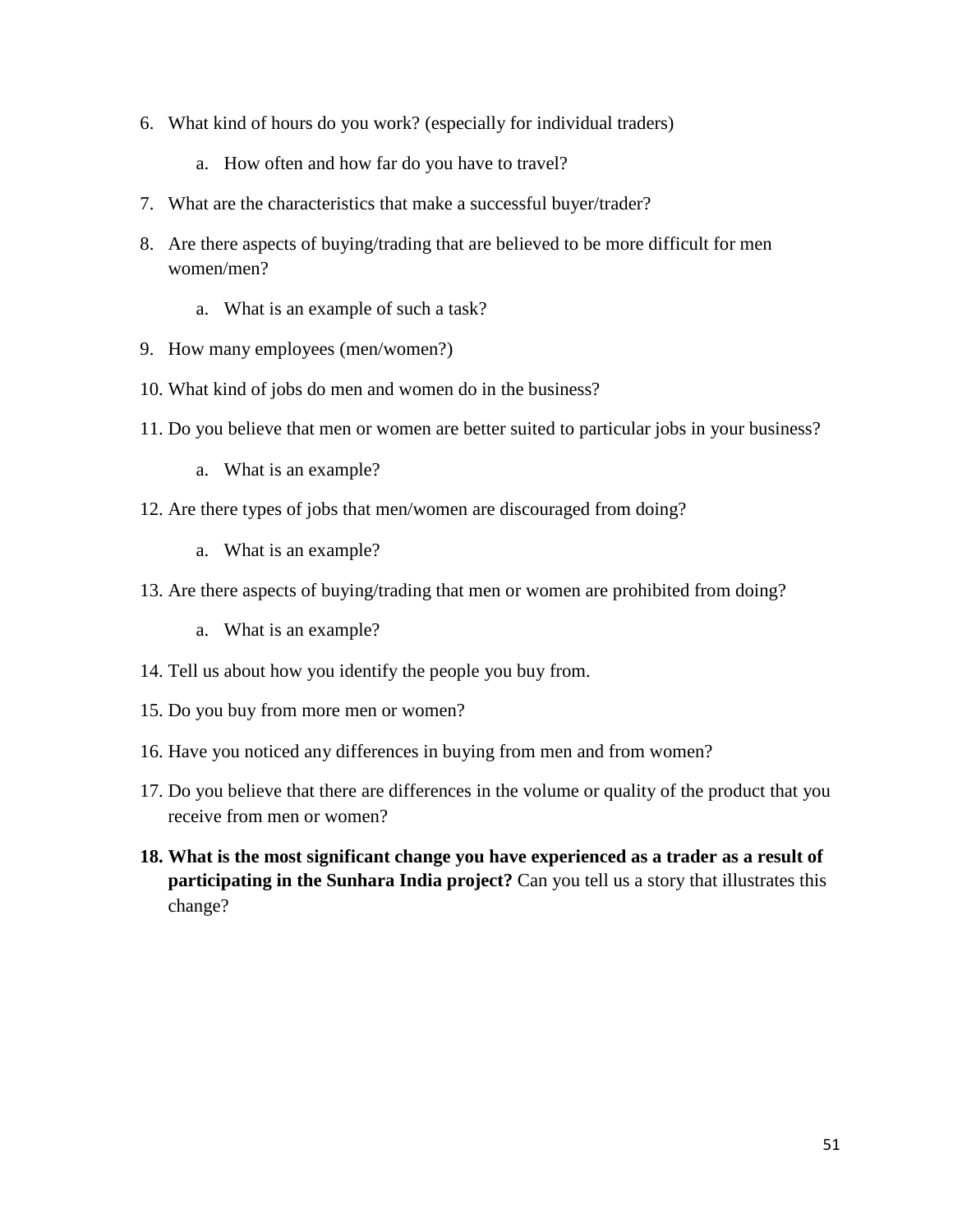# **6. Production and/or processing companies (workers)**

The interview guide provides some suggestions for different questions to production and/or processing companies. It should be with women at the processing center. For Sunhara India this includes the Aonla Processing Center

## **Interview questions**

- 1. Tell us about your work at the processing center.
- 2. What are hours do you work?
- 3. Do you believe that men or women are better suited to particular jobs in your business?
	- a. What is an example of such a task?
- 4. Are there aspects of processing that are believed to be more difficult for women/men?
	- a. What is an example of such a task?
- 5. Are there aspects of processing that men or women are prohibited from doing?
	- a. What is an example?
- **6. What is the most significant change you have experienced as a result of working at the processing company?** Can you tell us a story that illustrates this change?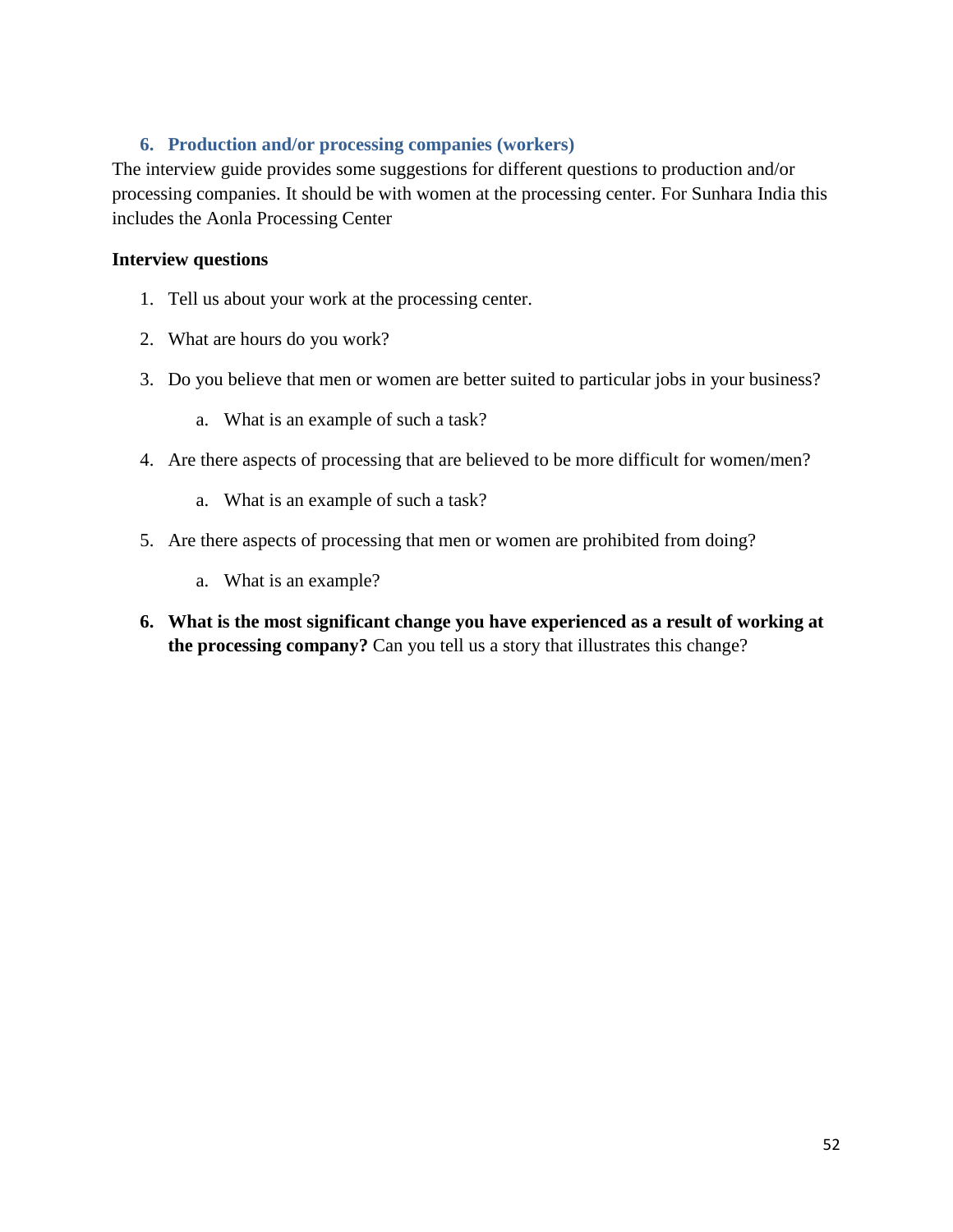# **AGENDA FOR THE MOST SIGNIFICANT CHANGE WORKSHOP IN LUCKNOW**

| <b>Time</b>   | <b>TOPIC of Day 1 Sessions</b>                                                                                                                                                                                                                                                     |  |  |
|---------------|------------------------------------------------------------------------------------------------------------------------------------------------------------------------------------------------------------------------------------------------------------------------------------|--|--|
| $2:00 - 2:15$ | Introduction of Process for the Day                                                                                                                                                                                                                                                |  |  |
| $2:15 - 2:45$ | Vote with your Feet                                                                                                                                                                                                                                                                |  |  |
| $2:45 - 3:30$ | Overview of the Process                                                                                                                                                                                                                                                            |  |  |
| $3:30 - 4:30$ | Group Assignment and Paired interviews                                                                                                                                                                                                                                             |  |  |
| $4:30 - 4:45$ | Tea/Coffee Break                                                                                                                                                                                                                                                                   |  |  |
| $4:45-5:30$   | Sharing Of Stories In The Group and Selection of Key Change                                                                                                                                                                                                                        |  |  |
| $5:30 - 6:00$ | In Plenary, Selection of Change Domains                                                                                                                                                                                                                                            |  |  |
| Time          | TOPIC of Day 2 Sessions                                                                                                                                                                                                                                                            |  |  |
| 9:30-9:45     | Introduction of Process for the Day                                                                                                                                                                                                                                                |  |  |
| $9:45-11:00$  | Selection and documentation of most significant change stories by domain                                                                                                                                                                                                           |  |  |
| $11:00-11:15$ | Coffee/Tea Break                                                                                                                                                                                                                                                                   |  |  |
| $11:15-1:30$  | Presentation of Most Significant Change Stories Selected by Each Group and<br>Discussion in Plenary about what it tells us about the comparative impact of<br>the project on men's and women's lives, livelihoods, and economic<br>opportunities through agricultural value chains |  |  |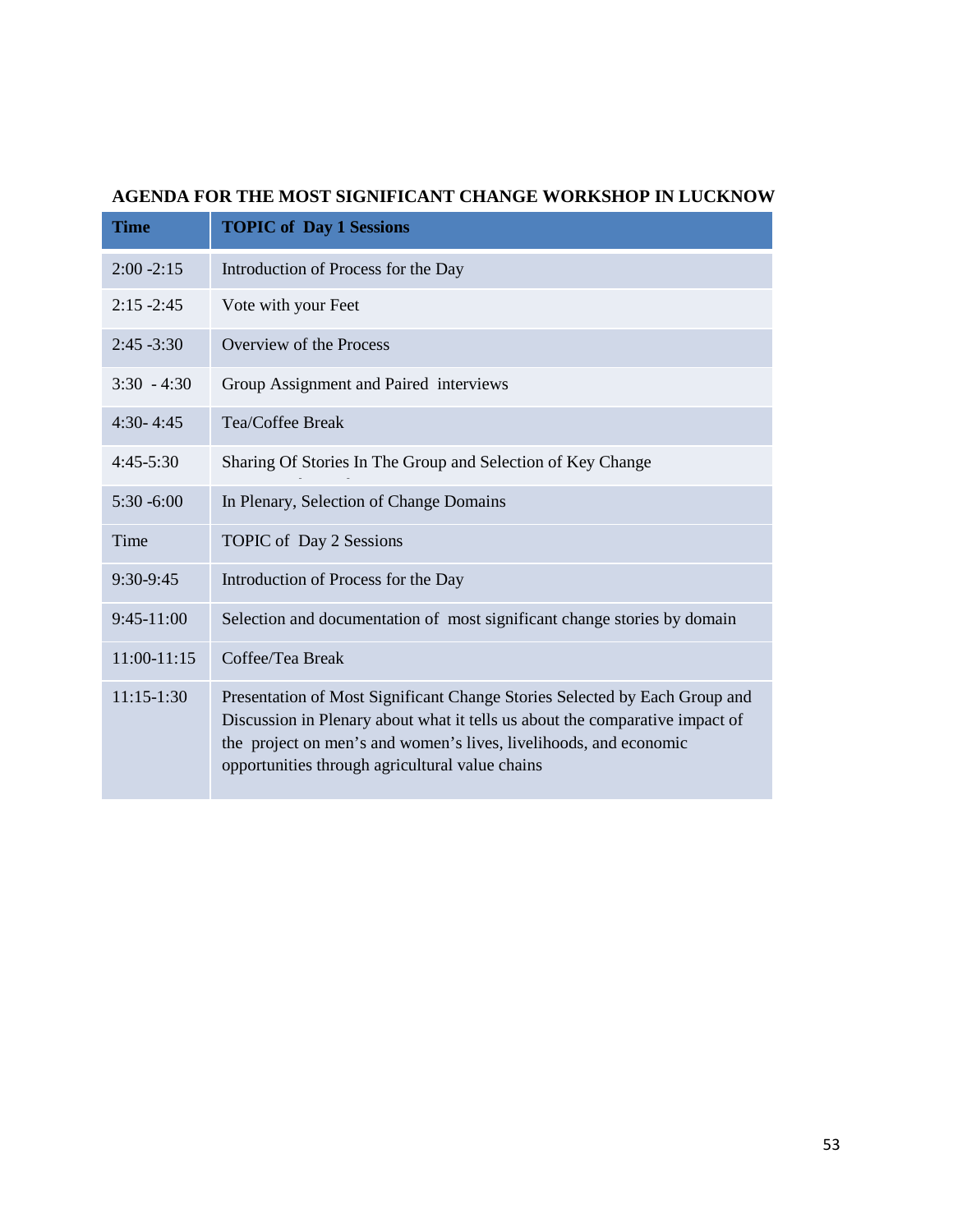# <span id="page-64-0"></span>**ANNEX D: CONSTRAINTS ANALYSIS FRAMEWORK--Constraints Matrix**

| Constraint*                                                | Project's                                                                         | <b>Project's Agri- hort capacity</b>                                                         | <b>GA team's Data Sources</b>                                                                                                                     |
|------------------------------------------------------------|-----------------------------------------------------------------------------------|----------------------------------------------------------------------------------------------|---------------------------------------------------------------------------------------------------------------------------------------------------|
|                                                            | <b>Enabling</b>                                                                   | building, and empowerment                                                                    | to asses changes                                                                                                                                  |
|                                                            | <b>Environment A</b>                                                              | activities                                                                                   |                                                                                                                                                   |
|                                                            | ctivities                                                                         |                                                                                              |                                                                                                                                                   |
|                                                            |                                                                                   |                                                                                              |                                                                                                                                                   |
|                                                            |                                                                                   |                                                                                              |                                                                                                                                                   |
| <b>Beliefs and</b><br><b>Perceptions:</b><br>Women have no | Gender training<br>for men and                                                    | Knowledge-building through<br>regular training                                               | Interviews with women<br>$\bullet$<br>farmers about their                                                                                         |
| identity as                                                | women                                                                             |                                                                                              | involvement in farming<br>and division of labor,                                                                                                  |
| farmers                                                    | Organizing<br>campaigns, such<br>as South Asian<br>Women's Day and<br>IWD events, | Training in agricultural institutes<br>and university and exposure of<br>women to field days | changes in their<br>activities and time use,<br>and new knowledge<br>Interviews with men<br>$\bullet$<br>farmers about the                        |
|                                                            | conferences and<br>women farmers'<br>fair                                         | Two women conferences in<br>Pratapagrh                                                       | division of labor,<br>acquisition of new<br>knowledge, and<br>involvement of their<br>partners in agriculture                                     |
|                                                            |                                                                                   | Two women conferences in<br>Shahjahanpur<br>Women Farmers' Fair                              | Change stories<br>٠<br><b>Farmers Fair</b><br>$\bullet$<br>participation                                                                          |
|                                                            |                                                                                   | Adoption of new technologies                                                                 |                                                                                                                                                   |
|                                                            |                                                                                   | Farmer resource centers                                                                      |                                                                                                                                                   |
|                                                            |                                                                                   | Six booklets for new literate<br>women farmers on agricultural<br>practices                  |                                                                                                                                                   |
| <b>Practices:</b><br>Women earn<br>lower wages than<br>men |                                                                                   |                                                                                              | Interviews with women<br>$\bullet$<br>and men farmers about<br>wage labor on farm<br>Interviews with Amla<br>$\bullet$<br><b>Processing Plant</b> |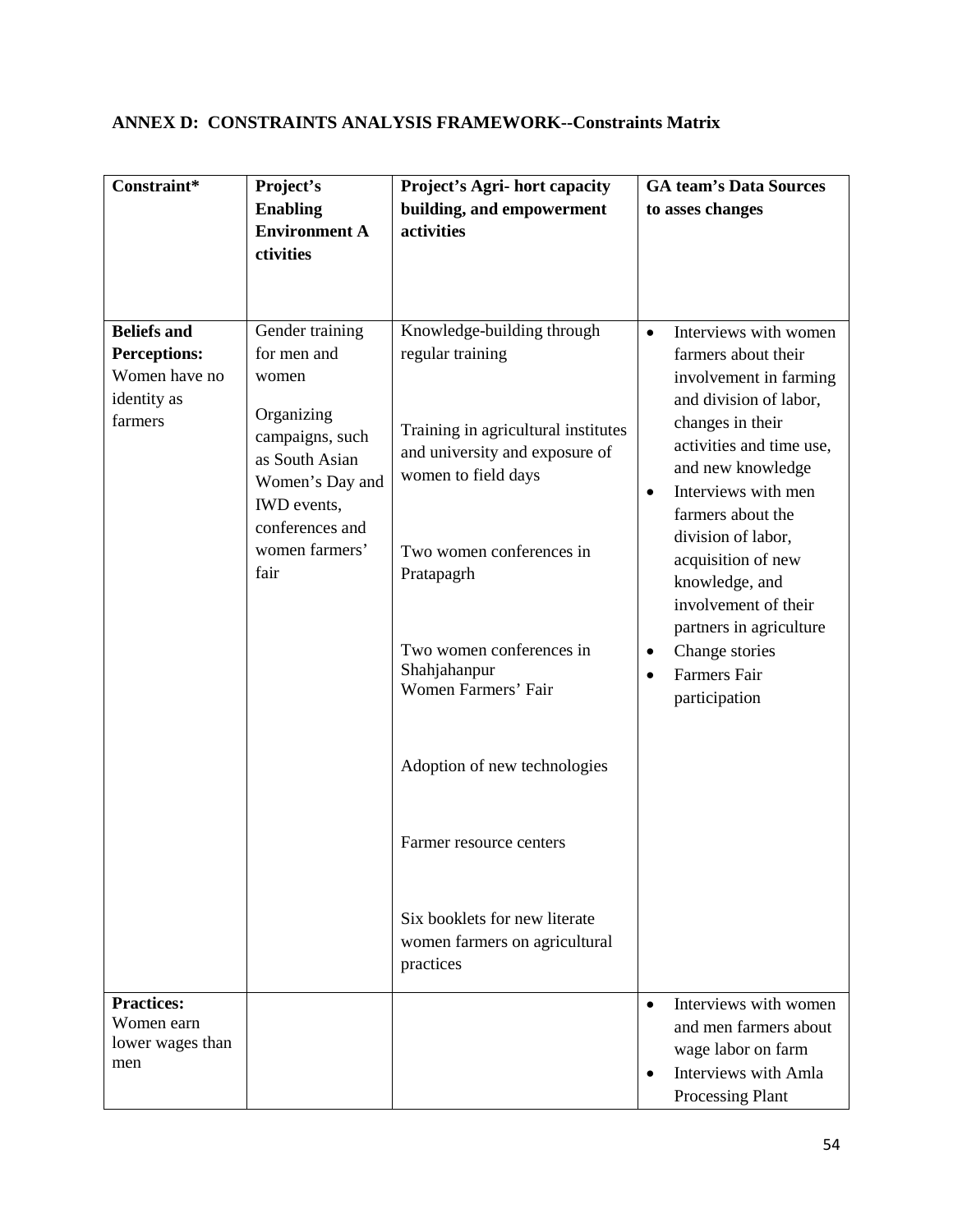|                                                                                                                       |                                                                                                                                                |                                                                                                                                                                                      | workers<br>Interviews with<br>$\bullet$<br>extension agents                                                                                                                                                                                                                                                                                         |
|-----------------------------------------------------------------------------------------------------------------------|------------------------------------------------------------------------------------------------------------------------------------------------|--------------------------------------------------------------------------------------------------------------------------------------------------------------------------------------|-----------------------------------------------------------------------------------------------------------------------------------------------------------------------------------------------------------------------------------------------------------------------------------------------------------------------------------------------------|
| <b>Power: Women</b><br>have no role in<br>decision making                                                             | Cadre of women<br>leaders providing<br>opportunities to<br>nurture leadership                                                                  | Adoption of new technologies<br>Formation of farmer groups/self-<br>help groups                                                                                                      | Interviews with women<br>$\bullet$<br>and men farmers about<br>decision making in hh<br>and on-farm<br>Change stories<br>٠<br>Interviews with staff<br>$\bullet$<br>Observation of SHG<br>Cluster meeting<br>Discussions with<br>$\bullet$<br>Varma Shakti leaders                                                                                  |
| <b>Practices:</b><br>Women have too<br>much work<br>(double/triple<br>labor burden)                                   |                                                                                                                                                | Some agricultural technologies<br>were labor saving.                                                                                                                                 | Interviews with women<br>$\bullet$<br>and men farmers about<br>division of labor and<br>changes as result of<br>project, and impact of<br>technology on women's<br>and men's use of time<br>Change stories<br>$\bullet$<br>Discussion at Amla<br>$\bullet$<br>processing plant and<br>with Vama Shakti<br>Leaders and Women's<br>group in Sultanpur |
| <b>Beliefs and</b><br><b>Perceptions:</b><br>Women's farm<br>work is<br>considered as an<br>extension of<br>housework | Link back to<br>increasing identity<br>as a farmer (see<br>above), and<br>building the<br>economic value<br>from engagement<br>in agricultural | Adoption of new technologies<br>Six booklets for new literate<br>women farmers on agricultural<br>practices<br>Formation of farmer groups/self-<br>help groups<br>Lead women farmers | Interviews with women<br>$\bullet$<br>and men farmers about<br>division of labor and<br>changes as result of<br>project, and impact of<br>technology on women's<br>and men's use of time<br>(See above: women's<br>$\bullet$<br>identity as farmers)<br>Change stories<br>$\bullet$                                                                 |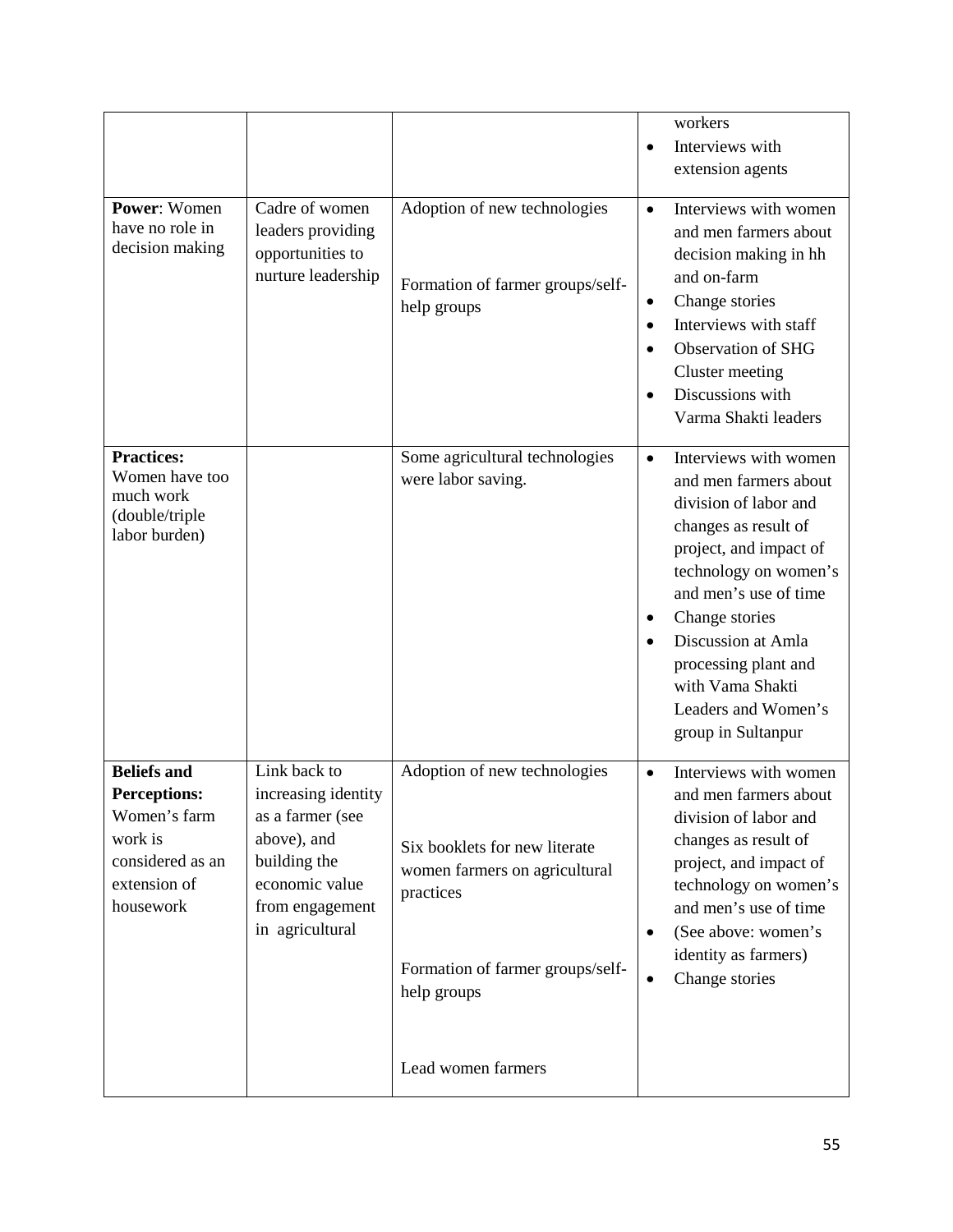| <b>Power: Women</b><br>have limited<br>access to and<br>control over<br>assets (including<br>income),<br>knowledge,<br>resources, and<br>extension services | Raising identify as<br>farmer helps<br>women demand<br>and advocate for<br>these services; and<br>externally for<br>service providers<br>to see women as a<br>possible audience | Formation of farmer groups/self-<br>help groups<br><b>Collection Centers</b><br>Farmer resource centers<br>Credit through SHGs               | $\bullet$<br>$\bullet$<br>$\bullet$<br>$\bullet$ | Interviews with women<br>and men farmers about<br>changes in income and<br>other assets in the hh as<br>result of project, and<br>impact of increased<br>income, new market<br>outlets, and new<br>technology and<br>practices on women's<br>decision making<br>Discussed savings and<br>credit uses through<br>SHGs (Varma Shakti<br>and SVSS)<br>Asked women about<br>their roles in selling and<br>purchasing goods in the<br>market and shops<br><b>Change Stories</b> |
|-------------------------------------------------------------------------------------------------------------------------------------------------------------|---------------------------------------------------------------------------------------------------------------------------------------------------------------------------------|----------------------------------------------------------------------------------------------------------------------------------------------|--------------------------------------------------|----------------------------------------------------------------------------------------------------------------------------------------------------------------------------------------------------------------------------------------------------------------------------------------------------------------------------------------------------------------------------------------------------------------------------------------------------------------------------|
| <b>Practices:</b><br>Drudgery:<br>transplanting,<br>weeding,<br>harvesting,<br>threshing,<br>winnowing, etc.                                                |                                                                                                                                                                                 | Adoption of new technologies<br>Expanding/diversifying<br>women's role into marketing<br>(i.e. outside of these drudgery<br>type activities) | $\bullet$<br>$\bullet$<br>$\bullet$<br>٠         | Interviews with women<br>and men farmers about<br>division of labor and<br>changes as result of<br>project, and impact of<br>technology on women's<br>and men's use of time<br>Questions about what<br>women and men regard<br>as difficult and tedious<br>work.<br>Discussions with<br>extension workers<br>about changes in work<br>patterns over the<br>agricultural cycle with<br>different crops<br>Change stories                                                    |
| <b>Beliefs and</b><br><b>Perceptions:</b>                                                                                                                   | Gender training<br>for men and                                                                                                                                                  | Formation of farmer groups/self-<br>help groups                                                                                              | $\bullet$                                        | Interviews with women<br>and men farmers about                                                                                                                                                                                                                                                                                                                                                                                                                             |
| Perception that                                                                                                                                             |                                                                                                                                                                                 |                                                                                                                                              |                                                  |                                                                                                                                                                                                                                                                                                                                                                                                                                                                            |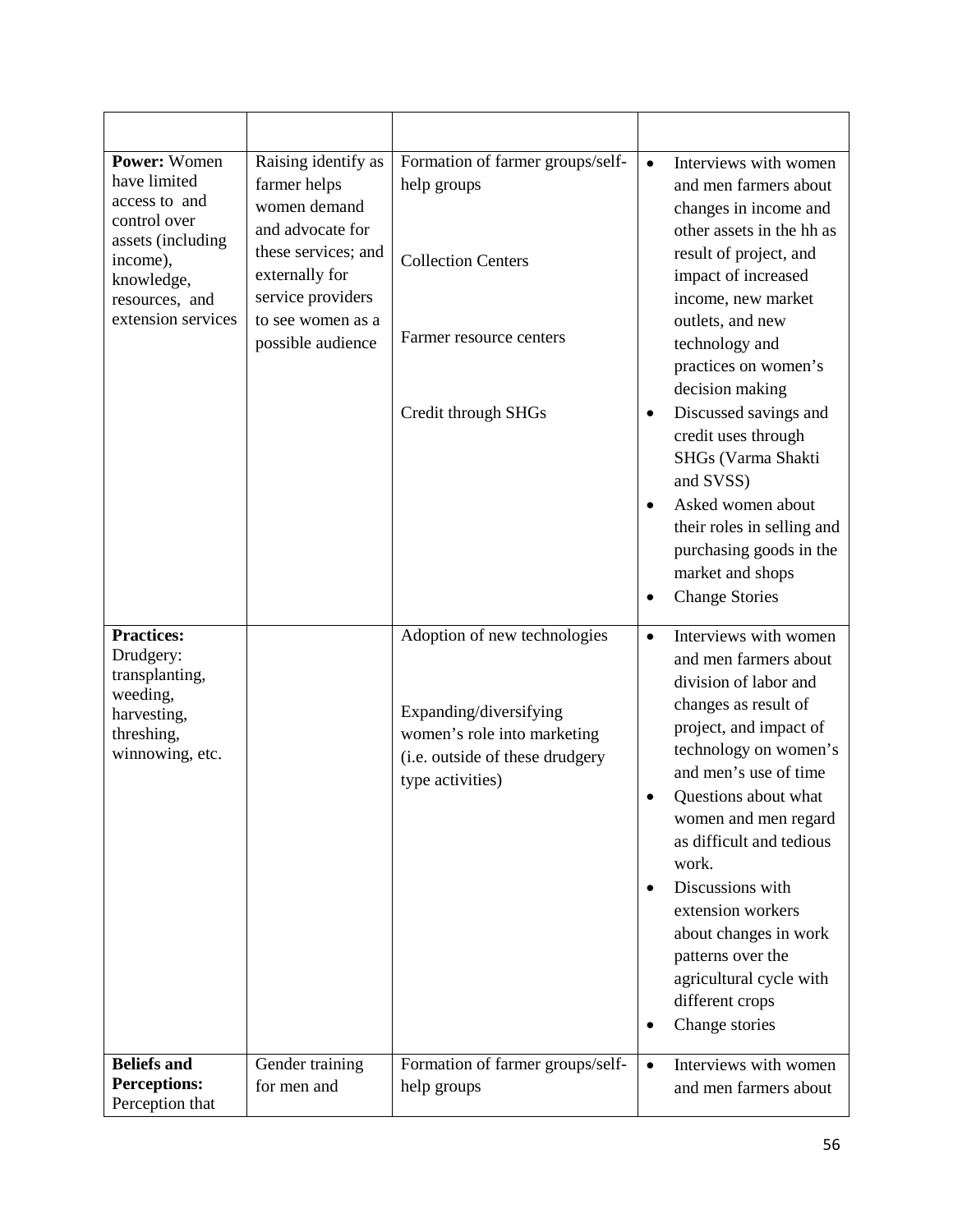| educated women<br>are more difficult<br>to control                                                                         | women                                   | Literacy training<br>Gender training                                                        | investments and<br>attitudes about girls<br>education<br>Interviews with literacy<br>$\bullet$<br>teachers<br>Change stories<br>$\bullet$                                          |
|----------------------------------------------------------------------------------------------------------------------------|-----------------------------------------|---------------------------------------------------------------------------------------------|------------------------------------------------------------------------------------------------------------------------------------------------------------------------------------|
| <b>Beliefs and</b><br><b>Perceptions:</b><br>Perception that<br>women cannot<br>learn technical<br>knowledge and<br>skills | Gender training<br>for men and<br>women | Formation of farmer groups/self-<br>help groups<br>Identification of lead<br>farmer/leaders | Interviews with men<br>$\bullet$<br>and women farmers<br><b>Extension</b> agents<br>$\bullet$<br>Literacy teachers and<br>$\bullet$<br>participants<br>Change stories<br>$\bullet$ |
|                                                                                                                            | Women resource<br>center                | Knowledge-building through<br>regular training                                              |                                                                                                                                                                                    |
|                                                                                                                            |                                         | Showcasing improved practices<br>through demonstration lots                                 |                                                                                                                                                                                    |
|                                                                                                                            |                                         | Training in agricultural institutes<br>and university                                       |                                                                                                                                                                                    |
|                                                                                                                            |                                         | Adoption of new technologies                                                                |                                                                                                                                                                                    |
|                                                                                                                            |                                         | Farmer resource centers                                                                     |                                                                                                                                                                                    |
|                                                                                                                            |                                         | Literacy Trainig                                                                            |                                                                                                                                                                                    |
|                                                                                                                            |                                         | Six booklets for new literate<br>women farmers on agricultural<br>practices                 |                                                                                                                                                                                    |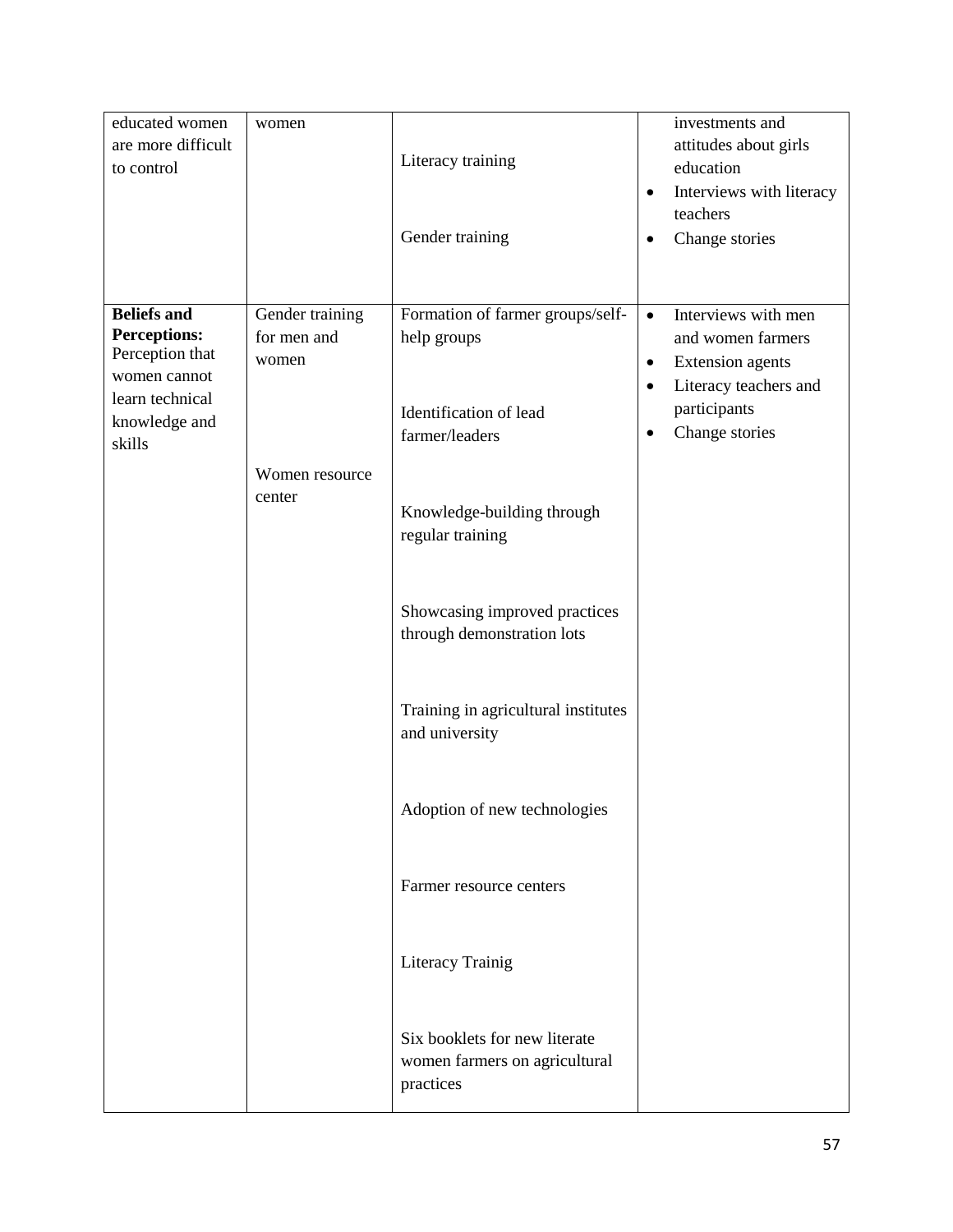| Restrictions on<br>mobility<br>Lack of education                     | Gender training<br>for men and<br>women<br>Gender training               | Formation of farmer groups/self-<br>help groups<br>Formation of farmer groups/self-                           | Interviews with men<br>$\bullet$<br>and women farmers,<br>and members and<br>leaders of SHG groups<br>Change stories<br>٠<br>Visit to and interviews<br>$\bullet$               |
|----------------------------------------------------------------------|--------------------------------------------------------------------------|---------------------------------------------------------------------------------------------------------------|---------------------------------------------------------------------------------------------------------------------------------------------------------------------------------|
|                                                                      | for men and<br>women<br>Learning/literacy<br>centers                     | help groups<br>Six booklets                                                                                   | with teacher and<br>participants at Literacy<br>Center<br>Change stories                                                                                                        |
| Domestic<br>Violence                                                 | Organizing<br>campaigns, such<br>as OBR<br>Gender training               | Formation of farmer<br>groups/SHGs                                                                            | Change stories<br>$\bullet$<br>Interviews with staff                                                                                                                            |
| <b>Extension</b> system<br>does not<br>recognize women<br>as farmers | Gender training<br>for men and<br>women<br>Women's<br>resource centers   | Formation of farmer<br>groups/Self-hel groups<br>Identification of lead<br>farmers/leaders                    | Interviews with men<br>$\bullet$<br>and women farmers<br>about their experience<br>with extension training<br>on the project<br>Interviews with<br>$\bullet$<br>extension staff |
|                                                                      | Gender training<br>with all<br>franchisees and<br>extension officers     | Knowledge-building through<br>regular training<br>Showcasing improved practices<br>through demonstration lots | Change stories<br>$\bullet$                                                                                                                                                     |
|                                                                      | Farmer's fair -<br>raise profile<br>amongst service<br>providers, public | Training in agricultural institutes<br>and university and university and<br>exposure of women to field days   |                                                                                                                                                                                 |
|                                                                      |                                                                          | Farmer resource centers                                                                                       |                                                                                                                                                                                 |